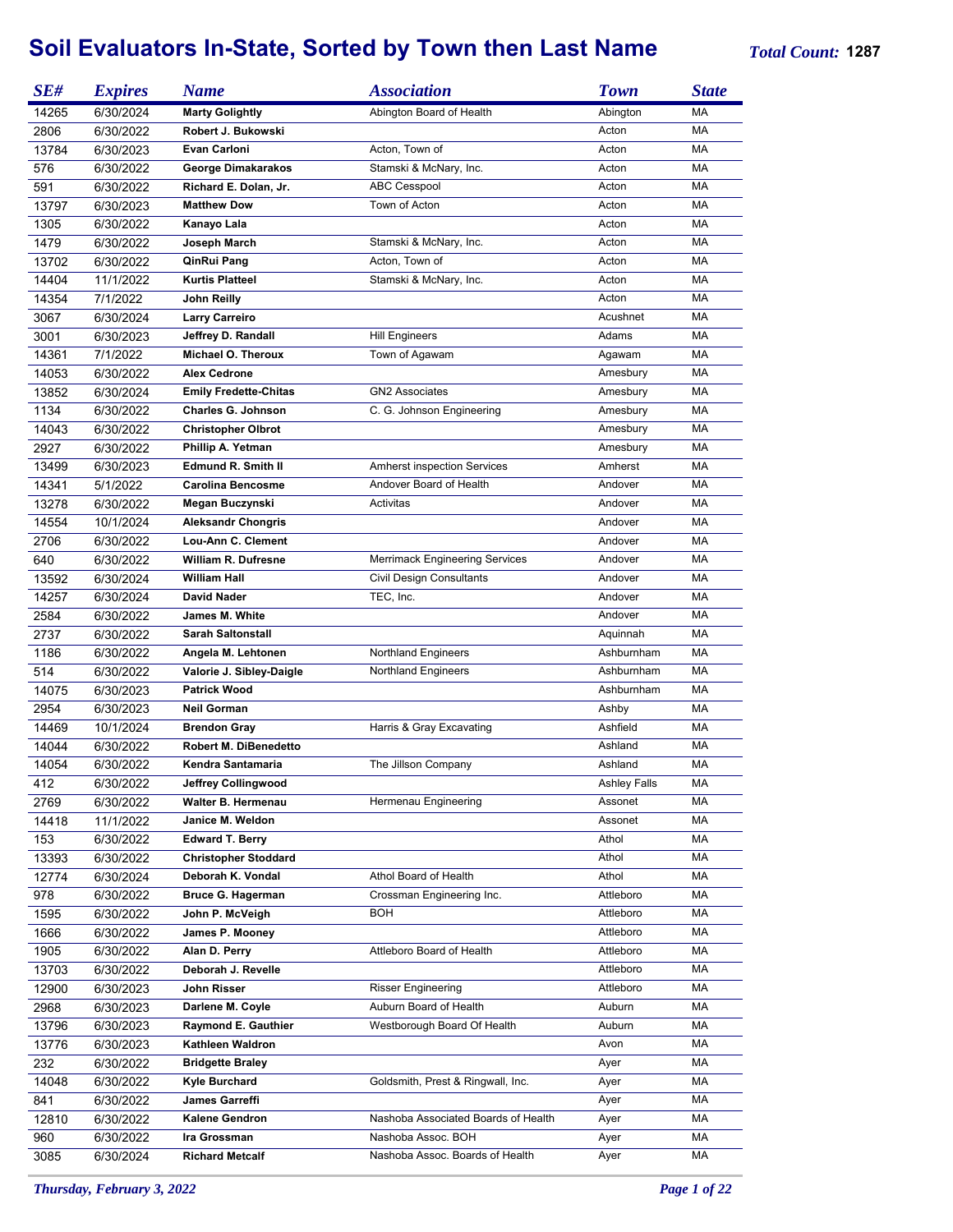| SE#   | <b>Expires</b> | <b>Name</b>                 | <i><b>Association</b></i>         | <b>Town</b>         | <b>State</b> |
|-------|----------------|-----------------------------|-----------------------------------|---------------------|--------------|
| 2052  | 6/30/2022      | <b>Bruce D. Ringwall</b>    | Goldsmith & Ringwall Inc.         | Ayer                | MA           |
| 14191 | 6/30/2023      | Weiyuan Sun                 | Acton Board of Health             | Ayer                | МA           |
| 14233 | 6/30/2024      | <b>Trevor Fletcher</b>      |                                   | <b>Baldwinville</b> | МA           |
| 923   | 6/30/2022      | Brian R. Grady              |                                   | Barnstable          | МA           |
| 1501  | 6/30/2022      | David B. Mason              |                                   | Barnstable          | МA           |
| 12755 | 6/30/2022      | <b>Marybeth McKenzie</b>    |                                   | Barnstable          | МA           |
| 13840 | 6/30/2022      | <b>Lucas Rotti</b>          |                                   | Barre               | МA           |
| 2347  | 6/30/2022      | <b>Richard C. Stevens</b>   |                                   | Barre               | МA           |
| 14133 | 6/30/2023      | <b>Katharine Dagle</b>      | Bedford Board of Health           | <b>Bedford</b>      | МA           |
| 1634  | 6/30/2022      | Douglas E. Miller           |                                   | Bedford             | МA           |
| 304   | 6/30/2022      | <b>Scott A. Campbell</b>    | <b>DCR</b>                        | Belchertown         | МA           |
| 13929 | 6/30/2022      | <b>Brianna Eichstaedt</b>   |                                   | Belchertown         | МA           |
| 13482 | 6/30/2023      | Jeffrey D. Gagner           | DCR-WSP, Office of Watershed Mgmt | Belchertown         | МA           |
| 1116  | 6/30/2022      | Neil Jackson                |                                   | Belchertown         | МA           |
| 14134 | 6/30/2023      | <b>Stephen McLaughlin</b>   |                                   | Belchertown         | МA           |
| 1679  | 6/30/2022      | Judy Metcalf                |                                   | Belchertown         | МA           |
| 2568  | 6/30/2022      | Alan E. Weiss               | <b>Cold Spring Environmental</b>  | Belchertown         | МA           |
| 13258 | 6/30/2022      | James W. Nieva              |                                   | Bellingham          | МA           |
|       |                |                             |                                   | Bellingham          | МA           |
| 2331  | 6/30/2022      | Frederick J. Stavinski, Jr. | <b>Belmont DPW</b>                | <b>Belmont</b>      | МA           |
| 13922 | 6/30/2023      | <b>Wesley Chin</b>          | Town of Belmont                   |                     |              |
| 13903 | 6/30/2022      | Diana Ekman                 |                                   | <b>Belmont</b>      | МA           |
| 1004  | 6/30/2022      | Regina M. Hanson            |                                   | Belmont             | МA           |
| 146   | 6/30/2022      | Gerald F. Bernard           | Mass. Highway Dept.               | Berkley             | МA           |
| 914   | 6/30/2022      | William E. Gottwald, Jr.    |                                   | Berkley             | МA           |
| 14106 | 6/30/2023      | Robert A. Perruzzi          |                                   | Berkley             | МA           |
| 1941  | 6/30/2022      | <b>Todd M. Pilling</b>      |                                   | Berkley             | МA           |
| 13780 | 6/30/2023      | <b>Christopher Broyles</b>  |                                   | <b>Beverly</b>      | МA           |
| 14377 | 7/1/2022       | <b>Melanie T. Dineen</b>    |                                   | Beverly             | МA           |
| 2878  | 6/30/2022      | <b>April Ferraro</b>        | <b>Meridian Associates</b>        | Beverly             | МA           |
| 14118 | 6/30/2023      | Joseph Grillo, Jr.          | <b>Meridian Associates</b>        | Beverly             | МA           |
| 14557 | 10/1/2024      | David S. Kelley             | <b>Meridian Associates</b>        | Beverly             | МA           |
| 13697 | 6/30/2022      | Sean P. Malone              |                                   | Beverly             | МA           |
| 974   | 6/30/2022      | Valerie J. Nelson           |                                   | Beverly             | МA           |
| 12891 | 6/30/2023      | <b>Heidi Porter</b>         |                                   | Beverly             | МA           |
| 2007  | 6/30/2022      | Joseph Reale                | Beverly Board of Health           | Beverly             | MA           |
| 14382 | 11/1/2022      | <b>Shelagh Collins</b>      | Billerica, Town of                | <b>Billerica</b>    | MA           |
| 2955  | 6/30/2023      | <b>Michele Grant</b>        |                                   | <b>Billerica</b>    | MA           |
| 2886  | 6/30/2022      | Kevin Hardiman              |                                   | <b>Billerica</b>    | MA           |
| 1683  | 6/30/2022      | John W. Morris              |                                   | <b>Billerica</b>    | MA           |
| 1755  | 6/30/2022      | John L. Noonan              |                                   | <b>Billerica</b>    | МA           |
| 349   | 6/30/2022      | Michael A. Catalano, Jr.    |                                   | Blackstone          | MA           |
| 2619  | 6/30/2022      | Bruce E. Wilson             | <b>Wilson Associates</b>          | <b>Blackstone</b>   | МA           |
| 1597  | 6/30/2022      | Richard J. Meczywor         | Town of Washington                | Blandford           | МA           |
| 12907 | 6/30/2024      | James Morin                 |                                   | <b>Bolton</b>       | МA           |
| 2838  | 6/30/2022      | <b>Conor Nagle</b>          | <b>VHB</b>                        | <b>Bolton</b>       | MA           |
| 14419 | 11/1/2022      | Brian J. Biagini            | Nitsch Engineering                | Boston              | МA           |
| 14552 | 10/1/2024      | <b>Patrick Bogle</b>        | <b>Howard Stein Hudson</b>        | Boston              | МA           |
| 13898 | 6/30/2022      | <b>Michelle Callahan</b>    | Nitsch Engineering                | Boston              | МA           |
| 14101 | 6/30/2023      | Marissa Carvalho            |                                   | Boston              | МA           |
| 14242 | 6/30/2024      | <b>Brian Cullinan</b>       |                                   | Boston              | МA           |
| 13689 | 6/30/2022      | Deborah M. Danik            | Nitsch Engineering                | Boston              | МA           |
| 13872 | 6/30/2024      | Kathryn Eagan               | <b>BSC Group</b>                  | Boston              | МA           |
| 14274 | 6/30/2024      | Kyle Elmy                   | Weston & Sampson                  | Boston              | МA           |
| 13711 | 6/30/2022      | Sean Foster                 | <b>Stantec Consulting</b>         | Boston              | МA           |
| 2879  | 6/30/2022      | <b>Marc Gabriel</b>         | Nitsch Engineering                | Boston              | МA           |
| 12795 | 6/30/2022      | Peter Gammie                | Columbia Design Group             | Boston              | МA           |
| 13687 | 6/30/2022      | <b>Christopher Hodney</b>   | Nitsch Engineering                | Boston              | МA           |
| 1215  | 6/30/2022      | Paul Kenny                  |                                   | <b>Boston</b>       | МA           |
| 14353 | 7/1/2022       | Tyler King                  |                                   | <b>Boston</b>       | МA           |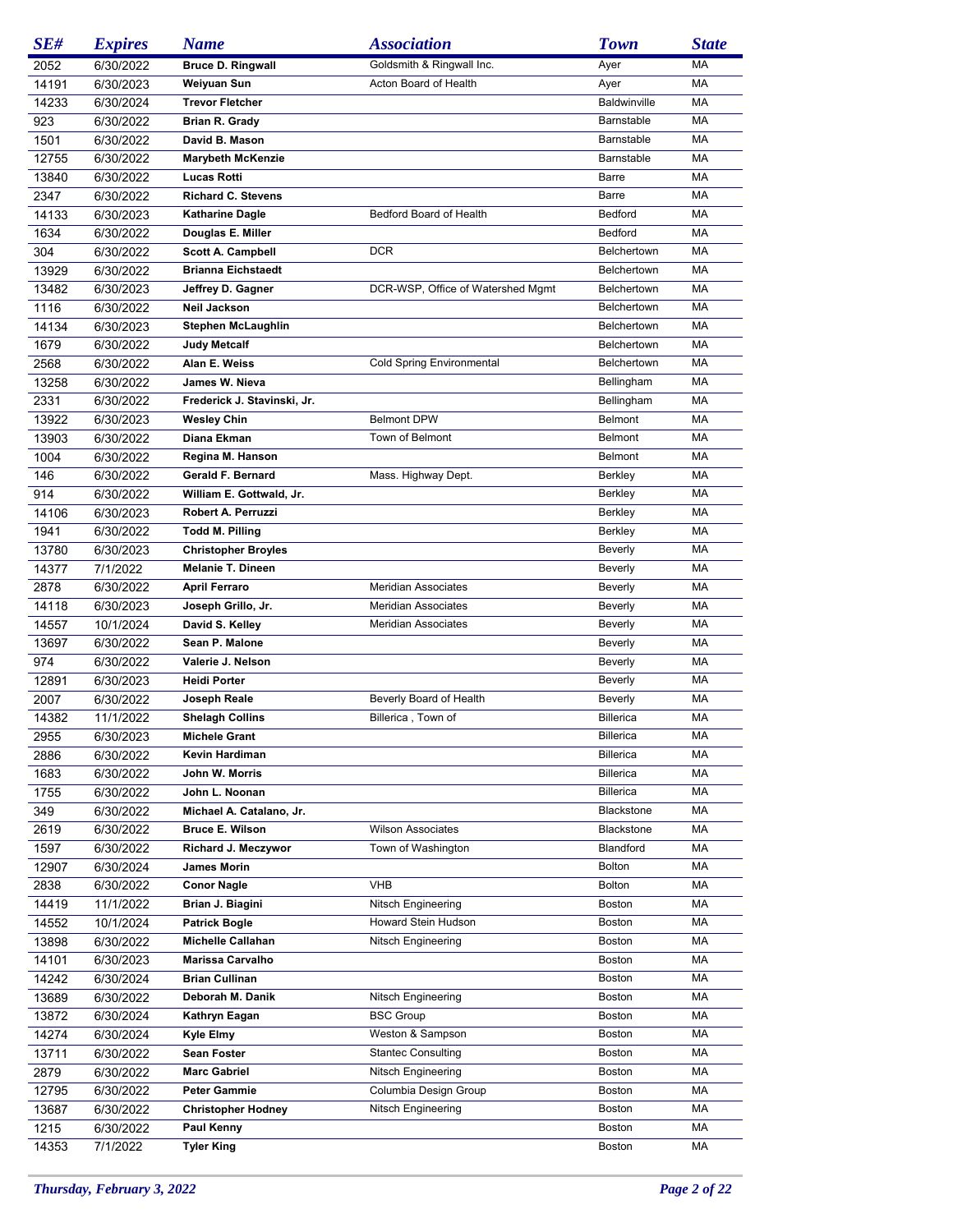| SE#           | <b>Expires</b>         | <b>Name</b>                      | <i><b>Association</b></i>                                | <b>Town</b>                                | <b>State</b> |
|---------------|------------------------|----------------------------------|----------------------------------------------------------|--------------------------------------------|--------------|
| 14038         | 6/30/2022              | Jordan Loffredo                  |                                                          | <b>Boston</b>                              | МA           |
| 14391         | 11/1/2022              | Robert Messenger                 | <b>Howard Stein Hudson</b>                               | <b>Boston</b>                              | МA           |
| 14218         | 6/30/2024              | <b>Nathan Poretta</b>            |                                                          | Boston                                     | МA           |
| 14220         | 6/30/2024              | Joshua Soares                    | Nitsch Engineering                                       | <b>Boston</b>                              | МA           |
| 14011         | 6/30/2022              | <b>Paul Southworth</b>           | <b>Design Consultants</b>                                | Boston                                     | МA           |
| 14036         | 6/30/2022              | Jonathan Spicer                  |                                                          | Boston                                     | MA           |
| 13886         | 6/30/2022              | Marissa J. Valentino             | <b>BSC Companies</b>                                     | Boston                                     | MA           |
| 13899         | 6/30/2022              | <b>Brittney Veeck</b>            | Nitsch Engineering                                       | <b>Boston</b>                              | МA           |
| 2922          | 6/30/2022              | <b>Steven Ventresca</b>          | Nitsch Engineering                                       | Boston                                     | МA           |
| 13900         | 6/30/2022              | Owen Wartella                    | Nitsch Engineering                                       | Boston                                     | MA           |
| 14328         | 7/1/2022               | Dongke Yu                        | MA DEP                                                   | <b>Boston</b>                              | MA           |
| 13789         | 6/30/2023              | Natasha Bhan                     | <b>Newton Utilities Building</b>                         | Boxborough                                 | МA           |
| 1898          | 6/30/2022              | Jefferson G. Perley              | Perley Engineering, LLC                                  | Boxborough                                 | МA           |
| 454           | 6/30/2022              | Dennis M. Costello               | Board of Health                                          | Boylston                                   | МA           |
| 1945          | 6/30/2022              | Paul C. Pisinski                 |                                                          | Boylston                                   | МA           |
| 2185          | 6/30/2022              | <b>Stephen J. Sears</b>          | David E. Ross Associates, Inc.                           | Boylston                                   | MA           |
| 2535          | 6/30/2022              | Jeffrey M. Walsh                 | <b>Graves Engineering</b>                                | Boylston                                   | MA           |
| 14006         | 6/30/2022              | <b>Sean McDonnell</b>            |                                                          | Bradford                                   | МA           |
| 2285          | 6/30/2022              | Michael P. Soraghan              |                                                          | Bradford                                   | МA           |
| 3063          | 6/30/2024              | Daniel R. Armstrong              |                                                          | <b>Braintree</b>                           | MA           |
| 413           | 6/30/2022              | George R. Collins                |                                                          | <b>Braintree</b>                           | MA           |
| 13863         | 6/30/2024              | <b>Garrett Horsfall</b>          |                                                          | <b>Braintree</b>                           | МA           |
| 2893          | 6/30/2022              | Michael Joyce                    |                                                          | <b>Braintree</b>                           | МA           |
| 13145         | 6/30/2024              | Erin Joyce                       | Joyce Consulting Group                                   | <b>Braintree</b>                           | MA           |
| 939           | 6/30/2022              | <b>Stephanie Kaiser</b>          |                                                          | <b>Braintree</b>                           | MA           |
| 1439          | 6/30/2022              | David Mackwell                   | Kelly Engineering Assoc.                                 | <b>Braintree</b>                           | MA           |
| 14132         | 6/30/2023              | <b>William Schreefer</b>         |                                                          | <b>Braintree</b>                           | MA           |
| 135           | 6/30/2022              | David C. Bennett                 | <b>Bennett Environmental Assoc Inc</b>                   | <b>Brewster</b>                            | МA           |
| 359           | 6/30/2022              | Paula Champagne                  |                                                          | <b>Brewster</b>                            | МA           |
| 2752          | 6/30/2022              | Linda J. Cronin                  | <b>CSN Engineering</b>                                   | <b>Brewster</b>                            | МA           |
| 716           | 6/30/2022              | <b>Matthew T. Farrell</b>        | J.M. O'Reilly & Associates                               | <b>Brewster</b>                            | MA           |
| 2986          | 6/30/2023              | <b>Keith Fernandes</b>           |                                                          | <b>Brewster</b>                            | МA           |
| 746           | 6/30/2022              | <b>Maureen M. Finlay</b>         |                                                          | <b>Brewster</b>                            | МA           |
| 1165          | 6/30/2022              | <b>Richard Judd</b>              |                                                          | <b>Brewster</b>                            | МA           |
| 2760          | 6/30/2022              | <b>Sherrie McCullough</b>        |                                                          | <b>Brewster</b>                            | MA           |
| 1794          | 6/30/2022              | John M. O'Reilly                 | J.M. O'Reilly & Associates                               | <b>Brewster</b>                            | МA           |
| 13728         | 6/30/2023              | <b>Caleb Paus</b>                |                                                          | <b>Brewster</b>                            | MA           |
| 13977         | 6/30/2022              | <b>Robert Reedy</b>              | JM O'Reilly & Assoc.                                     | <b>Brewster</b>                            | MA           |
| 2020          | 6/30/2022              | George Reilly                    | <b>Land Design Associates</b>                            | <b>Brewster</b>                            | МA           |
| 2593          | 6/30/2022              | <b>Christopher Wickson</b>       |                                                          | <b>Brewster</b>                            | МA           |
| 14422         | 11/1/2022              | Megan Dutra                      | Coneco Engineers & Scientists                            | <b>Bridgewater</b>                         | МA           |
| 690           | 6/30/2022              | Azu O. Etoniru                   | E.T. Engineering Enterp.                                 | <b>Bridgewater</b>                         | МA           |
| 1260          | 6/30/2022              | Michael J. Koska                 | Michael J. Koska & Assoc.                                | <b>Bridgewater</b>                         | МA           |
| 2243          | 6/30/2022              | Lawrence P. Silva                | Silva Engineering Assoc.                                 | <b>Bridgewater</b>                         | МA           |
| 13976         | 6/30/2022              | <b>Shane Michniewicz</b>         |                                                          | <b>Brighton</b>                            | МA           |
| 14152         | 6/30/2023              | Mark Ruberti                     | Sanborn, Head & Associates, Inc.                         | Brighton                                   | МA           |
| 2979          | 6/30/2023              | Jill Cafarelli                   |                                                          | <b>Brimfield</b>                           | МA           |
| 294           | 6/30/2022              | Robert M. Cafarelli              | Civil Engineering Assoc.                                 | <b>Brimfield</b>                           | МA           |
| 1082          | 6/30/2022              | John K. Holmgren                 |                                                          | <b>Brockton</b>                            | МA           |
| 13893         | 6/30/2022              | Daniel F. Leahy                  | Brookfield Board of Health                               | <b>Brookfield</b>                          | МA           |
| 14352         | 7/1/2022               | Jared Duval                      | <b>Brookline DPW</b>                                     | <b>Brookline</b>                           | МA           |
| 13656         | 6/30/2024              | Arthur P. Boyle, Jr.             |                                                          | <b>Bryantville</b>                         | МA           |
| 12892         | 6/30/2023              | <b>Marlene Johnson</b>           | Burlington Board of Health                               | Burlington                                 | МA           |
| 13999         | 6/30/2022              | Albert Kopek<br>Susan Lumenello  |                                                          | <b>Burlington</b>                          | МA           |
| 13593         | 6/30/2024              |                                  |                                                          | <b>Burlington</b>                          | МA           |
| 13786         | 6/30/2023              | <b>Christine Mathis</b>          | Burlington Board of Health                               | Burlington                                 | МA<br>МA     |
| 2938          | 6/30/2023              | Zachary Basinski<br>Robert Dewar | <b>Bracken Engineering</b><br><b>Bracken Engineering</b> | <b>Buzzards Bay</b><br><b>Buzzards Bay</b> | МA           |
| 14230<br>1188 | 6/30/2024<br>6/30/2022 | John S. Keefe                    |                                                          | <b>Buzzards Bay</b>                        | МA           |
|               |                        |                                  |                                                          |                                            |              |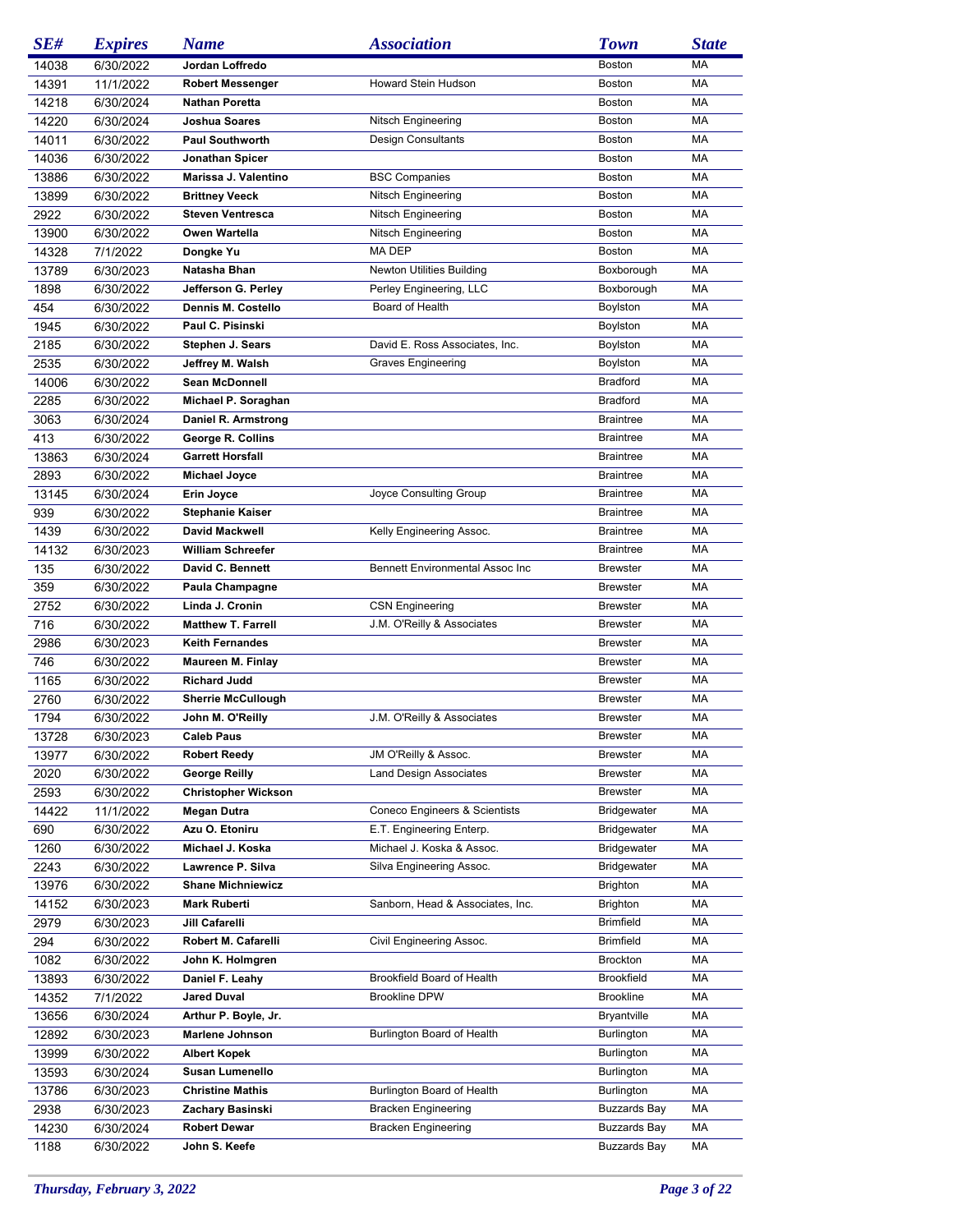| SE#           | <b>Expires</b> | <b>Name</b>                                | <b>Association</b>                   | <b>Town</b>          | <b>State</b> |
|---------------|----------------|--------------------------------------------|--------------------------------------|----------------------|--------------|
| 2837          | 6/30/2022      | Jacob R. Murray                            |                                      | <b>Byfield</b>       | МA           |
| 13487         | 6/30/2023      | <b>Edward W. Pickering</b>                 | Apex Companies, LLC                  | Cambridge            | МA           |
| 13901         | 6/30/2022      | Jessica Wala                               | Nitsch Engineering                   | Cambridge            | МA           |
| 13778         | 6/30/2023      | Jesse Aguilar                              | <b>Highpoint Engineering</b>         | Canton               | МA           |
| 14000         | 6/30/2022      | <b>Alfons Koka</b>                         | <b>Highpoint Engineering</b>         | Canton               | МA           |
| 12912         | 6/30/2023      | <b>Tim Marble</b>                          | Canton Board of Health               | Canton               | МA           |
| 14045         | 6/30/2022      | <b>Andrew Osei</b>                         |                                      | Canton               | МA           |
| 13907         | 6/30/2022      | <b>Jeffrey Brem</b>                        |                                      | Carlisle             | МA           |
| 3061          | 6/30/2022      | <b>Edward F. Wirtanen</b>                  |                                      | Carlisle             | МA           |
| 688           | 6/30/2022      | Anthony A. Esposito                        |                                      | Carver               | МA           |
| 13401         | 6/30/2022      | Shane M. Mallon                            |                                      | Carver               | МA           |
| 2110          | 6/30/2022      | <b>Gary Russell</b>                        | Gary Russell Engineering Inc.        | Carver               | МA           |
| 14284         | 6/30/2024      | Tyler R. Gilman                            |                                      | Centerville          | МA           |
| 2366          | 6/30/2022      | <b>Bernard Sullivan</b>                    |                                      | Centerville          | МA           |
| 3011          | 6/30/2023      | <b>Jason Dubois</b>                        | DC Engineering & Survey, Inc.        | Charlton             | МA           |
| 14009         | 6/30/2022      | <b>Peter Engle</b>                         | <b>McClure Engineering</b>           | Charlton             | МA           |
| 2689          | 6/30/2022      | <b>Carl Hultgren</b>                       |                                      | Charlton             | МA           |
| 14387         | 11/1/2022      | <b>Shelley Hultgren</b>                    |                                      | Charlton             | МA           |
| 14267         | 6/30/2024      | <b>Chris Stanton</b>                       |                                      | Charlton             | МA           |
| 14359         | 7/1/2022       | <b>Thaddeus Szkoda</b>                     |                                      | Charlton             | МA           |
| 2809          | 6/30/2022      | <b>Jamie Terry</b>                         |                                      | Charlton             | МA           |
| 391           | 6/30/2022      | David A. Clark                             | <b>Clark Engineering</b>             | Chatham              | МA           |
| 408           | 6/30/2022      | Jeffrey S. Colby                           |                                      | Chatham              | МA           |
| 461           | 6/30/2022      | David D. Coughanowr                        | Eco-Tech                             | Chatham              | МA           |
| 12671         | 6/30/2022      | J. Thaddeus Eldredge                       | Eldredge Surveying & Engineering     | Chatham              | МA           |
| 882           | 6/30/2022      | Judith H. Giorgio                          | Town Hall Annex                      | Chatham              | МA           |
| 2881          | 6/30/2022      | <b>Erik Mitchell</b>                       | Wellfleet BOH                        | Chatham              | МA           |
| 162           | 6/30/2022      | <b>Richard D. Berube</b>                   |                                      | Chelmsford           | МA           |
| 341           | 6/30/2022      | Susan E. Carter                            |                                      | Chelmsford           | МA           |
| 13719         | 6/30/2023      | <b>Brian Geaudreau</b>                     | <b>Hancock Associates</b>            | Chelmsford           | МA           |
| 894           | 6/30/2022      | Mark E. Godfrey                            |                                      | Chelmsford           | МA           |
| 988           | 6/30/2022      | Mark J. Hamel                              |                                      | Chelmsford           | МA           |
| 1133          | 6/30/2022      | Colin T. Johannen                          |                                      | Chelmsford           | МA           |
| 14440         | 10/1/2024      | <b>Alicia McCartin</b>                     |                                      | Chelmsford           | МA           |
| 14018         | 6/30/2022      | <b>Molly Obendorf</b>                      |                                      | Chelmsford           | MA           |
| 14037         | 6/30/2022      | <b>Christina Papadopoulos</b>              |                                      | Chelmsford           | МA           |
| 13736         | 11/1/2022      | Mark R. Bushee                             |                                      | Cheshire             | MA           |
| 14346         | 5/1/2022       | <b>Adam Mazzantini</b>                     |                                      | Cheshire             | МA           |
| 2310          | 6/30/2022      | Lesley A. Spokas                           | Little Tree Environmental Consulting | Chesterfield         | МA           |
| 2436          | 6/30/2022      | <b>Mark T. Thompson</b>                    |                                      | Chesterfield         | МA           |
| 13681         | 6/30/2022      | John A. Wallen                             | The Engineer Group LLC               | Chesterfield         | МA           |
| 1508          | 6/30/2022      | <b>Ernest J. Mathieu</b>                   |                                      | Chicopee             | МA           |
| 12783         | 6/30/2022      | Joshua Mathieu                             |                                      | Chicopee             | МA           |
| 13884         | 6/30/2022      | Mark Stadnicki                             |                                      | Chicopee             | МA           |
| 14310         | 6/30/2025      | <b>Phoenix Becker</b>                      |                                      | Chilmark             | МA           |
| 14192         | 6/30/2023      | <b>Cody Coutinho</b>                       |                                      | Chilmark             | МA           |
| 13237         | 6/30/2022      | Marina Lent                                | Chilmark Board of Health             | Chilmark             | МA           |
| 13508         | 6/30/2023      | Gregory Vigna                              |                                      | Clarksburg           | МA           |
| 14414         | 11/1/2022      | Mark R. Arnold                             |                                      | Clinton              | МA           |
| 12798         | 6/30/2022      | <b>Sheryl Ball</b>                         |                                      | Clinton              | МA           |
| 268           | 6/30/2022      | <b>Charles A. Budnick</b>                  | Cabco Consult                        | Clinton              | МA           |
| 1579          | 6/30/2022      | John J. McNally                            | Newton Health Dept.                  | Clinton              | МA           |
| 13830         | 6/30/2024      | David Sadowski                             |                                      | Clinton              | МA           |
| 13888         | 6/30/2022      | <b>Travis St. Hilaire</b>                  |                                      | Clinton              | МA           |
| 14566         | 10/1/2024      | <b>Tyler Judd</b>                          | Cohasset BOH                         | Cloucester           | МA           |
| 14342         | 5/1/2022       | Pamela Fahey<br>Aaron R. Gilbert           |                                      | Cohasset             | МA           |
| 873           | 6/30/2022      |                                            | UST Inspection Services, Inc.        | Cohasset<br>Cohasset | МA           |
| 14571<br>2832 | 10/1/2024      | <b>Stephen Lind</b><br>Daniel I. McCormack |                                      | Cohasset             | МA<br>МA     |
|               | 6/30/2022      |                                            |                                      |                      |              |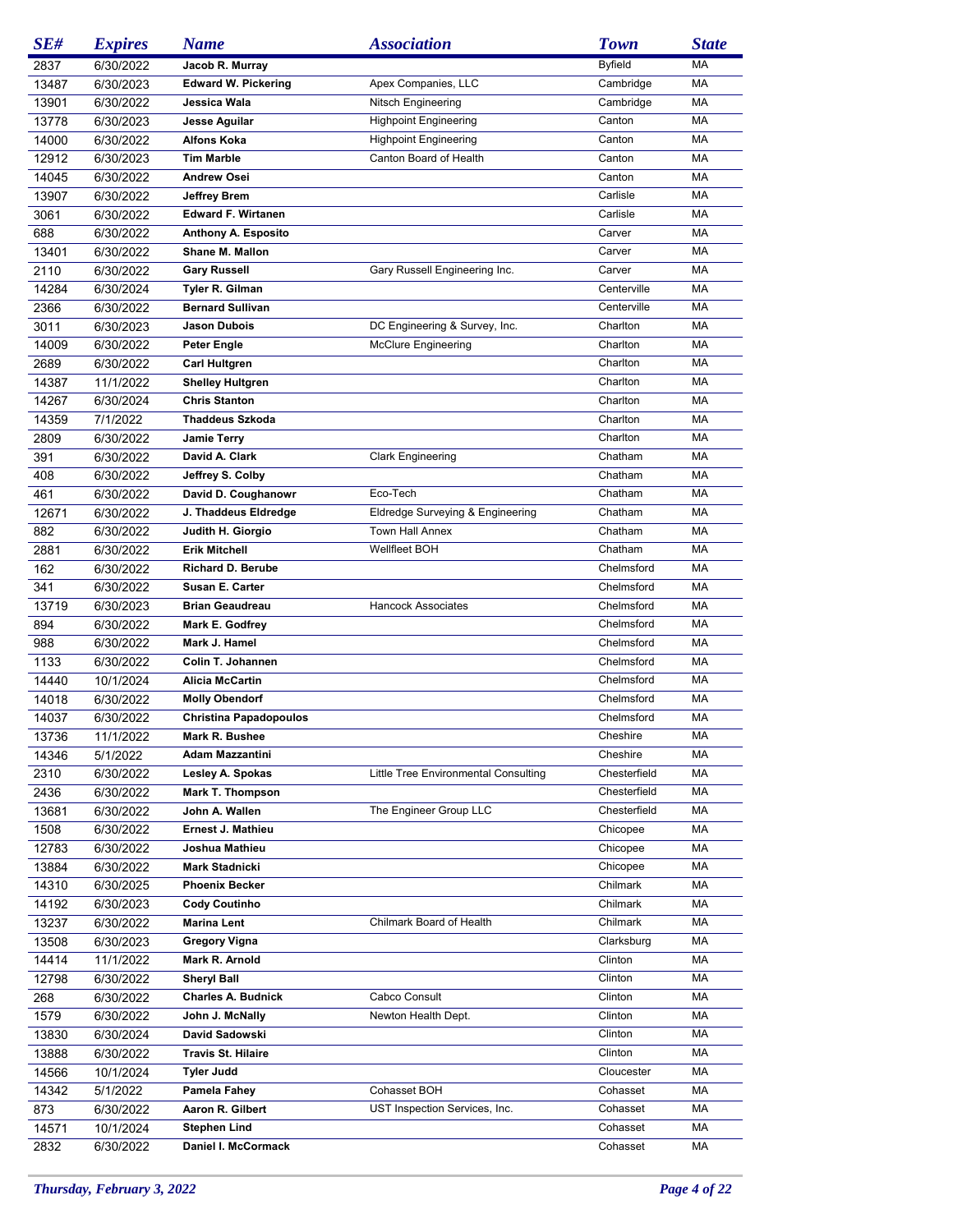| SE#   | <b>Expires</b> | <b>Name</b>                  | <b>Association</b>               | <b>Town</b>         | <b>State</b> |
|-------|----------------|------------------------------|----------------------------------|---------------------|--------------|
| 2417  | 6/30/2022      | Raymond R. Tehranian         |                                  | Cohasset            | MA           |
| 806   | 6/30/2022      | <b>Michael Friedlander</b>   | Colrain BOH                      | Colrain             | MA           |
| 1231  | 6/30/2022      | <b>Shawn Kimberley</b>       |                                  | Colrain             | MA           |
| 1441  | 6/30/2022      | Douglas J. MacLeay           |                                  | Colrain             | MA           |
| 13599 | 6/30/2024      | Rebekah N. Novak             |                                  | Colrain             | MA           |
| 1958  | 6/30/2022      | Armand J. Porrazzo           |                                  | Concord             | MA           |
| 2288  | 6/30/2022      | Stanley J. Sosnicki          | Town of Concord                  | Concord             | MA           |
| 14397 | 11/1/2022      | Jacob Zwicker                | <b>Concord Public Works</b>      | Concord             | MA           |
| 3087  | 6/30/2024      | <b>Carl Nelke</b>            |                                  | Conway              | MA           |
| 13770 | 6/30/2023      | Terri A. Guarino             |                                  | Cotuit              | MA           |
| 14272 | 6/30/2024      | Kathleen A. O'Neill          |                                  | Cotuit              | MA           |
| 1014  | 6/30/2022      | Darrin M. Harris             |                                  | Cummington          | MA           |
| 2184  | 6/30/2022      | Fred J. Sears                |                                  | Dalton              | MA           |
| 84    | 6/30/2022      | John A. Barrows              |                                  | Danvers             | MA           |
| 2860  | 6/30/2022      | <b>Gregory Bernard</b>       |                                  | Danvers             | MA           |
| 3024  | 6/30/2024      | <b>Scott P. Cameron</b>      | The Morin-Cameron Group, Inc.    | Danvers             | MA           |
| 14081 | 6/30/2022      | Hai Lam                      | Town of Wilmington               | Danvers             | MA           |
| 14103 | 6/30/2023      | <b>Benjamin Minnix</b>       |                                  | Danvers             | MA           |
| 1681  | 6/30/2022      | John Morin                   | The Morin-Cameron Group, Inc.    | Danvers             | MA           |
| 14030 | 6/30/2022      | Will Schkuta                 | Morin-Cameron Group Inc.         | Danvers             | MA           |
| 2397  | 6/30/2022      | Vaclav V. Talacko            | <b>Hancock Associates</b>        | Danvers             | MA           |
| 7     | 6/30/2022      | Daniel N. Aguiar             | Sitec, Inc.                      | Dartmouth           | MA           |
| 13935 | 6/30/2022      | <b>Courtney E. Cohen</b>     | Dartmouth Board of Health        | Dartmouth           | MA           |
| 832   | 6/30/2022      | <b>Christopher M. Garcia</b> | Garcia and Galuska, Inc.         | Dartmouth           | MA           |
| 880   | 6/30/2022      | Daniel S. Gioiosa            |                                  | Dartmouth           | MA           |
| 881   | 6/30/2022      | Steven D. Gioiosa            | Sitec, Inc.                      | Dartmouth           | MA           |
| 1572  |                | Jay M. McKinnon              |                                  | Dartmouth           | MA           |
|       | 6/30/2022      |                              |                                  |                     | MA           |
| 12700 | 6/30/2022      | <b>Catherine Cardinale</b>   |                                  | Dedham              | MA           |
| 14074 | 6/30/2024      | Leontia Flanagan             |                                  | Dedham              |              |
| 1385  | 6/30/2022      | <b>Paul Lindholm</b>         | Linholm, Inc.                    | Dedham              | MA           |
| 1328  | 6/30/2022      | Michael J. Lavigne           | <b>Environmental Design</b>      | Deerfield           | MA           |
| 1749  | 6/30/2022      | Daniel M. Nitzsche           |                                  | Deerfield           | MA           |
| 12739 | 6/30/2022      | <b>Jaime Cabot</b>           |                                  | Dennis              | MA           |
| 13648 | 6/30/2024      | Kevin Bernardo               | Town of Dighton                  | Dighton             | MA           |
| 597   | 6/30/2022      | Steven A. Donatelli          | Shea Engineering & Surveying     | Douglas             | MA           |
| 1221  | 6/30/2022      | Carol A. Kibbe               |                                  | Douglas             | MA           |
| 2896  | 6/30/2022      | <b>Justin Lapham</b>         | Douglas Board of Health          | Douglas             | MA           |
| 14396 | 11/1/2022      | <b>Bill Morris</b>           | Civil Site Engineering           | Douglas             | МA           |
| 13491 | 6/30/2023      | <b>Tracy Sharkey</b>         | N.E. Env. Services & Engineering | Douglas             | МA           |
| 14271 | 6/30/2024      | Tara M. Sochia               |                                  | Douglas             | МA           |
| 15    | 6/30/2022      | Richard A. Alleca            |                                  | Dracut              | МA           |
| 14114 | 6/30/2023      | <b>Robert Angelo</b>         |                                  | Dracut              | МA           |
| 14019 | 6/30/2022      | Robert B. Blanchette, Jr.    | W.C. Cammett Engineering, Inc.   | Dracut              | МA           |
| 13578 | 6/30/2024      | <b>Maureen Herald</b>        |                                  | Dracut              | МA           |
| 13829 | 6/30/2022      | Erik Jacobson                |                                  | Dudley              | МA           |
| 13479 | 6/30/2023      | Joanna E. Paquin             | Auburn Engineering Dept.         | Dudley              | МA           |
| 1887  | 6/30/2022      | <b>Andrew Pelletier</b>      | Auburn BOH                       | Dudley              | МA           |
| 539   | 6/30/2022      | David J. DeBay               |                                  | Dunstable           | МA           |
| 13537 | 6/30/2023      | <b>Freeman Boynton III</b>   | <b>Duxbury Construction LLC</b>  | Duxbury             | МA           |
| 251   | 6/30/2022      | Paul A. Brogna               | Seacoast Engineering Co.         | Duxbury             | МA           |
| 924   | 6/30/2022      | Joseph Grady                 | Town of Duxbury                  | Duxbury             | МA           |
| 3095  | 6/30/2024      | <b>Tracy Mayo</b>            |                                  | Duxbury             | МA           |
| 13705 | 6/30/2022      | Wayne A. McArdle             | McArdle Gannon Associates        | Duxbury             | МA           |
| 2559  | 6/30/2022      | <b>Brent A. Watts</b>        |                                  | Duxbury             | МA           |
| 618   | 6/30/2022      | John P. Doyle                |                                  | E. Falmouth         | МA           |
| 1239  | 6/30/2022      | Kevin P. Klein               |                                  | E. Sandwich         | МA           |
| 1405  | 6/30/2022      | Alan W. Loomis               | McKenzie Engineering Group       | East Bridgewater MA |              |
| 14570 | 10/1/2024      | <b>Austin Rob Lyons</b>      |                                  | East Bridgewater MA |              |
| 1911  | 6/30/2022      | Wayne C. Perry               |                                  | East Bridgewater MA |              |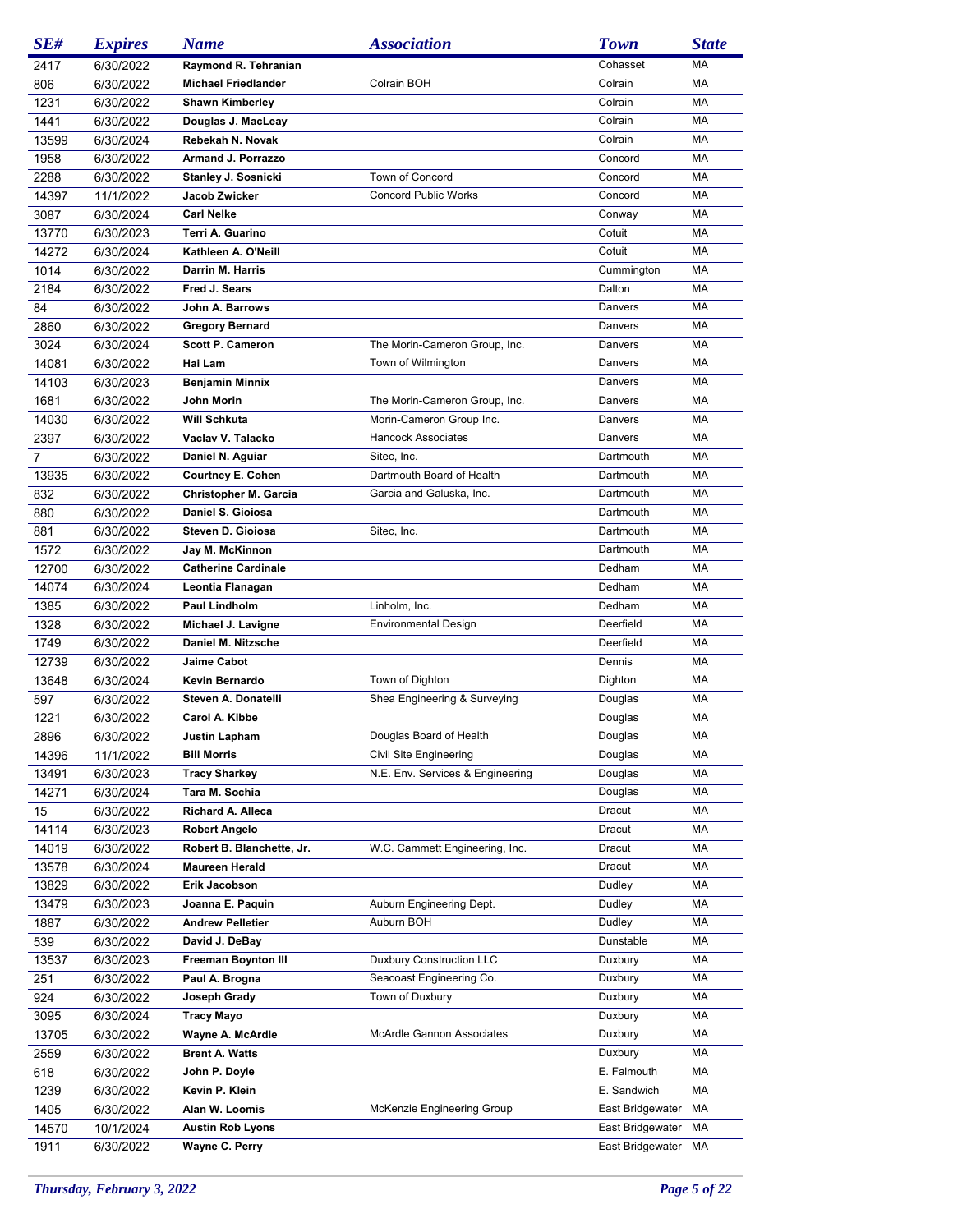| SE#   | <b>Expires</b> | <b>Name</b>                  | <b>Association</b>              | <b>Town</b>       | <b>State</b> |
|-------|----------------|------------------------------|---------------------------------|-------------------|--------------|
| 1927  | 6/30/2022      | <b>Robert F. Philbrick</b>   |                                 | East Bridgewater  | МA           |
| 1577  | 6/30/2022      | <b>Thomas McLellan</b>       | <b>Bass River Engineering</b>   | East Dennis       | MA           |
| 1578  | 6/30/2022      | James E. McLoughlin          |                                 | East Dennis       | MA           |
| 13408 | 6/30/2022      | Robert M. Perry              | Cape Cod Engineering Inc.       | East Dennis       | MA           |
| 328   | 6/30/2022      | David Carignan               |                                 | East Falmouth     | MA           |
| 619   | 6/30/2022      | Stephen J. Doyle             | Stephen J. Doyle & Assoc.       | East Falmouth     | MA           |
| 1020  | 6/30/2022      | <b>Catherine Hassett</b>     | Middleborough Health Dept.      | East Falmouth     | MA           |
| 14420 | 11/1/2022      | Emma Larkin                  |                                 | East Falmouth     | MA           |
| 244   | 6/30/2022      | <b>Cindy A. McConarty</b>    |                                 | East Falmouth     | MA           |
| 3012  | 6/30/2023      | <b>Peter M. McConarty</b>    |                                 | East Falmouth     | MA           |
| 2911  | 6/30/2022      | John C. O'Dea                |                                 | East Falmouth     | MA           |
| 14240 | 6/30/2024      | <b>Emily Michele Olmsted</b> |                                 | East Falmouth     | MA           |
| 2209  | 6/30/2022      | Carmen E. Shay               |                                 | East Falmouth     | MA           |
|       |                | <b>Tracy Lee Duarte</b>      | <b>MBL Land Development</b>     | East Freetown     | МA           |
| 3008  | 6/30/2023      |                              |                                 | East Freetown     | МA           |
| 2847  | 6/30/2022      | Marc J. Tisdelle             |                                 |                   | МA           |
| 2988  | 6/30/2023      | Jeffrey A. Galarneau         |                                 | East Longmeado    |              |
| 12715 | 6/30/2022      | Sean Merrigan                |                                 | East Longmeado    | MA           |
| 14335 | 7/1/2022       | Alix Shipman                 | East Longmeadow DPW             | East Longmeado    | МA           |
| 424   | 6/30/2022      | John P. Conboy               | Town of Otis Board of Health    | East Otis         | МA           |
| 395   | 6/30/2022      | <b>Stuart D. Clark</b>       |                                 | East Sandwich     | МA           |
| 689   | 6/30/2022      | Jane E. Estey                |                                 | East Sandwich     | MA           |
| 3003  | 6/30/2023      | Katy M. Konary               |                                 | East Sandwich     | МA           |
| 1614  | 6/30/2022      | Darren M. Meyer              |                                 | East Sandwich     | МA           |
| 12089 | 6/30/2022      | Asa Mintz                    |                                 | East Sandwich     | МA           |
| 2151  | 6/30/2022      | <b>Wade D. Saucier</b>       |                                 | East Sandwich     | МA           |
| 2441  | 6/30/2022      | David C. Thulin              |                                 | East Sandwich     | МA           |
| 12678 | 6/30/2022      | <b>Erika Woods</b>           |                                 | East Sandwich     | МA           |
| 890   | 6/30/2022      | John F. Glossa               | Glossa Engineering, Inc.        | East Walpole      | МA           |
| 14229 | 6/30/2024      | <b>Christopher Luppino</b>   |                                 | East Walpole      | МA           |
| 379   | 6/30/2022      | John L. Churchill, Jr.       |                                 | East Wareham      | МA           |
| 1943  | 6/30/2022      | <b>Michael Pimentel</b>      | JC Engineering Inc.             | East Wareham      | МA           |
| 2164  | 6/30/2022      | <b>Scott Schluter</b>        |                                 | East Wareham      | МA           |
| 14393 | 11/1/2022      | <b>Brian Wallace</b>         | JC Engineering                  | East Wareham      | МA           |
| 119   | 6/30/2023      | Emily E. Beebe               |                                 | Eastham           | МA           |
| 2912  | 6/30/2022      | <b>Mark Polselli</b>         | Harwich Board of Health         | Eastham           | МA           |
| 14117 | 6/30/2023      | <b>Timothy J. Grace</b>      |                                 | Easthampton       | МA           |
| 921   | 6/30/2022      | James A. Gracia              |                                 | Easthampton       | MA           |
| 13238 | 6/30/2022      | Aimee Petrosky               |                                 | Easthampton       | МA           |
| 2814  | 6/30/2022      | <b>Bucky Sparkle</b>         |                                 | Easthampton       | МA           |
| 177   | 6/30/2022      | <b>Brooks D. Billingham</b>  | B.D. Billingham & Associates    | Edgartown         | МA           |
| 438   | 6/30/2022      | Douglas E. Cooper            |                                 | Edgartown         | МA           |
| 14110 | 6/30/2023      | <b>Meegan Lancaster</b>      |                                 | Edgartown         | МA           |
| 1491  | 6/30/2022      | Sandra B. Martin             |                                 | Egremont          | МA           |
| 12897 | 6/30/2023      | <b>Jesse Blanchette</b>      | Griffin Engineering Group, LLC  | Essex             | МA           |
| 279   | 6/30/2022      | Randall K. Burley            |                                 | Essex             | МA           |
| 12790 | 6/30/2022      | Erin Kirchner                | Essex Board of Health           | Essex             | МA           |
| 2678  | 6/30/2022      | Brendhan D. Zubricki         |                                 | Essex             | МA           |
| 13580 | 6/30/2024      | <b>Peter DeTerra</b>         |                                 | Fairhaven         | МA           |
| 694   | 6/30/2022      | <b>Alan Ewing</b>            |                                 | Fairhaven         | МA           |
| 1090  | 6/30/2022      | <b>Craig Horsfall</b>        |                                 | Fairhaven         | МA           |
| 53    | 6/30/2022      | George T. Ayoub              |                                 | <b>Fall River</b> | МA           |
| 12888 | 6/30/2023      | <b>Roger Casavant</b>        | Fall River Board of Health      | <b>Fall River</b> | МA           |
| 430   | 6/30/2022      | Jon C. Connell               |                                 | <b>Fall River</b> | МA           |
|       |                | <b>Alexander Gorodetsky</b>  |                                 | <b>Fall River</b> | МA           |
| 912   | 6/30/2022      | Jessica Horsman              |                                 |                   |              |
| 14017 | 6/30/2022      |                              |                                 | <b>Fall River</b> | МA           |
| 2994  | 6/30/2023      | John K. Marchand             |                                 | <b>Fall River</b> | МA           |
| 2067  | 6/30/2022      | Mark A. Rodrigues            | Analysis & Design Engineering   | Fall River        | МA           |
| 210   | 6/30/2022      | Michael J. Borselli          | Falmouth Engineering, Inc.      | Falmouth          | МA           |
| 1054  | 6/30/2022      | George Heufelder             | Barnstable Cty. Dept. of Health | Falmouth          | МA           |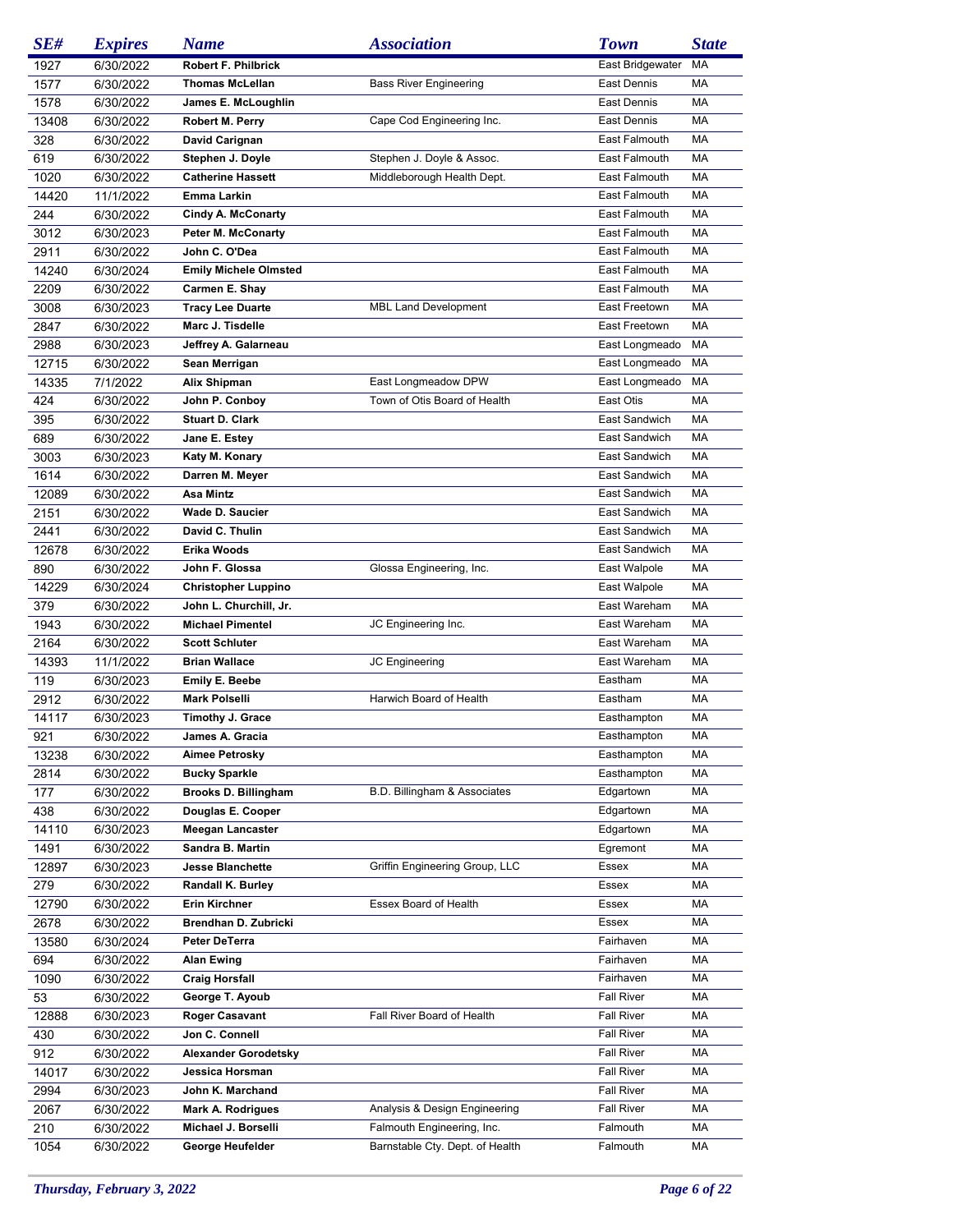| SE#          | <b>Expires</b> | <b>Name</b>                | <b>Association</b>             | <b>Town</b> | <b>State</b> |
|--------------|----------------|----------------------------|--------------------------------|-------------|--------------|
| 2761         | 6/30/2022      | Scott A. McGann            |                                | Falmouth    | МA           |
| 245          | 6/30/2022      | <b>Steven M. Bressette</b> | Jalbert Engineering            | Fiskdale    | MA           |
| 14029        | 6/30/2022      | Eric J. Morse, P.E.        |                                | Fiskdale    | MA           |
| 14051        | 6/30/2022      | <b>Matthew R. Bernard</b>  | Fitchburg Board of Health      | Fitchburg   | <b>MA</b>    |
| 498          | 6/30/2022      | <b>Stephen Curry</b>       | Fitchburg Board of Health      | Fitchburg   | <b>MA</b>    |
| 13822        | 6/30/2023      | Jason E. Dulmaine          | Fitchburg Board of Health      | Fitchburg   | <b>MA</b>    |
| 1808         | 6/30/2022      | Kent E. Oldfield           |                                | Fitchburg   | <b>MA</b>    |
| 1936         | 6/30/2022      | Mark F. Piermarini         |                                | Fitchburg   | MA           |
| 2818         | 6/30/2022      | Jackie Duda                |                                | Florence    | MA           |
| 3090         | 6/30/2024      | <b>Terrence Reynolds</b>   |                                | Florence    | MA           |
|              |                | Peter T. McEntee           |                                | Forestdale  | MA           |
| 1542<br>2782 | 6/30/2022      |                            |                                | Forestdale  | MA           |
|              | 6/30/2022      | Tarja L. McGrail           |                                |             |              |
| 13915        | 7/1/2022       | <b>Jarod Cournoyer</b>     |                                | Foxboro     | MA           |
| 571          | 6/30/2022      | James J. Devellis          |                                | Foxboro     | MA           |
| 648          | 6/30/2022      | <b>Brian Dundon</b>        |                                | Foxboro     | MA           |
| 13252        | 6/30/2022      | Frank J. Gallagher         |                                | Foxboro     | MA           |
| 1364         | 6/30/2022      | Richard J. Leslie          |                                | Foxboro     | MA           |
| 12784        | 6/30/2022      | <b>Marc MacFarland</b>     |                                | Foxboro     | MA           |
| 13771        | 6/30/2023      | Joseph Piccirilli          |                                | Foxboro     | MA           |
| 14238        | 6/30/2024      | John Robertson Jr          | Foxboro Board of Health        | Foxboro     | MA           |
| 2142         | 6/30/2022      | Paul J. Santos             | <b>Tilton &amp; Associates</b> | Foxboro     | MA           |
| 2530         | 6/30/2022      | <b>Margaret Walker</b>     |                                | Foxboro     | MA           |
| 14370        | 7/1/2022       | <b>Christopher Webber</b>  | Pare Corporation               | Foxboro     | MA           |
| 13356        | 6/30/2022      | Pauline Zajdel             | Foxboro Board of Health        | Foxboro     | MA           |
| 266          | 6/30/2022      | William R. Buckley Jr.     | Bay Colony Group, Inc.         | Foxborough  | MA           |
| 2701         | 6/30/2022      | Lawrence J. Piazza         |                                | Foxborough  | MA           |
| 43           | 6/30/2022      | <b>Patrick H. Arnow</b>    | MetroWest Engineering          | Framingham  | MA           |
| 14383        | 11/1/2022      | <b>Mishel Caisapanta</b>   | Framingham Board of Health     | Framingham  | МA           |
| 2771         | 6/30/2022      | <b>Bert Corey</b>          | DGT Associates, Inc.           | Framingham  | MA           |
| 14385        | 11/1/2022      | <b>Adam DiPersio</b>       | Framingham Board of Health     | Framingham  | MA           |
| 863          | 6/30/2022      | Robert A. Gemma            | MetroWest Engineering Inc.     | Framingham  | MA           |
| 14355        | 7/1/2022       | <b>Camille Griffin</b>     | Framingham Board of Health     | Framingham  | MA           |
| 14137        | 6/30/2023      | Stephanie R. Holinko       |                                | Framingham  | MA           |
| 1232         | 6/30/2022      | Frederic W. King           | Schofield Brothers of N. E.    | Framingham  | MA           |
| 1789         | 6/30/2022      | <b>Kevin O'Leary</b>       | The Jilison Co., Inc.          | Framingham  | МA           |
| 14356        | 7/1/2022       | <b>Shanene Pierce</b>      | Framingham Board of Health     | Framingham  | MA           |
| 14149        | 6/30/2023      | Daniel Romero              | David E. Ross Associates       | Framingham  | MA           |
| 14561        | 10/1/2024      | <b>Frederick Schobel</b>   | DGT Associates, Inc.           | Framingham  | МA           |
| 19           | 6/30/2022      | Joshua J. Alston           |                                | Franklin    | МA           |
|              |                | <b>Salvator A. Bertone</b> | <b>VHB Engineering</b>         | Franklin    | МA           |
| 160          | 6/30/2022      |                            |                                |             |              |
| 785          | 6/30/2022      | David C. Formato           |                                | Franklin    | МA           |
| 1018         | 6/30/2022      | Douglas J. Hartnett        |                                | Franklin    | МA           |
| 14003        | 6/30/2022      | Jason Mello                |                                | Franklin    | МA           |
| 14279        | 6/30/2024      | David Scharlacken          |                                | Franklin    | МA           |
| 13698        | 6/30/2022      | <b>Bridget Sweet</b>       |                                | Franklin    | МA           |
| 1809         | 6/30/2022      | Robert E. Oliva            |                                | Gardner     | МA           |
| 14399        | 11/1/2022      | <b>Lauren Saunders</b>     | Gardner Board of Health        | Gardner     | МA           |
| 13615        | 6/30/2024      | Laurie A. Wiita            | Templeton BOH                  | Gardner     | МA           |
| 13892        | 6/30/2022      | <b>Craig Marchionda</b>    | Marchionda & Assoc.            | Georgetown  | МA           |
| 2159         | 6/30/2022      | James B. Scanlan           | Scanlan Engineering            | Georgetown  | МA           |
| 13684        | 6/30/2022      | <b>Mark Tolman</b>         |                                | Georgetown  | МA           |
| 2669         | 6/30/2022      | Mark M. Zambernardi        |                                | Georgetown  | МA           |
| 12906        | 6/30/2023      | Nicholas Andersen          | <b>AEC Consulting</b>          | Glendale    | МA           |
| 14016        | 6/30/2022      | <b>Thorsen Akerley</b>     | Williams & Sparages LLC        | Gloucester  | МA           |
| 384          | 6/30/2022      | Aaron S. Cilliffo          | Gloucester BOH                 | Gloucester  | МA           |
| 2736         | 6/30/2022      | <b>Isaac DaRowe</b>        |                                | Gloucester  | МA           |
| 980          | 6/30/2022      | <b>Michael Hale</b>        | City of Gloucester             | Gloucester  | МA           |
| 1163         | 6/30/2022      | John P. Judd               | Gateway Consultants            | Gloucester  | МA           |
| 14278        | 6/30/2024      | <b>Craig LoPiccolo</b>     | City of Gloucester             | Gloucester  | МA           |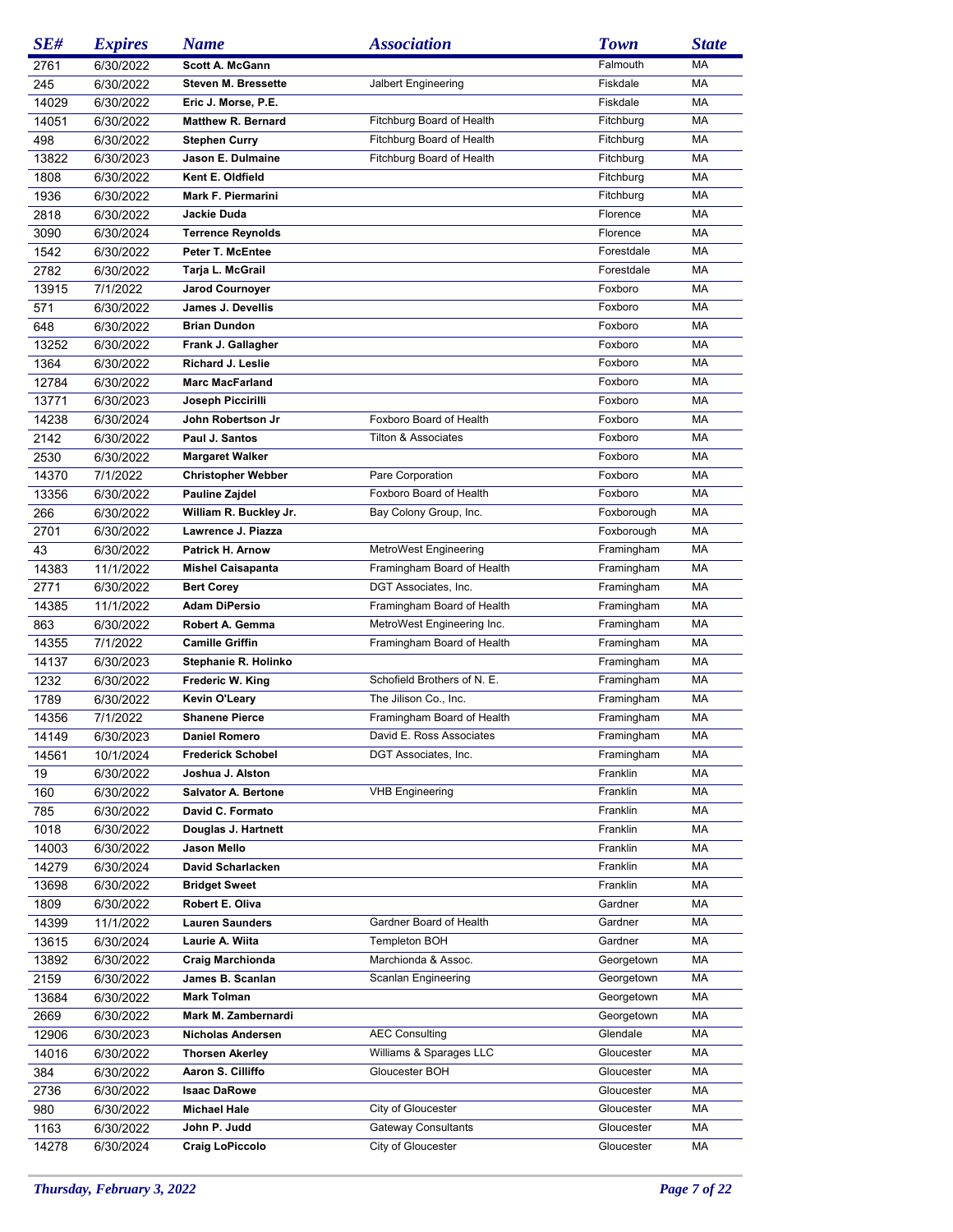| SE#   | <b>Expires</b> | <b>Name</b>                 | <b>Association</b>                   | <b>Town</b>             | <b>State</b> |
|-------|----------------|-----------------------------|--------------------------------------|-------------------------|--------------|
| 1820  | 6/30/2022      | <b>Daniel Ottenheimer</b>   | <b>Mill River Consulting</b>         | Gloucester              | МA           |
| 14041 | 6/30/2022      | <b>Cody Smith</b>           |                                      | Gloucester              | МA           |
| 1065  | 6/30/2022      | Norman Hill                 | Land Planning, Inc.                  | Grafton                 | МA           |
| 2998  | 6/30/2023      | Kelly A. Pawluczonek        | Plainville Board Of Health           | Grafton                 | МA           |
| 2852  | 6/30/2022      | <b>Brian Szczurko</b>       |                                      | Grafton                 | МA           |
| 2778  | 6/30/2022      | Jesse M. Moreno             |                                      | Granby                  | МA           |
| 2199  | 6/30/2022      | William A. Shaheen          | Analytical Engineering, Inc.         | Granby                  | МA           |
| 2218  | 6/30/2022      | Robert F. Sheehan, Jr.      |                                      | Granby                  | МA           |
| 983   | 6/30/2022      | Mark S. Haley               |                                      | Grandby                 | МA           |
| 14398 | 11/1/2022      | <b>Marc Del Grande</b>      | Kelly Granger Parsons Associates     | <b>Great Barrington</b> | МA           |
| 2902  | 6/30/2022      | <b>Scott T. McFarland</b>   |                                      | <b>Great Barrington</b> | МA           |
| 1854  | 6/30/2022      | <b>Charles M. Parsons</b>   | Kelly, Granger & Parsons             | <b>Great Barrington</b> | МA           |
| 2440  | 6/30/2022      | Alexander R. Thorp          |                                      | <b>Great Barrington</b> | МA           |
| 52    | 6/30/2022      | Glen A. Ayers               |                                      | Greenfield              | МA           |
| 842   | 6/30/2022      | John R. Garside             |                                      | Groton                  | МA           |
| 2631  | 6/30/2022      | Daniel B. Wolfe             | David E. Ross Associates, Inc.       | Groton                  | МA           |
| 2887  | 6/30/2022      | <b>Thomas Hector</b>        |                                      | Groveland               | МA           |
| 2641  | 6/30/2022      | Elaine M. Wozny             |                                      | Groveland               | МA           |
| 1141  | 6/30/2022      | <b>Thomas Johnson</b>       | ProTerra Design Group LLC            | Hadley                  | МA           |
| 1624  | 6/30/2022      | Raymond Mieczkowski         |                                      | Hadley                  | МA           |
| 2699  | 6/30/2022      | Deborah A. Palmer           |                                      | Hadley                  | МA           |
| 3097  | 6/30/2022      | David E. Zarozinski         |                                      | Hadley                  | МA           |
| 549   | 6/30/2022      | John W. DeLano              |                                      | Halifax                 | МA           |
| 396   | 6/30/2022      | <b>Richard W. Clarke</b>    |                                      | Hamilton                | МA           |
| 2567  | 6/30/2022      | Gary P. Weiner              |                                      | Hampden                 | МA           |
| 14097 | 6/30/2024      | William J. Barrett          | Hanover Inspectional Dept.           | Hanover                 | МA           |
| 223   | 6/30/2022      | Joshua Bows                 |                                      | Hanover                 | МA           |
| 2773  | 6/30/2022      | <b>Edward Cullen</b>        |                                      | Hanover                 | МA           |
| 724   | 6/30/2022      | Paul A. Fellini             |                                      | Hanover                 | МA           |
| 14374 | 7/1/2022       | Joshua Green                | Merrill Engineers and Land Surveyors | Hanover                 | МA           |
| 13720 | 6/30/2023      | <b>Stephen Hassett</b>      |                                      | Hanover                 | МA           |
| 13765 | 6/30/2023      | <b>Gary James</b>           |                                      | Hanover                 | МA           |
| 14221 | 6/30/2024      | Deborah W. Keller           | <b>Merrill Associates</b>            | Hanover                 | МA           |
| 13695 | 6/30/2022      | <b>Bradley K. Lemont</b>    | <b>Merrill Corporation</b>           | Hanover                 | МA           |
| 2566  | 6/30/2022      | Bryan J. Weiner             |                                      | Hanover                 | MA           |
| 1594  | 6/30/2022      | <b>Terrence McSweenev</b>   | BOH                                  | Hanson                  | МA           |
| 14104 | 6/30/2023      | <b>Andrew Sargent</b>       |                                      | Hanson                  | MA           |
| 13678 | 6/30/2022      | Marcelino T. Sarabia        | Hardwick Board of Health             | Hardwick                | МA           |
| 481   | 6/30/2022      | Daniel P. Croteau           | Moran Engineering Associates, LLC    | Harwich                 | МA           |
| 602   | 6/30/2022      | <b>Martin R. Donoghue</b>   |                                      | Harwich                 | МA           |
| 670   | 6/30/2022      | <b>Meggan Eldredge</b>      |                                      | Harwich                 | МA           |
| 2755  | 6/30/2022      | David D. Flaherty Jr.       |                                      | Harwich                 | МA           |
| 11387 | 6/30/2022      | <b>Griffin Ryder</b>        |                                      | Harwich                 | МA           |
| 14122 | 6/30/2023      | Thomas M. Stello            |                                      | Harwich                 | МA           |
| 445   | 6/30/2022      | Leo F. Cormier              | Town of Middleton                    | Haverhill               | МA           |
| 12297 | 6/30/2023      | <b>Mark Cottrell</b>        | <b>Clearwater Industries</b>         | Haverhill               | МA           |
| 13994 | 6/30/2022      | <b>Francisco Declet</b>     | Haverhill Board of Health            | Haverhill               | МA           |
| 900   | 6/30/2022      | Claire A. Golden            |                                      | Haverhill               | МA           |
| 2827  | 6/30/2022      | <b>Brian J. LaGrasse</b>    |                                      | Haverhill               | МA           |
| 1922  | 6/30/2022      | John H. Pettis III          |                                      | Haverhill               | МA           |
| 2123  | 6/30/2022      | <b>Greg Saab</b>            |                                      | Haverhill               | МA           |
| 2190  | 6/30/2022      | Joseph J. Serwatka          |                                      | Haverhill               | МA           |
| 14416 | 11/1/2022      | <b>Timothy Wicks</b>        | City of Haverhill                    | Haverhill               | МA           |
| 2656  | 6/30/2022      | <b>Christopher York</b>     |                                      | Haverhill               | МA           |
| 13505 | 6/30/2023      | <b>Catherine Skiba</b>      |                                      | Haydenville             | МA           |
| 14263 | 6/30/2024      | <b>Taylor Avitabile</b>     | Crocker Design                       | Hingham                 | МA           |
| 14167 | 6/30/2023      | <b>Austin Chartier</b>      | McKenzie Engineering Group           | Hingham                 | МA           |
| 667   | 6/30/2022      | <b>Edward T. Eisenhaure</b> |                                      | Hingham                 | МA           |
| 848   | 6/30/2022      | Roderick C. Gaskell         | Sitec Environmental, Inc.            | Hingham                 | МA           |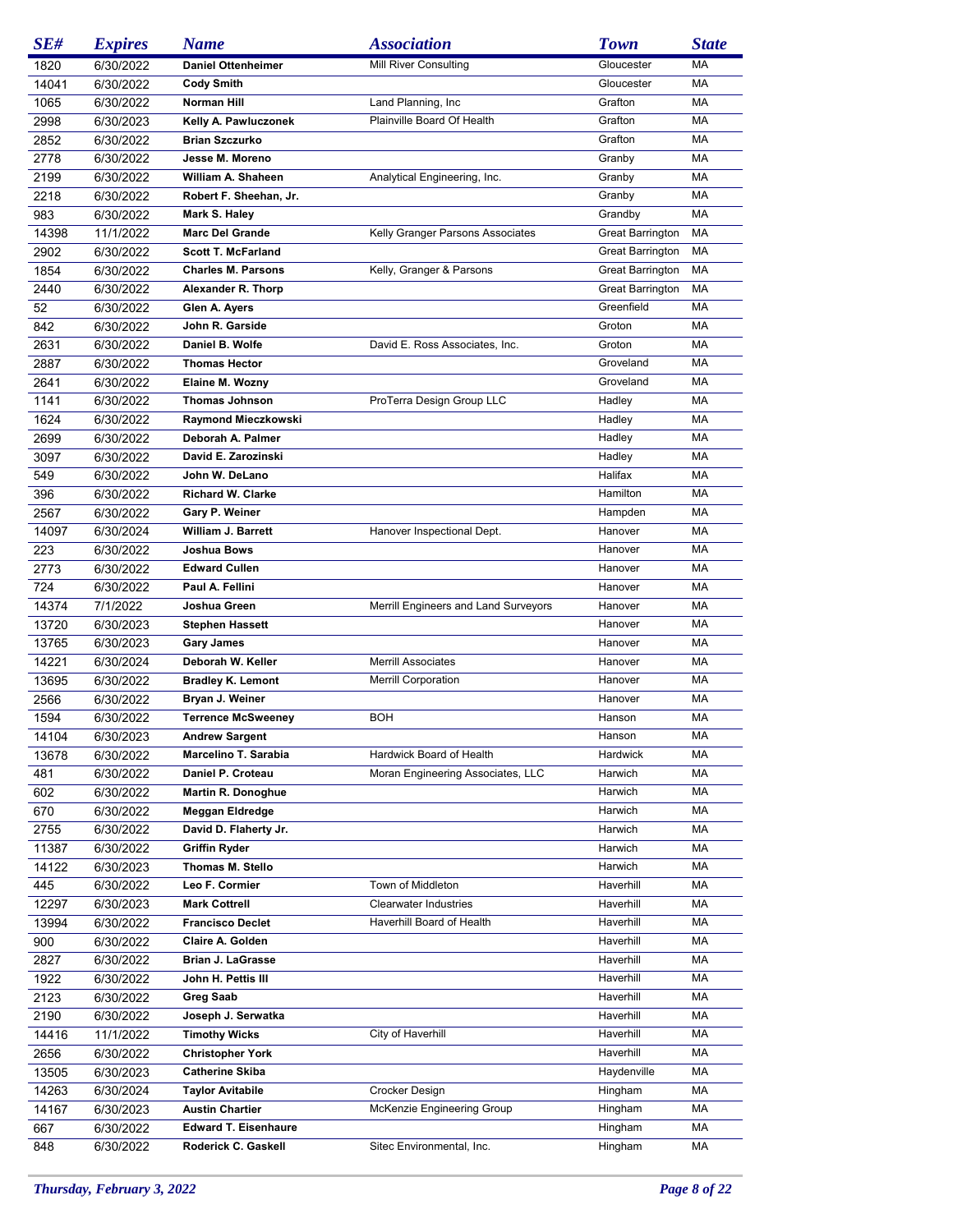| SE#   | <b>Expires</b> | <b>Name</b>                   | <b>Association</b>                 | <b>Town</b>   | <b>State</b> |
|-------|----------------|-------------------------------|------------------------------------|---------------|--------------|
| 1317  | 6/30/2022      | Nicholas A. Lanney            |                                    | Hingham       | МA           |
| 14259 | 6/30/2024      | <b>Matthew Mui</b>            | <b>Highpoint Engineering</b>       | Hingham       | MA           |
| 14026 | 6/30/2022      | Elizabeth A. Nee              | Hingham Board of Health            | Hingham       | MA           |
| 14226 | 6/30/2024      | <b>David Newhall</b>          | Crocker Design Group               | Hingham       | MA           |
| 13484 | 6/30/2023      | Susan R. Sarni                | Hingham Board of Health            | Hingham       | MA           |
| 2918  | 6/30/2022      | <b>Jason Scott</b>            | Cavanaro Consulting                | Hingham       | MA           |
| 14123 | 6/30/2023      | <b>Wade A. Stanley</b>        |                                    | Hingham       | MA           |
| 218   | 6/30/2022      | Kenneth J. Boudreau           | Hinsdale BOH                       | Hinsdale      | MA           |
| 14159 | 6/30/2024      | <b>Paul Halfmann</b>          |                                    | Holden        | MA           |
| 2598  |                | <b>Eric Wilhelmsen</b>        |                                    | Holden        | MA           |
|       | 6/30/2022      | <b>Eric Dickinson</b>         |                                    |               | MA           |
| 13621 | 6/30/2022      |                               |                                    | Hollison      |              |
| 13874 | 6/30/2024      | <b>Matthew S. Barry</b>       |                                    | Holliston     | MA           |
| 3073  | 6/30/2024      | Karen S. Fung                 |                                    | Holliston     | МA           |
| 2949  | 6/30/2023      | <b>Christopher Gaboriault</b> |                                    | Holliston     | МA           |
| 1673  | 6/30/2022      | Brian V. Moran                | Town of Holliston                  | Holliston     | МA           |
| 2154  | 6/30/2022      | Paul E. Saulnier              | <b>Civilized Solutions</b>         | Holliston     | МA           |
| 2476  | 6/30/2022      | <b>Robert S. Truax</b>        | <b>GLM Engineering Consultants</b> | Holliston     | МA           |
| 1926  | 6/30/2022      | Kathleen E. Auer              |                                    | Holyoke       | МA           |
| 14108 | 6/30/2023      | <b>Madalena Diniz</b>         | Holyoke Board of Health            | Holyoke       | МA           |
| 13908 | 6/30/2022      | <b>Sean Gonsalves</b>         | Holyoke Board of Health            | Holyoke       | МA           |
| 1297  | 6/30/2022      | Dennis R. Lacourse            |                                    | Holyoke       | МA           |
| 14563 | 10/1/2024      | <b>Betsy Sullivan</b>         |                                    | Holyoke       | МA           |
| 14384 | 7/1/2022       | <b>Andrew Allain</b>          | Horsley & Witten                   | Hopedale      | МA           |
| 750   | 6/30/2022      | John C. Finnegan              | MetroWest Engineering              | Hopedale      | МA           |
| 888   | 6/30/2022      | David P. Glenn                |                                    | Hopedale      | МA           |
| 851   | 6/30/2022      | Mark H. Gates                 | Land Planning, Inc.                | Hopkinton     | МA           |
| 1482  | 6/30/2022      | Joseph D. Marquedant          | J.D. Marquedant & Assoc.           | Hopkinton     | МA           |
| 1562  | 6/30/2022      | <b>Daniel McIntyre</b>        | <b>McIntyre Engineering</b>        | Hopkinton     | МA           |
| 14228 | 6/30/2024      | <b>Melissa Recos</b>          |                                    | Hopkinton     | МA           |
| 1955  | 6/30/2022      | Stephen E. Poole              |                                    | Hudson        | МA           |
| 1997  | 6/30/2022      | <b>Susan Rask</b>             |                                    | Hudson        | МA           |
| 14197 | 6/30/2024      | <b>Eduardo St. Louis</b>      | Hudson Board of Health             | Hudson        | МA           |
| 13896 | 6/30/2022      | Kelli M. Trainor              | Hudson Board of Health             | Hudson        | МA           |
| 1563  | 6/30/2022      | Thomas A. McKean              | Town of Barnstable                 | Hyannis       | МA           |
| 11295 | 6/30/2022      | Timothy B. O'Connell          | Barnstable Public Health Dept.     | Hyannis       | МA           |
| 13894 | 6/30/2022      | Jim H. Parziale               |                                    | Hyannis       | MA           |
| 2622  | 6/30/2022      | Stephen A. Wilson             |                                    | Hyannis Port  | MA           |
|       |                | <b>Colleen Fermon</b>         | Ipswich Board of Health            | Ipswich       | МA           |
| 1888  | 6/30/2022      |                               | Boxford BOH                        | Ipswich       | МA           |
| 1401  | 6/30/2022      | Kendell L. Longo              |                                    |               |              |
| 14375 | 7/1/2022       | <b>Kevin McAndrews</b>        | Clean Soils Environmental          | Ipswich       | МA           |
| 1870  | 6/30/2022      | <b>William Paulitz</b>        |                                    | Ipswich       | МA           |
| 14555 | 10/1/2024      | <b>Richard Friend</b>         |                                    | Jamaica Plain | МA           |
| 14565 | 10/1/2024      | <b>Daniel Hammerberg</b>      |                                    | Jamaica Plain | МA           |
| 13864 | 6/30/2024      | Robert T. Carlezon Jr.        | <b>Grady Consulting</b>            | Kingston      | МA           |
| 703   | 6/30/2022      | Peter J. Falabella            |                                    | Kingston      | МA           |
| 14407 | 11/1/2022      | <b>Scott Fanara</b>           |                                    | Kingston      | МA           |
| 926   | 6/30/2022      | <b>Richard Grady</b>          | <b>Grady Consultants</b>           | Kingston      | МA           |
| 13148 | 6/30/2024      | Darren Grady                  | <b>Grady Consulting</b>            | Kingston      | МA           |
| 925   | 6/30/2022      | <b>Kevin Grady</b>            | <b>Grady Consulting</b>            | Kingston      | МA           |
| 1548  | 6/30/2022      | Shayne P. McGlone             |                                    | Kingston      | МA           |
| 1739  | 6/30/2022      | <b>Frank Nichols</b>          |                                    | Kingston      | МA           |
| 14264 | 6/30/2024      | <b>Erik Schoumaker</b>        |                                    | Kingston      | МA           |
| 13373 | 6/30/2022      | Martha Sullivan               |                                    | Kingston      | МA           |
| 2564  | 6/30/2022      | Joseph E. Webby, Jr.          | Webby Engineering Assoc.           | Kingston      | МA           |
| 2784  | 6/30/2022      | Jamie Bissonnette             | Zenith Consulting Engineers, LLC.  | Lakeville     | МA           |
| 14360 | 7/1/2022       | <b>William Connelly</b>       | Zenith Consulting Engineers        | Lakeville     | МA           |
| 757   | 6/30/2022      | <b>Bradley S. Fitzgerald</b>  | SFG Associates, Inc.               | Lakeville     | МA           |
| 13259 | 6/30/2022      | <b>Gary Flaherty</b>          |                                    | Lakeville     | МA           |
| 777   | 6/30/2022      | Robert M. Forbes              |                                    | Lakeville     | МA           |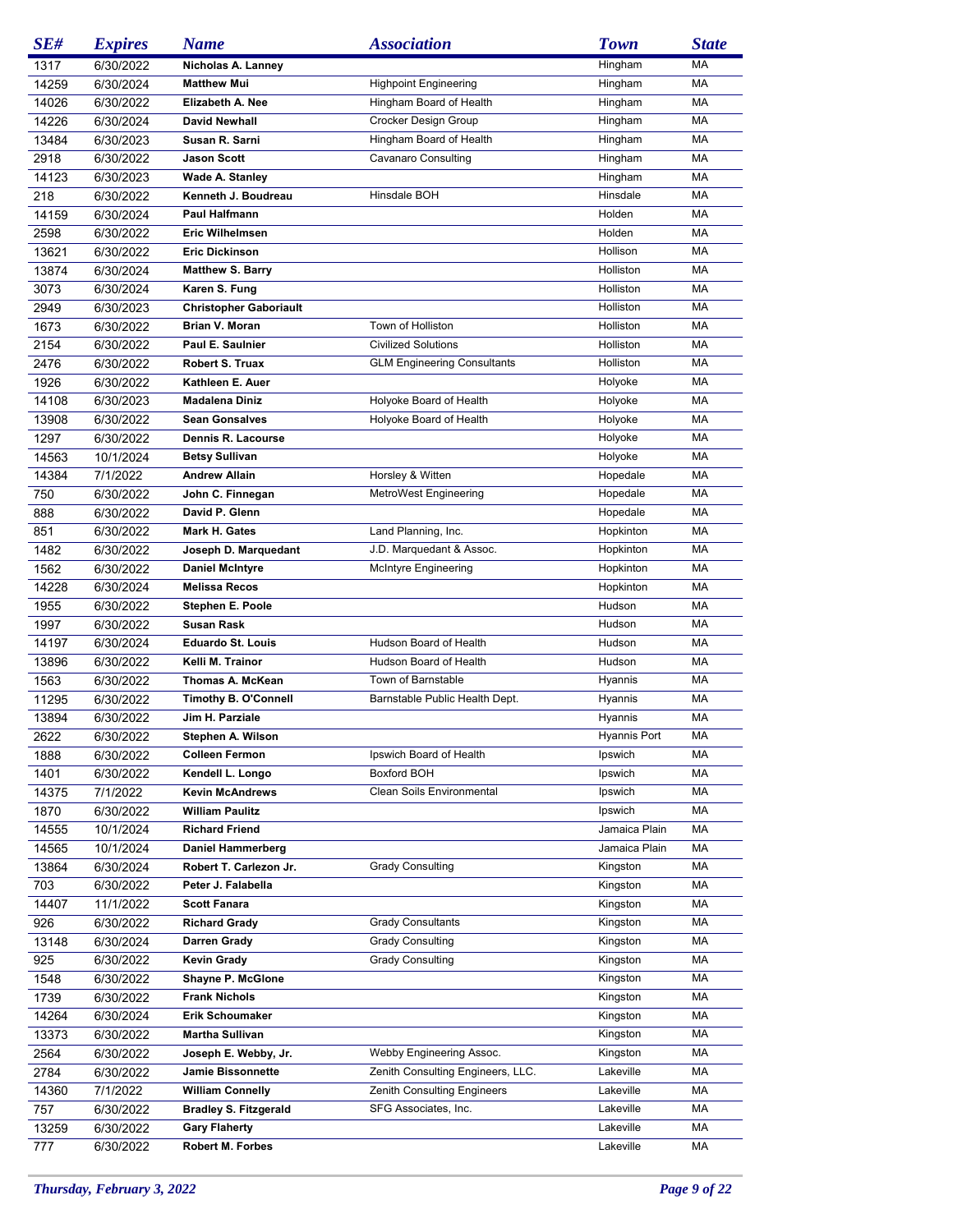| SE#   | <b>Expires</b> | <b>Name</b>                 | <b>Association</b>                    | <b>Town</b> | <b>State</b> |
|-------|----------------|-----------------------------|---------------------------------------|-------------|--------------|
| 874   | 6/30/2022      | <b>Stephen T. Gilbert</b>   | Senna Fitzgerald Gilbert Assoc., Inc. | Lakeville   | МA           |
| 1525  | 6/30/2022      | Wallace W. McCarroll, Jr.   |                                       | Lakeville   | МA           |
| 14405 | 11/1/2022      | Michelle Regon              | MassDEP                               | Lakeville   | МA           |
| 2030  | 6/30/2022      | Richard J. Rheaume          | Prime Engineering, Inc.               | Lakeville   | МA           |
| 14358 | 7/1/2022       | <b>David Santos</b>         | Prime Engineering, Inc.               | Lakeville   | МA           |
| 14124 | 6/30/2023      | <b>Christopher Spratt</b>   | Lakeville Board of Health             | Lakeville   | МA           |
| 2801  | 6/30/2022      | Evan K. Watson              | Prime Engineering                     | Lakeville   | МA           |
| 2781  | 6/30/2022      | <b>Nyles Zager</b>          | Zenith Consulting Engineers, LLC.     | Lakeville   | МA           |
| 713   | 6/30/2022      | John A. Farnsworth          | Farnsworth Engineering                | Lancaster   | МA           |
| 2221  | 6/30/2022      | Gary A. Shepard             |                                       | Lancaster   | МA           |
| 13866 | 6/30/2024      | <b>Peter Ellison</b>        | TEC, Inc.                             | Lawrence    | МA           |
| 14572 | 10/1/2024      | <b>Felix Garcia</b>         |                                       | Lawrence    | МA           |
| 14367 | 7/1/2022       | Aaron Biasin                | Berkshire Engineering                 | Lee         | МA           |
| 356   | 6/30/2022      | Gail E. Ceresia             | <b>Berkshire Wetland Services</b>     | Lee         | МA           |
| 1282  | 6/30/2022      | Michael S. Kulig            | Berkshire Engineering                 | Lee         | МA           |
| 13904 | 6/30/2022      | <b>Benjamin Naylor</b>      | <b>Berkshire Engineering</b>          | Lee         | МA           |
| 14312 | 10/1/2024      | Jonathan Pierce             | Tri-Town Health Dept.                 | Lee         | MA           |
| 1979  | 6/30/2022      | <b>Matthew D. Puntin</b>    |                                       | Lee         | МA           |
| 3094  | 6/30/2024      | <b>James Wilusz</b>         |                                       | Lee         | МA           |
| 1254  | 6/30/2022      | Peter J. Kolodziej          |                                       | Leeds       | MA           |
| 1329  | 6/30/2022      | Ronald L. Lavigne           |                                       | Leeds       | МA           |
| 473   | 6/30/2022      | William A. Coyle            |                                       | Leicester   | МA           |
| 3096  | 6/30/2024      | Allan E. Joyner             |                                       | Lenox       | МA           |
| 14005 | 6/30/2022      | <b>Christopher Anderson</b> | Hannigan Engineering                  | Leominster  | МA           |
| 1001  | 6/30/2022      | William D. Hannigan         |                                       | Leominster  | МA           |
| 14371 | 7/1/2022       | <b>Justin LeClair</b>       | McCarty Engineering Inc.              | Leominster  | МA           |
| 12753 | 6/30/2022      | <b>Nathaniel Mahonen</b>    |                                       | Leominster  | МA           |
| 13876 | 6/30/2024      | <b>Brian Marchetti</b>      | McCarty Engineering Inc.              | Leominster  | МA           |
| 1629  | 6/30/2022      | Brian F. Milisci            | Whitman & Bingham Assoc., Inc.        | Leominster  | МA           |
| 1700  | 6/30/2022      | Stephen J. Mullaney         | S. J. Mullaney Engineering, Inc.      | Leominster  | МA           |
| 14400 | 11/1/2022      | <b>Michelle Powell</b>      | Leominster Health Dept.               | Leominster  | МA           |
| 12677 | 6/30/2022      | Jeffrey P. Stephens         | Leominster Health Department          | Leominster  | МA           |
| 73    | 6/30/2022      | <b>Stephen Ball</b>         |                                       | Leverett    | МA           |
| 236   | 6/30/2022      | Richard P. Brazeau          |                                       | Leverett    | MA           |
| 14083 | 6/30/2023      | Jonathan Sieruta            |                                       | Leverett    | МA           |
| 2241  | 6/30/2022      | William J. Sieruta, PE      |                                       | Leverett    | МA           |
| 820   | 6/30/2022      | Alberto M. Gala             | Gala Simon Associates                 | Lexington   | МA           |
| 13694 | 6/30/2022      | <b>Scott P. Henderson</b>   | <b>Henderson Consulting Services</b>  | Lexington   | МA           |
| 2306  | 6/30/2022      | David Sperduto              | Wetlands Identification               | Lexington   | МA           |
| 2520  | 6/30/2022      | David A. Vreeland           |                                       | Leyden      | МA           |
| 13712 | 6/30/2022      | <b>Matthew Allison</b>      | Places Assoc.                         | Littleton   | МA           |
| 296   | 6/30/2022      | <b>Steven Calichman</b>     |                                       | Littleton   | МA           |
| 2815  | 6/30/2022      | <b>Ted P. Doucette</b>      | Doucette Engineering                  | Littleton   | МA           |
| 741   | 6/30/2023      | John Field                  | Town of Weston                        | Littleton   | МA           |
| 13885 | 6/30/2022      | Ann M. Loree                | Littleton Board of Health             | Littleton   | MA           |
| 1723  | 6/30/2022      | William E. Murray           | Places Associates, Inc.               | Littleton   | МA           |
| 1074  | 6/30/2022      | Beverly S. Hirschhorn       |                                       | Longmeadow  | МA           |
| 2329  | 6/30/2022      | <b>Steven Stathis</b>       | City of Springfield                   | Longmeadow  | МA           |
| 13607 | 6/30/2024      | Paul Campbell               |                                       | Lowell      | МA           |
| 13801 | 6/30/2024      | <b>Daniel Carr</b>          | Stamski & McNary, Inc.                | Lowell      | МA           |
| 702   | 6/30/2022      | James S. Fairweather, II    |                                       | Lowell      | МA           |
| 14004 | 6/30/2022      | Susan Hilde Karpawich       |                                       | Lowell      | МA           |
| 1414  | 6/30/2022      | Steven M. Loughlin          | Neofotistos, McRae & Associates       | Lowell      | МA           |
| 14568 | 10/1/2024      | <b>Limhuot Tiv</b>          |                                       | Lowell      | МA           |
| 14160 | 6/30/2023      | John Bourcier               |                                       | Ludlow      | МA           |
| 1256  | 6/30/2022      | John A. Kopinsky            |                                       | Ludlow      | МA           |
| 1937  | 6/30/2022      | <b>Michael Pietras</b>      |                                       | Ludlow      | МA           |
| 3052  | 6/30/2024      | Nathan D. Torretti          |                                       | Ludlow      | МA<br>MA     |
| 12895 | 6/30/2023      | <b>Aaron Cheever</b>        |                                       | Lunenburg   |              |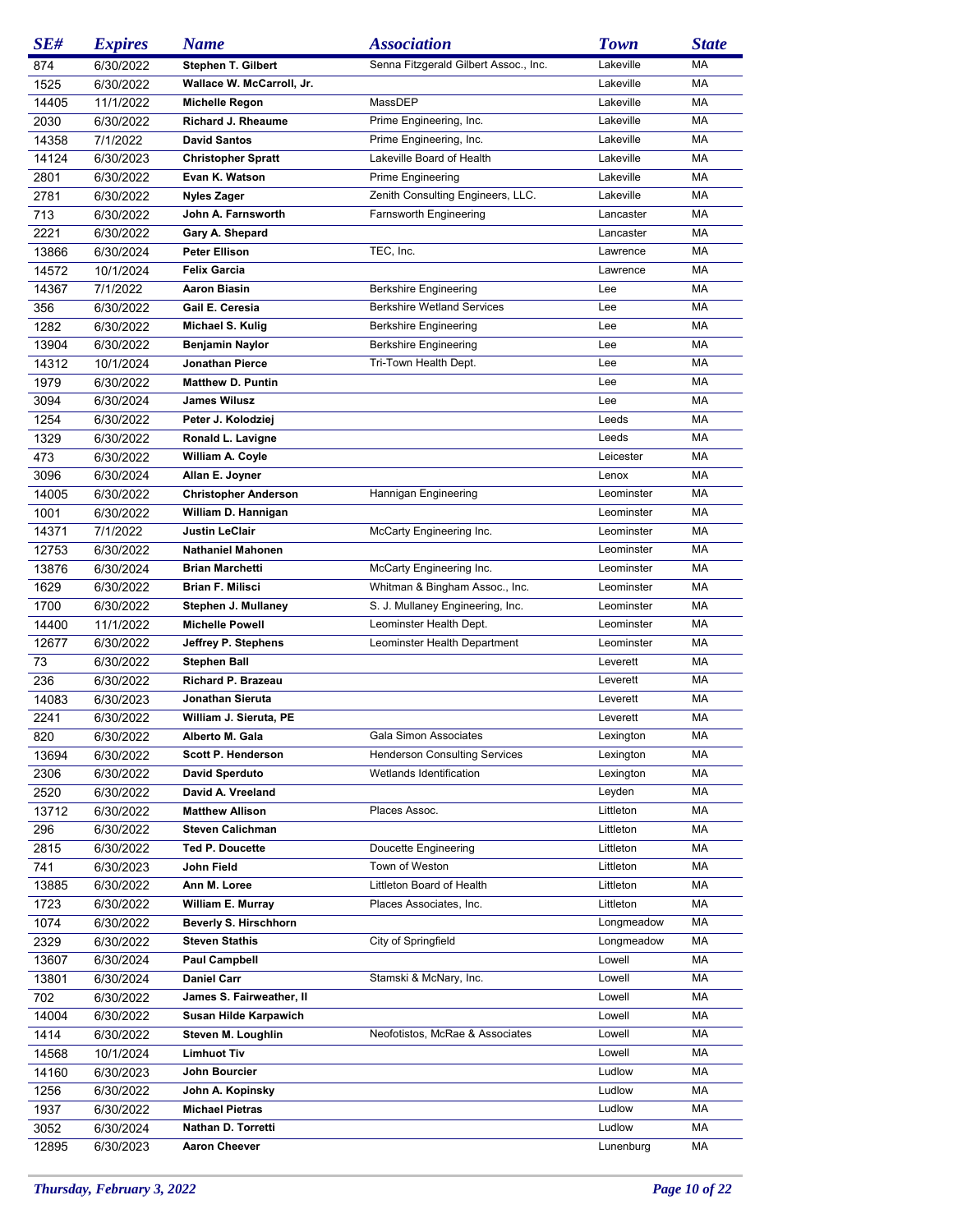| SE#   | <b>Expires</b> | <b>Name</b>                        | <b>Association</b>                   | <b>Town</b>          | <b>State</b> |
|-------|----------------|------------------------------------|--------------------------------------|----------------------|--------------|
| 14199 | 6/30/2024      | Abigail Graham                     |                                      | Lunenburg            | МA           |
| 1484  | 6/30/2022      | Steven L. Marsden                  | Marsden Engineering & Associates     | Lunenburg            | МA           |
| 1758  | 6/30/2022      | Conrad C. Nuthmann                 |                                      | Lunenburg            | МA           |
| 2839  | 6/30/2022      | <b>Nicholas Pauling</b>            |                                      | Lunenburg            | МA           |
| 13601 | 6/30/2024      | <b>Christopher Cole</b>            | Reading, Town of                     | Lynn                 | МA           |
| 1458  | 6/30/2022      | William R. Maher                   |                                      | Lynn                 | МA           |
| 13787 | 6/30/2023      | Robert E. Marini                   | NativeTEC                            |                      | МA           |
|       |                |                                    |                                      | Lynn                 |              |
| 13847 | 6/30/2022      | Adetokunbo Solarin                 |                                      | Lynn                 | МA           |
| 1168  | 6/30/2022      | Michael J. Juliano                 | Eaglebrook Engineering & Survey      | Lynnfield            | МA           |
| 13603 | 6/30/2024      | <b>Eric Lane</b>                   |                                      | Lynnfield            | МA           |
| 2461  | 6/30/2022      | <b>Shawn Towle</b>                 |                                      | Manchaug             | МA           |
| 2093  | 6/30/2022      | Alfred J. Rossi                    |                                      | Manchester           | MA           |
| 136   | 6/30/2022      | John M. Bennett                    | Cape Ann Prof. Engineers, Inc.       | Manchester-By-T      | МA           |
| 20    | 6/30/2022      | Richard C. Alves, Jr.              | Town of Mansfield, Engineering Dept. | Mansfield            | МA           |
| 3062  | 6/30/2022      | <b>Bruce R. Bouck</b>              |                                      | Mansfield            | МA           |
| 365   | 6/30/2022      | <b>Christopher L. Charette</b>     | <b>Charette Land Surveying</b>       | Mansfield            | MA           |
| 14116 | 6/30/2023      | John Chartier                      |                                      | Mansfield            | MA           |
| 641   | 6/30/2022      | Daniel M. Dulaski                  |                                      | Mansfield            | МA           |
| 14138 | 6/30/2023      | <b>Katelyn Gonyer</b>              | Town of Mansfield DPW - Wastewater   | Mansfield            | МA           |
| 14219 | 6/30/2024      | Jonathan Hedlund                   |                                      | Mansfield            | MA           |
| 1799  | 6/30/2022      | David A. Oberlander                |                                      | Mansfield            | MA           |
| 2474  | 6/30/2022      | Michael A. Trowbridge              | Hutchins-Trowbridge Assoc., Inc.     | Mansfield            | МA           |
| 2527  | 6/30/2022      | Karen Walega                       | Rochester-Marion Health District     | Marion               | МA           |
| 14548 | 10/1/2024      | <b>Steven Bouley</b>               | Tetra Tech, Inc.                     | Marlborough          | МA           |
|       |                |                                    |                                      |                      |              |
| 1314  | 6/30/2022      | <b>Robert Landry</b>               | City of Marlborough BOH              | Marlborough          | МA           |
| 1814  | 6/30/2022      | Mark A. Oram                       |                                      | Marlborough          | МA           |
| 14560 | 10/1/2024      | <b>Bradley Picard</b>              | Tetra Tech, Inc.                     | Marlborough          | MA           |
| 13688 | 6/30/2022      | <b>Justin Richardson</b>           |                                      | Marlborough          | МA           |
| 2129  | 6/30/2022      | <b>Bruce M. Saluk</b>              | Bruce Saluk & Assoc., Inc.           | Marlborough          | МA           |
| 2750  | 6/30/2022      | Dana M. Altobello                  |                                      | Marshfield           | MA           |
| 242   | 6/30/2022      | Patrick G. Brennan                 | Amory Engineers, P.C.                | Marshfield           | MA           |
| 2943  | 6/30/2023      | <b>Jeffrey Couture</b>             | Sitec Environmental                  | Marshfield           | МA           |
| 606   | 6/30/2022      | James J. Donovan                   |                                      | Marshfield           | МA           |
| 1171  | 6/30/2022      | Dana B. Junior                     |                                      | Marshfield           | MA           |
| 14035 | 6/30/2022      | William P. Kenney                  | <b>River Hawk Environmental</b>      | Marshfield           | МA           |
| 13583 | 6/30/2024      | Peter J. Lyons                     |                                      | Marshfield           | МA           |
| 1455  | 6/30/2022      | Mark R. Magowan                    |                                      | Marshfield           | MA           |
| 2019  | 6/30/2022      | Robert S. Rego                     |                                      | Marshfield           | МA           |
| 13582 | 6/30/2024      | Daniel J. Saley                    |                                      | Marshfield           | МA           |
| 484   | 6/30/2022      | <b>Jane Crowley</b>                |                                      | <b>Marston Mills</b> | МA           |
| 2753  | 6/30/2022      | <b>Mark Dibb</b>                   |                                      | <b>Marston Mills</b> | МA           |
| 1011  | 6/30/2022      | Glen E. Harrington                 |                                      | <b>Marston Mills</b> | MA           |
| 2758  |                | Raul Lizardi-Rivera                |                                      | <b>Marston Mills</b> | МA           |
| 1696  | 6/30/2022      |                                    |                                      | <b>Marston Mills</b> | MA           |
|       | 6/30/2022      | Lynn K. Mulkeen<br>Sean M. O'Brien |                                      |                      | MA           |
| 1768  | 6/30/2022      |                                    |                                      | <b>Marston Mills</b> |              |
| 13516 | 6/30/2023      | <b>Matthew C. Costa</b>            |                                      | Mashpee              | МA           |
| 2875  | 6/30/2022      | <b>Donald Desmarais</b>            | Town of Barnstable                   | Mashpee              | МA           |
| 14042 | 6/30/2022      | <b>Mallory Langler</b>             |                                      | Mashpee              | МA           |
| 12679 | 6/30/2022      | Stephen D. Matson                  |                                      | Mashpee              | МA           |
| 14164 | 6/30/2023      | <b>Bethany Traverse</b>            |                                      | Mashpee              | МA           |
| 1516  | 6/30/2022      | Veronica A. Warden                 |                                      | Mashpee              | МA           |
| 13480 | 6/30/2023      | <b>Matthew Armendo</b>             | Auburn Engineering Dept.             | Mattapoisett         | МA           |
| 12894 | 6/30/2023      | Nathan Ketchel                     |                                      | Mattapoisett         | МA           |
| 13265 | 6/30/2022      | <b>Matthew C. Leone</b>            | N. Douglas Schneider & Assoc., Inc.  | Mattapoisett         | МA           |
| 11260 | 6/30/2022      | <b>Carmelo Nicolosi</b>            |                                      | Mattapoisett         | МA           |
| 2035  | 6/30/2022      | <b>Richard Riccio</b>              | <b>Field Engineering</b>             | Mattapoisett         | МA           |
| 2168  | 6/30/2022      | N. Douglas Schneider               | N. Douglas Schneider & Associates    | Mattapoisett         | МA           |
| 14386 | 7/1/2022       | Kathryn M. Tapper                  | Mattapoisett Board of Health         | Mattapoisett         | МA           |
| 14401 | 11/1/2022      | <b>Peter Therrien</b>              | <b>Field Engineering</b>             | Mattapoisett         | МA           |
|       |                |                                    |                                      |                      |              |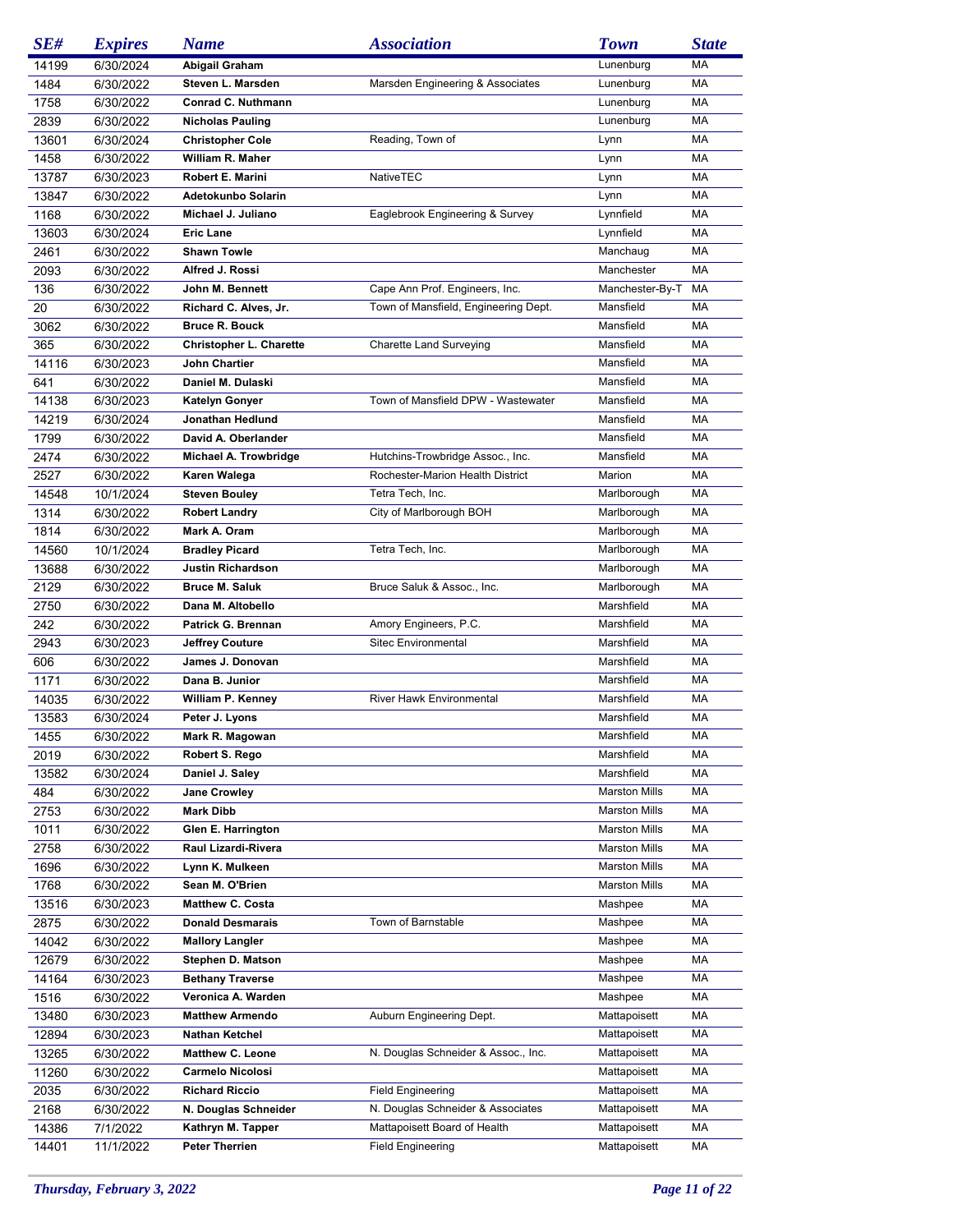| SE#   | <b>Expires</b> | <b>Name</b>                    | <i><b>Association</b></i>            | <b>Town</b>   | <b>State</b> |
|-------|----------------|--------------------------------|--------------------------------------|---------------|--------------|
| 13585 | 6/30/2024      | <b>Myles Killar</b>            |                                      | Maynard       | МA           |
| 2690  | 6/30/2022      | Chris S. Klingener             |                                      | Maynard       | MA           |
| 13588 | 6/30/2024      | Bethany J. Ordung              | Haley Ward, Inc.                     | Maynard       | MA           |
| 14562 | 10/1/2024      | Matthew J. Zirolli             | Samiotes Consultants, Inc.           | Maynard       | МA           |
| 14236 | 6/30/2024      | <b>Courtney Beckwith</b>       |                                      | Medfield      | МA           |
| 2831  | 6/30/2022      | Richard P. Mathews, Jr.        |                                      | Medfield      | MA           |
| 13860 | 6/30/2024      | <b>Eric Bradanese</b>          | <b>Engineering Alliance</b>          | Medford       | МA           |
| 13995 | 6/30/2022      | Nicholas Dellacava             |                                      | Medford       | МA           |
| 14151 | 6/30/2023      | Lee Koska                      |                                      | Medford       | МA           |
| 13936 | 6/30/2022      | Steven J. Lee                  |                                      | Medford       | МA           |
| 13867 | 6/30/2024      | <b>Bridget Souza</b>           | Allen & Major Associates             | Medford       | МA           |
|       |                |                                |                                      |               | МA           |
| 14413 | 11/1/2022      | Jessica Cliff                  |                                      | Medway        |              |
| 13490 | 6/30/2023      | John Digiacomo                 |                                      | Medway        | МA           |
| 1039  | 6/30/2022      | <b>Michael Heavey</b>          | Medway BOH                           | Medway        | MA           |
| 13870 | 6/30/2024      | Joseph Losanno                 |                                      | Medway        | MA           |
| 1779  | 6/30/2022      | Daniel A. O'Driscoll           | O'Driscoll Land Surveying            | Medway        | МA           |
| 2845  | 6/30/2022      | Ivan Szilassy                  | <b>Municipal Service Engineering</b> | Medway        | MA           |
| 12624 | 6/30/2023      | Joseph Nerden                  |                                      | Melrose       | MA           |
| 17    | 6/30/2022      | Mark E. Allen                  | Allen Engineering                    | Mendon        | MA           |
| 2823  | 6/30/2022      | <b>William Halsing</b>         |                                      | Mendon        | МA           |
| 1970  | 6/30/2022      | Robert J. Poxon                | Guerriere & Halnon, Inc.             | Mendon        | MA           |
| 1083  | 6/30/2022      | William G. Holt                | Professional Land Services LC        | Merrimac      | MA           |
| 1195  | 6/30/2022      | Mark D. Kelley                 |                                      | Merrimac      | MA           |
| 1219  | 6/30/2022      | Deborah A. Ketchen             | Merrimac BOH                         | Merrimac      | МA           |
| 1871  | 6/30/2022      | John B. Paulson                |                                      | Merrimac      | MA           |
| 322   | 6/30/2022      | <b>Paul Cardone</b>            | Septic Compliance Incorporated       | Methuen       | MA           |
| 463   | 6/30/2022      | Daniel J. Coughlin             |                                      | Methuen       | MA           |
| 13201 | 6/30/2024      | Rae Dick                       |                                      | Methuen       | МA           |
| 13716 | 6/30/2024      | James Melvin                   |                                      | Methuen       | MA           |
| 14115 | 6/30/2023      | Kyle Devenish                  | <b>Outback Engineering</b>           | Middleboro    | MA           |
| 13996 | 6/30/2022      | <b>Alan Gunnison</b>           |                                      | Middleboro    | МA           |
| 1010  | 6/30/2022      | <b>David Harrington</b>        |                                      | Middleboro    | МA           |
| 1702  | 6/30/2022      | Daniel C. Mulloy               | Site Design Engineering, LLC         | Middleboro    | MA           |
| 1874  | 6/30/2022      | <b>James Pavlik</b>            | Ouback Engineering                   | Middleboro    | MA           |
| 1931  | 6/30/2022      | <b>Sheldon R. Phinney</b>      |                                      | Middleboro    | МA           |
|       |                | <b>Mark Rits</b>               | Site Design Engineering              | Middleboro    | МA           |
| 13498 | 6/30/2023      | Michael E. Russell             | Site Design Engineering LLC          | Middleboro    | MA           |
| 2112  | 6/30/2022      |                                |                                      |               |              |
| 2665  | 6/30/2022      | Jason Youngquist               |                                      | Middleboro    | MA           |
| 12873 | 6/30/2023      | <b>Robert Buker</b>            | Middleboro Heath Dept                | Middleborough | МA           |
| 3056  | 6/30/2022      | Kevin P. Murphy                | Murphy Brothers Excavating           | Middleborough | МA           |
| 1798  | 6/30/2022      | Shane M. Oates                 |                                      | Middleborough | МA           |
| 2802  | 6/30/2022      | Peter M. Blaisdell Jr.         | Williams & Sparages                  | Middleton     | МA           |
| 814   | 6/30/2022      | <b>Derek Fullerton</b>         |                                      | Middleton     | МA           |
| 1012  | 6/30/2022      | Richard J. Harrington          | Williams & Sparages, LLC             | Middleton     | МA           |
| 2825  | 6/30/2022      | <b>Greg Hochmuth</b>           | Williams & Sparages                  | Middleton     | МA           |
| 1346  | 6/30/2022      | Paul Leblanc                   | LeBlanc Survey Assoc.                | Middleton     | МA           |
| 14369 | 7/1/2022       | <b>James Polakiewicz</b>       |                                      | Middleton     | МA           |
| 2297  | 6/30/2022      | <b>Chris P. Sparages</b>       | Williams & Sparages LLC              | Middleton     | МA           |
| 13869 | 6/30/2024      | Joseph White                   | Williams and Sparages, LLC           | Middleton     | МA           |
| 14024 | 6/30/2022      | <b>Brandon Barry</b>           | <b>Bohler Engineering</b>            | Milford       | МA           |
| 14303 | 7/1/2022       | John Federico                  | Guerriere & Halnon, Inc.             | Milford       | МA           |
| 13905 | 6/30/2022      | <b>Brian Hassett</b>           | Guerriere & Halnon, Inc.             | Milford       | МA           |
| 14348 | 7/1/2022       | Daniel Hazen                   | Guerriere & Halnon, Inc.             | Milford       | МA           |
| 2774  | 6/30/2022      | Elizabeth A. Mainini-Sanchioni | Guerriere & Halnon                   | Milford       | МA           |
| 14347 | 7/1/2022       | <b>Mark Mooney</b>             | Guerriere & Halnon, Inc.             | Milford       | МA           |
| 14166 | 6/30/2023      | <b>Christian Rice</b>          |                                      | Milford       | МA           |
| 2821  | 6/30/2022      | Jude E. Gauvin                 |                                      | Millbury      | МA           |
| 2835  | 6/30/2022      | Daniel Merrikin                | Merrikin Engineering, LLC.           | Millis        | МA           |
| 1000  | 6/30/2022      | Robert E. Hannigan             | Robert E Hannigan Associates         | Milton        | МA           |
|       |                |                                |                                      |               |              |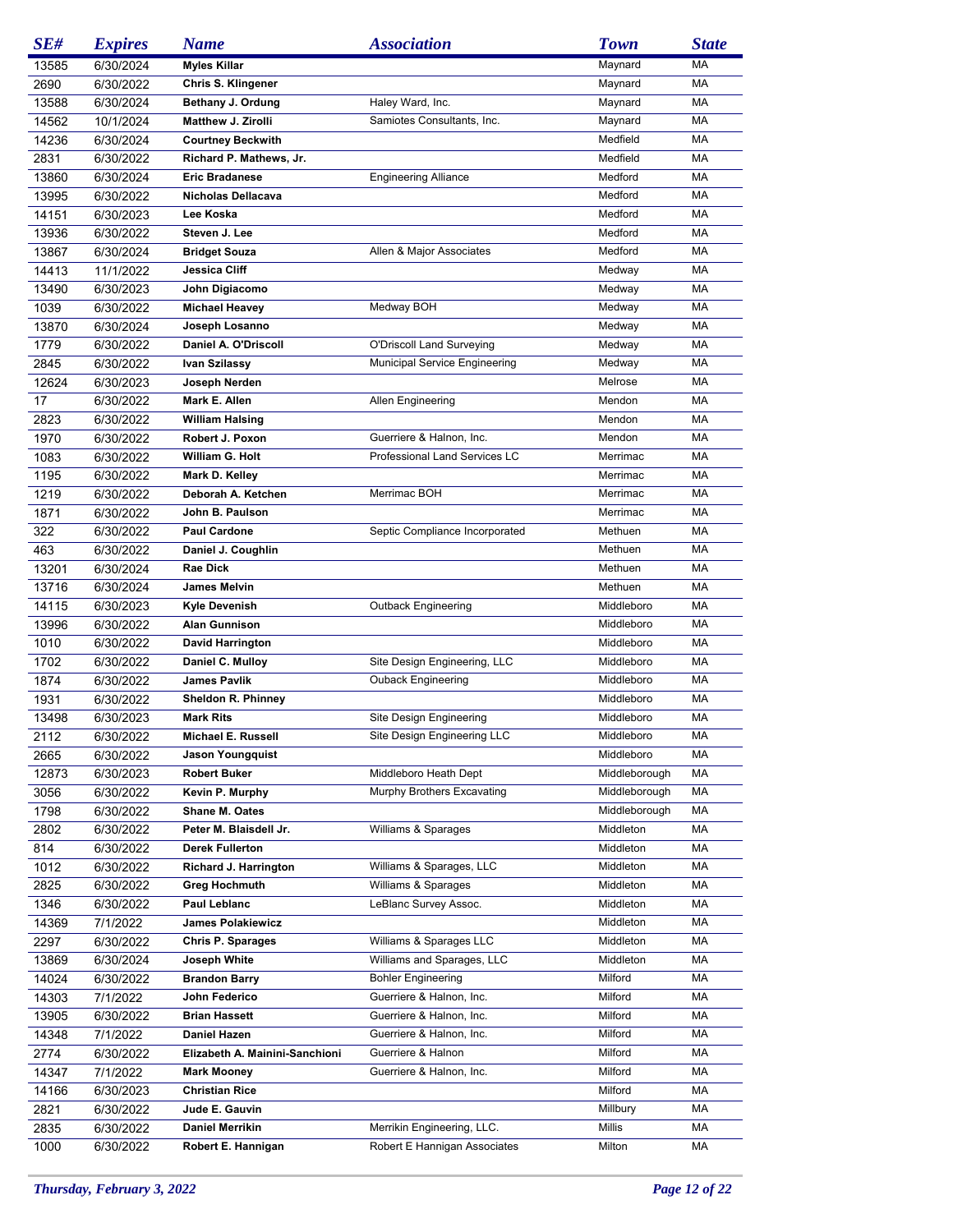| SE#   | <b>Expires</b> | <b>Name</b>                             | <b>Association</b>                   | <b>Town</b>          | <b>State</b> |
|-------|----------------|-----------------------------------------|--------------------------------------|----------------------|--------------|
| 14244 | 6/30/2024      | <b>Paul Molloy</b>                      |                                      | Milton               | MA           |
| 12889 | 6/30/2023      | Jeremy S. Croteau                       | DC Engineering & Survey, Inc.        | Monson               | MA           |
| 1023  | 6/30/2022      | Paul B. Hatch                           |                                      | Monson               | MA           |
| 1583  | 6/30/2022      | Gina M. McNeely                         | Montague Board of Health             | Montague             | МA           |
| 13272 | 6/30/2022      | <b>Christopher Tryon</b>                |                                      | Monterey             | MA           |
| 14040 | 6/30/2022      | Douglas Guey-Lee                        |                                      | Monument Beach       | MA           |
| 1907  | 6/30/2022      | <b>Lawrence Perry</b>                   |                                      | Monument Beach MA    |              |
|       |                |                                         |                                      |                      | MA           |
| 2122  | 6/30/2022      | Jeffrey E. Ryther                       |                                      | N. Falmouth          |              |
| 44    | 6/30/2022      | Leo C. Asadoorian                       | Blackwell & Associates, Inc.         | Nantucket            | MA           |
| 185   | 6/30/2022      | Jeffrey L. Blackwell                    | Blackwell & Associates, Inc.         | Nantucket            | MA           |
| 13685 | 6/30/2022      | <b>Michael E. Connolly</b>              |                                      | Nantucket            | MA           |
| 483   | 6/30/2022      | <b>Artell B. Crowley</b>                |                                      | Nantucket            | MA           |
| 847   | 6/30/2022      | Arthur D. Gasbarro, III                 | Nantucket Engineering & Survey, P.C. | Nantucket            | МA           |
| 2895  | 6/30/2022      | Edward F. King, Jr                      | Island Surveyors, LLC                | Nantucket            | MA           |
| 12896 | 6/30/2023      | <b>Elizabeth Konetchy</b>               |                                      | Nantucket            | MA           |
| 13971 | 6/30/2022      | Kathleen LaFavre                        | Nantucket Health Department          | Nantucket            | MA           |
| 2696  | 6/30/2023      | Robert McNeill, III                     |                                      | Nantucket            | MA           |
| 57    | 6/30/2022      | <b>Steven Baccari</b>                   |                                      | <b>Natick</b>        | MA           |
| 582   | 6/30/2022      | Peter M. Ditto                          | Ditto & Associates                   | <b>Natick</b>        | MA           |
| 12794 | 6/30/2022      | <b>Adam Hunt</b>                        | <b>CDW Consultants</b>               | Natick               | MA           |
| 13577 | 6/30/2024      | Scott W. Landgren                       |                                      | <b>Natick</b>        | MA           |
| 1435  | 6/30/2022      | Dale MacKinnon                          |                                      | Natick               | MA           |
| 2121  | 6/30/2022      | <b>Thomas Ryder</b>                     |                                      | Natick               | MA           |
| 2583  | 6/30/2022      | James M. White, Jr.                     | <b>Town of Natick</b>                | Natick               | MA           |
| 14232 | 6/30/2024      | Diana Acosta                            | Town of Needham                      | Needham              | MA           |
| 34    | 6/30/2022      | Michael J. Angieri                      |                                      | Needham              | MA           |
| 148   | 6/30/2022      | Janet C. Bernardo                       |                                      | Needham              | MA           |
| 2726  | 6/30/2022      | <b>Tara Gurge</b>                       | Needham Public Health Div            | Needham              | MA           |
| 1718  |                |                                         |                                      | Needham              | MA           |
|       | 6/30/2022      | <b>William Murphy</b><br>Felix I. Zemel |                                      |                      | MA           |
| 13500 | 6/30/2023      |                                         | Pracademic Solutions                 | Needham              |              |
| 12687 | 6/30/2022      | <b>Stevie Carvalho</b>                  | <b>Farland Corp</b>                  | New Bedford          | MA           |
| 768   | 6/30/2022      | Richard M. Flood                        |                                      | New Bedford          | MA           |
| 786   | 6/30/2022      | Kenneth E. Fortier                      | <b>Civil Engineering Concepts</b>    | New Bedford          | MA           |
| 804   | 6/30/2022      | <b>David Fredette</b>                   |                                      | New Bedford          | MA           |
| 13795 | 6/30/2023      | <b>Christopher K. Gilbert</b>           |                                      | New Bedford          | MA           |
| 14113 | 6/30/2023      | Adam Hart                               |                                      | New Bedford          | MA           |
| 14362 | 7/1/2022       | Michael P. Butler                       |                                      | New Salem            | MA           |
| 14105 | 6/30/2023      | Benjamin K. Meade                       |                                      | Newbury              | MA           |
| 14351 | 7/1/2022       | Derek Kwok                              | Newton Health and Human Services     | Newton               | MA           |
| 14049 | 6/30/2022      | Kyle Simpson                            | Newton Health and Human Services     | Newton               | MA           |
| 14235 | 6/30/2024      | <b>Edmond Spruhan</b>                   |                                      | Newton               | MA           |
| 13597 | 6/30/2024      | John Daghlian                           | Newton DPW                           | <b>Newton Centre</b> | MA           |
| 13275 | 6/30/2022      | <b>Jeffrey Kane</b>                     |                                      | Norfolk              | MA           |
| 186   | 6/30/2022      | Paul G. Blain                           |                                      | North Andover        | MA           |
| 14408 | 11/1/2022      | Stephen Casey, Jr.                      | Town of North Andover                | North Andover        | МA           |
| 13676 | 6/30/2022      | <b>Matthew Leidner</b>                  | Civil Design Group                   | North Andover        | MA           |
| 1990  | 6/30/2022      | <b>Carlos A. Quintal</b>                | CAQ Engineering Assoc.               | North Andover        | MA           |
| 13909 | 6/30/2022      | <b>Lance DelPriore</b>                  |                                      | North Attleboro      | MA           |
| 12663 | 6/30/2023      | Arsen Hambardzumian                     |                                      | North Attleboro      | MA           |
| 2973  | 6/30/2023      | Mark C. Roberts                         |                                      | North Attleboro      | МA           |
| 14069 | 10/1/2024      | <b>Rike M. Sterrett</b>                 |                                      | North Attleboro      | MA           |
|       |                | Larry E. Tilton                         | <b>Tilton &amp; Associates</b>       | North Attleboro      | МA           |
| 13677 | 6/30/2022      |                                         |                                      |                      |              |
| 13707 | 6/30/2022      | Mark T. Whalen                          | W. T. Engineering                    | North Attleboro      | МA           |
| 14365 | 7/1/2022       | Jeremy Caird                            | Northeast Geotechnical, Inc.         | North Attleboroug    | МA           |
| 2946  | 6/30/2023      | Jeremy Downs                            |                                      | North Billerica      | МA           |
| 14163 | 6/30/2023      | Michael J. Ostrowski                    |                                      | North Billerica      | МA           |
| 14372 | 7/1/2022       | <b>Russell Tedford</b>                  |                                      | North Billerica      | МA           |
| 1720  | 6/30/2022      | James W. Murray                         |                                      | North Brookfield     | МA           |
| 2430  | 6/30/2022      | John D. Thomasian                       | West Brookfield BOH                  | North Brookfield     | МA           |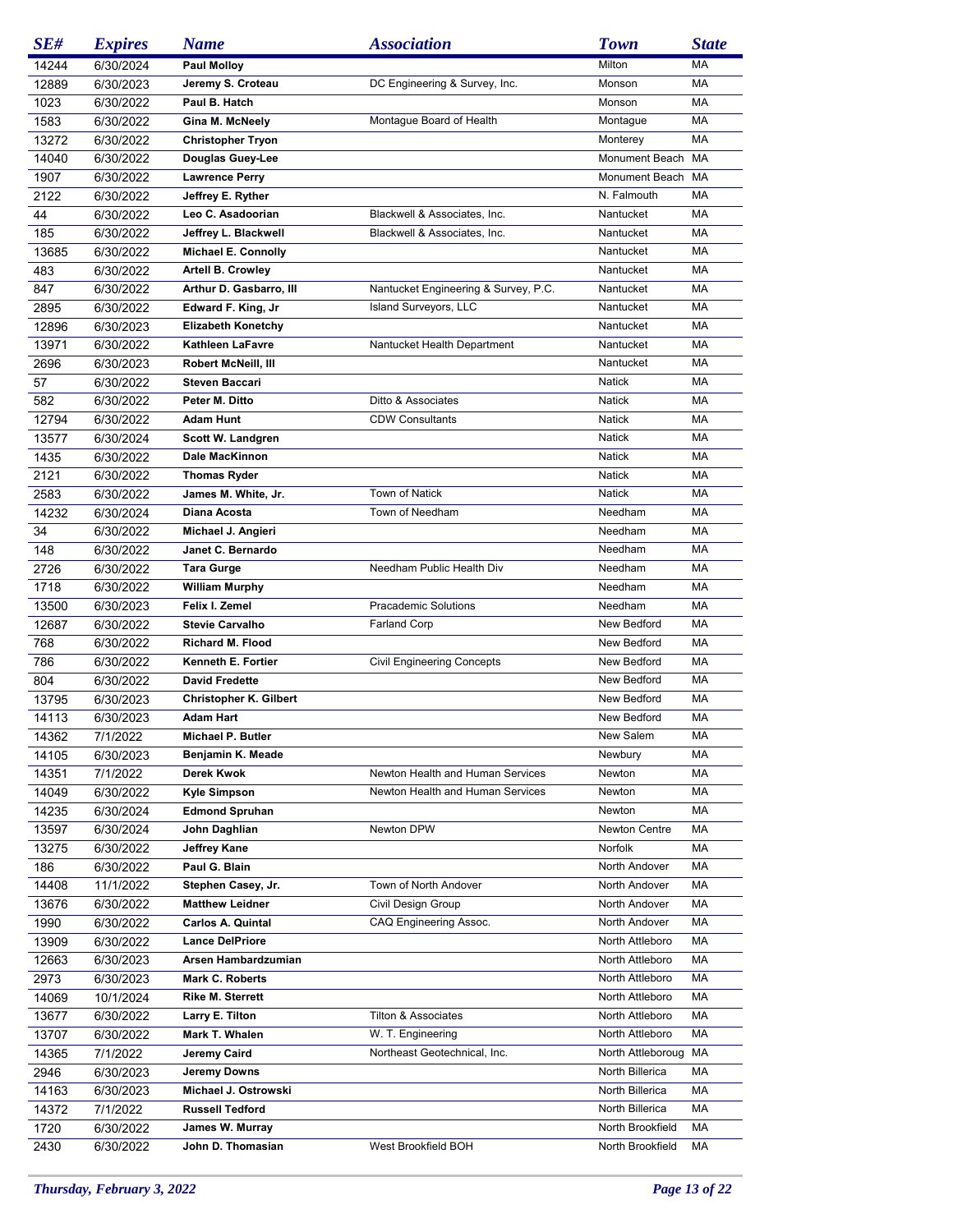| SE#   | <b>Expires</b> | <b>Name</b>                          | <b>Association</b>               | <b>Town</b>      | <b>State</b> |
|-------|----------------|--------------------------------------|----------------------------------|------------------|--------------|
| 14146 | 6/30/2023      | Peter J. Howe, Jr.                   |                                  | North Chelmsford | МA           |
| 13669 | 6/30/2022      | Joseph E. Correia IV                 |                                  | North Dartmouth  | MA           |
| 427   | 6/30/2022      | James B. Conlon                      | Town of Stoughton                | North Dighton    | MA           |
| 2698  | 6/30/2022      | Joseph P. Pacheco                    |                                  | North Dighton    | MA           |
| 13159 | 6/30/2024      | <b>Matthew Tanis</b>                 |                                  | North Dighton    | MA           |
| 674   | 6/30/2022      | Jason C. Ellis                       | J C Ellis Design Co, Inc.        | North Eastham    | МA           |
| 12683 | 6/30/2022      | Silvio Genao                         | Town of Eastham                  | North Eastham    | MA           |
| 98    | 6/30/2022      | Mark S. Bartlett                     |                                  | North Easton     | MA           |
| 2816  | 6/30/2022      | Gregory W. Driscoll, Jr.             | Jacobs Driscoll Engineering      | North Easton     | МA           |
| 1081  | 6/30/2022      | <b>Frank Holmes</b>                  |                                  | North Easton     | MA           |
|       |                |                                      |                                  | North Easton     | MA           |
| 12899 | 6/30/2023      | <b>Timothy Meyers</b>                |                                  |                  | MA           |
| 13260 | 6/30/2022      | Mark D. Taylor<br><b>Joel Kubick</b> |                                  | North Easton     |              |
| 1277  | 6/30/2022      |                                      |                                  | North Falmouth   | MA           |
| 14032 | 6/30/2022      | <b>Ashbel White Joyal</b>            |                                  | North Falmouth   | MA           |
| 14551 | 10/1/2024      | Stephen A. Balcewicz                 | Land Planning Inc.               | North Grafton    | MA           |
| 14204 | 6/30/2024      | <b>Kristin Black</b>                 |                                  | North Grafton    | MA           |
| 250   | 6/30/2022      | Sandra A. Brock                      | Nitsch Engineering               | North Grafton    | MA           |
| 14556 | 10/1/2024      | Bryan Hill                           | Land Planning Inc.               | North Grafton    | MA           |
| 1713  | 6/30/2022      | <b>Robert G. Murphy</b>              |                                  | North Grafton    | MA           |
| 2138  | 6/30/2022      | Mark M. Santora                      |                                  | North Grafton    | MA           |
| 12681 | 6/30/2022      | <b>Robert Bracey</b>                 | North Reading Health Department  | North Reading    | МA           |
| 13253 | 6/30/2022      | James M. Kavanaugh                   |                                  | North Reading    | MA           |
| 1591  | 6/30/2022      | John F. McQuilkin                    | <b>JM Associates</b>             | North Reading    | MA           |
| 1750  | 6/30/2022      | Erich R. Nitzsche                    | Commonwealth Engineering         | North Reading    | МA           |
| 2740  | 6/30/2022      | Luke J. Roy                          |                                  | North Reading    | MA           |
| 14343 | 5/1/2022       | <b>Michael Vittiglio</b>             |                                  | North Reading    | MA           |
| 14550 | 10/1/2024      | <b>Kris Baker</b>                    | City of Northampton              | Northampton      | MA           |
| 13861 | 6/30/2024      | <b>Christopher Chamberland</b>       | Berkshire Design Group           | Northampton      | MA           |
| 14366 | 7/1/2022       | <b>Lucy Conley</b>                   | Berkshire Design Group           | Northampton      | MA           |
| 529   | 6/30/2022      | Mark B. Darnold                      | Berkshire Design Group, Inc.     | Northampton      | МA           |
| 840   | 6/30/2022      | Patrick C. Garner                    |                                  | Northboro        | MA           |
| 2374  | 6/30/2022      | Michael J. Sullivan                  | Connorstone Engineering, Inc.    | Northboro        | MA           |
| 893   | 6/30/2022      | <b>Scott Goddard</b>                 | Goddard Consulting, LLC          | Northborough     | MA           |
| 14144 | 6/30/2023      | Jacob Lemieux                        |                                  | Northbridge      | MA           |
| 1568  | 6/30/2022      | Paul R. McKeon                       | P McKeon Excav.                  | Northbridge      | MA           |
| 72    | 6/30/2022      | David C. Balk                        |                                  | Northfield       | MA           |
| 247   |                | Kathryn H. Bridges                   |                                  | Northfield       | MA           |
|       | 6/30/2022      |                                      |                                  | Norton           | MA           |
| 1746  | 6/30/2022      | Joseph Nihill                        |                                  |                  |              |
| 14262 | 6/30/2024      | Devon A. Ward                        |                                  | Norton           | МA           |
| 2644  | 6/30/2022      | <b>Steven Wry</b>                    | Land Planning, Inc.              | Norton           | МA           |
| 13873 | 6/30/2024      | <b>Christian Zahner IV</b>           | Norton Board of Health           | Norton           | МA           |
| 353   | 6/30/2022      | John C. Cavanaro                     |                                  | Norwell          | МA           |
| 375   | 6/30/2022      | John C. Chessia                      | Chessia Consulting Services, LLC | Norwell          | МA           |
| 605   | 6/30/2022      | James J. Donovan                     |                                  | Norwell          | МA           |
| 14363 | 7/1/2022       | Robert B. Margro                     | Norwell Board of Health          | Norwell          | МA           |
| 1646  | 6/30/2022      | Paul J. Mirabito                     | Ross Engineering Co., Inc.       | Norwell          | МA           |
| 2799  | 6/30/2022      | <b>Donald Rose</b>                   | CHA                              | Norwell          | МA           |
| 2705  | 6/30/2022      | Brendan P. Sullivan                  |                                  | Norwell          | МA           |
| 14412 | 11/1/2022      | <b>Sean Barry</b>                    |                                  | Norwood          | МA           |
| 14350 | 7/1/2022       | <b>Ryan Boucher</b>                  |                                  | Norwood          | МA           |
| 14288 | 6/30/2024      | Angelo DeLuca                        | Norwood, Town of                 | Norwood          | МA           |
| 14147 | 6/30/2023      | Erin Egan                            |                                  | Norwood          | МA           |
| 14309 | 12/1/2022      | <b>Suzanne King</b>                  | <b>BL Companies</b>              | Norwood          | МA           |
| 13883 | 6/30/2022      | Brian J. Murphy                      | Town of Norwood Engineering      | Norwood          | MA           |
| 2798  | 6/30/2022      | Timothy J. Power                     | PVI Site Design LLC              | Norwood          | МA           |
| 1969  | 6/30/2022      | Thomas J. Powers                     | Norwood Engineering              | Norwood          | МA           |
| 2768  | 6/30/2022      | Sigalle L. Reiss                     | Board of Health                  | Norwood          | МA           |
| 2272  | 6/30/2022      | <b>Matthew D. Smith</b>              | Norwood Engineering Co., Inc.    | Norwood          | МA           |
| 2426  | 6/30/2022      | Barbara J. Thissell Reardon          |                                  | Norwood          | MA           |
|       |                |                                      |                                  |                  |              |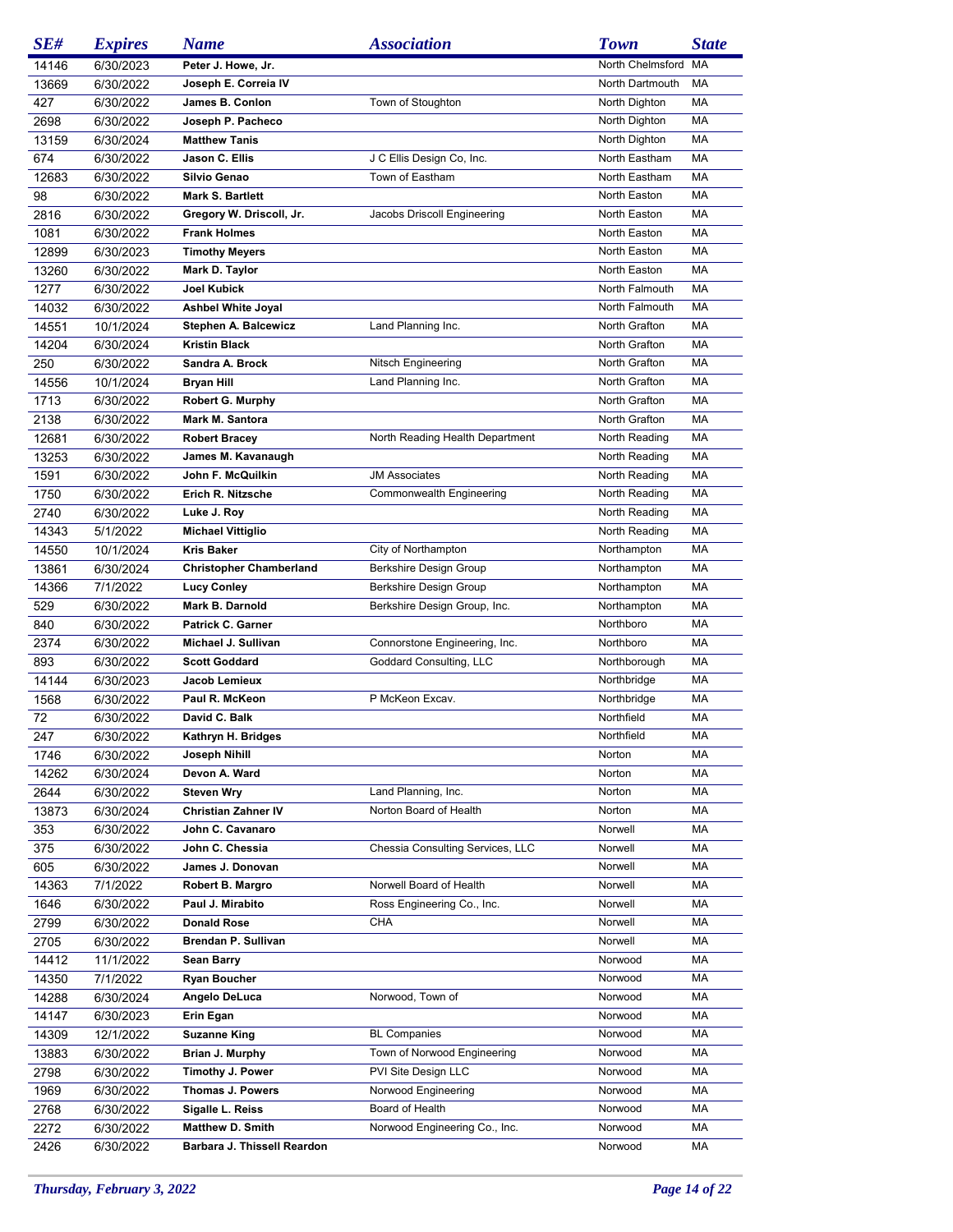| SE#   | <b>Expires</b> | <b>Name</b>               | <b>Association</b>                  | <b>Town</b>    | <b>State</b> |
|-------|----------------|---------------------------|-------------------------------------|----------------|--------------|
| 2036  | 6/30/2022      | Dennis C. Rice            |                                     | Oakham         | MA           |
| 2519  | 6/30/2022      | Julian P. Votruba         |                                     | Oakham         | МA           |
| 14421 | 11/1/2022      | Jami Kolosewicz           | Orange Board of Health              | Orange         | МA           |
| 14299 | 10/1/2024      | <b>Timothy Newton</b>     |                                     | Orange         | МA           |
| 1757  | 6/30/2022      | <b>Henry Nover</b>        |                                     | Orange         | МA           |
| 14148 | 6/30/2023      | <b>Caitlin Nover</b>      |                                     | Orange         | МA           |
| 1881  | 6/30/2022      | Jane M. Peirce            |                                     | Orange         | МA           |
| 158   | 6/30/2022      | Judith Z. Bersin          |                                     | Orleans        | МA           |
| 307   | 6/30/2022      | Robert J. Canning         | Orleans Health Dept.                | Orleans        | МA           |
| 14357 | 7/1/2022       | Alexandra E. Fitch        | Orleans, Town of                    | Orleans        | МA           |
| 2166  | 6/30/2022      | John G. Schnaible         | <b>Coastal Engineering</b>          | Orleans        | МA           |
| 2173  | 6/30/2022      | Laura A. Schofield        | Schofield Bros of Cape Cod          | Orleans        | MA           |
| 963   | 6/30/2022      | Douglas A. Grover         |                                     | Orleans, South | МA           |
| 1645  | 6/30/2022      | Donna Z. Miorandi         | Town of Barnstable                  | Osterville     | МA           |
| 13586 | 6/30/2024      | <b>Charles Rowland</b>    | <b>Sullivan Engineering</b>         | Osterville     | МA           |
| 14089 | 6/30/2024      | Jeffrey L. Gamelli, Jr.   | Westfield WPCF                      | Otis           | МA           |
| 67    | 6/30/2022      | <b>Stephen Balcewicz</b>  | B. C. Survey & Engineering, Inc.    | Oxford         | МA           |
| 1981  | 6/30/2022      | <b>Thomas P. Purcell</b>  |                                     | Oxford         | МA           |
| 12807 | 6/30/2022      | Julie VanArsdalen         |                                     | Oxford         | MA           |
| 14388 | 11/1/2022      | <b>Geremy Bourque</b>     | Sherman & Frydryk                   | Palmer         | MA           |
| 14270 | 6/30/2024      | <b>Christina Florence</b> |                                     | Palmer         | МA           |
| 1625  | 6/30/2022      | <b>Edmond W. Miga</b>     |                                     | Palmer         | МA           |
| 2418  | 6/30/2022      | <b>Keith Terry</b>        |                                     | Palmer         | MA           |
| 14239 | 6/30/2024      | <b>Drew Forest</b>        |                                     | Palmoer        | MA           |
| 2811  | 6/30/2022      | Vito Colonna              | Cornerstone Engineering, Inc.       | Paxton         | MA           |
| 2770  | 6/30/2022      | <b>Christopher Keenan</b> |                                     | Paxton         | МA           |
| 1989  | 6/30/2022      | Kevin J. Quinn            | <b>Quinn Engineering</b>            | Paxton         | MA           |
| 2856  | 6/30/2022      | <b>Paul Alunni</b>        |                                     | Peabody        | MA           |
| 2180  | 6/30/2022      | <b>Richard M. Scott</b>   |                                     | Pelham         | MA           |
| 13443 | 6/30/2023      | <b>Lisa Cullity</b>       | Pembroke Board of Health            | Pembroke       | MA           |
| 13855 | 6/30/2024      | <b>Robert Drown</b>       |                                     | Pembroke       | MA           |
| 14157 | 6/30/2023      | <b>Todd MacDonald</b>     |                                     | Pembroke       | MA           |
| 1549  | 6/30/2022      | William J. McGovern       |                                     | Pembroke       | MA           |
| 14241 | 6/30/2024      | <b>Colin McSweeney</b>    |                                     | Pembroke       | МA           |
| 2909  | 6/30/2022      | <b>James Noone</b>        |                                     | Pembroke       | MA           |
| 2264  | 6/30/2022      | Daniel M. Smith           |                                     | Pembroke       | MA           |
| 2300  | 6/30/2022      | Phillip H. Spath          |                                     | Pembroke       | MA           |
| 2589  | 6/30/2022      | Ronald J. White           |                                     | Pembroke       | МA           |
| 673   | 6/30/2022      | Robert T. Elliott         | <b>Elliott Engineering</b>          | Pepperell      | МA           |
| 2513  | 6/30/2022      | John A. Visniewski        | <b>Cornerstone Land Consultants</b> | Pepperell      | МA           |
| 3029  | 6/30/2024      | Karl Franz                | <b>Tolland Board of Health</b>      | Peru           | МA           |
| 1430  | 6/30/2022      | <b>Brian C. MacEwen</b>   |                                     | Petersham      | МA           |
| 198   | 6/30/2022      | John R. Boleng            |                                     | Pittsfield     | MA           |
| 790   | 6/30/2022      | Robert G. Fournier        | SK Design Group, Inc.               | Pittsfield     | МA           |
| 14153 | 6/30/2023      | <b>Jesse Giardina</b>     |                                     | Pittsfield     | MA           |
| 2779  | 6/30/2022      | Marc A. LeVasseur         |                                     | Pittsfield     | MA           |
| 1433  | 6/30/2022      | Steven A. Mack            |                                     | Pittsfield     | MA           |
| 2515  | 6/30/2022      | Marc S. Volk              | <b>Foresight Land Services</b>      | Pittsfield     | МA           |
| 2587  | 6/30/2022      | <b>Marshall P. White</b>  |                                     | Pittsfield     | MA           |
| 3007  | 6/30/2023      | <b>Brent M. White</b>     |                                     | Pittsfield     | MA           |
| 71    | 6/30/2022      | Carl J. Balduf            |                                     | Plainville     | МA           |
| 2867  | 6/30/2022      | <b>Daniel Campbell</b>    | Level Design Group, LLC             | Plainville     | МA           |
| 2808  | 6/30/2022      | Robert W. Casper, Jr.     | BOH                                 | Plainville     | МA           |
| 404   | 6/30/2022      | Dana R. Clow              |                                     | Plainville     | МA           |
| 2819  | 6/30/2022      | Nicola Facendola          | Level Design Group, LLC             | Plainville     | МA           |
| 13906 | 6/30/2022      | Diane Passafaro           | Foxboro Board of Health             | Plainville     | МA           |
| 2783  | 6/30/2022      | <b>Bradley M. Bertolo</b> |                                     | Plymouth       | МA           |
| 3022  | 6/30/2024      | <b>Richard E. Bosse</b>   | Town of Plymouth                    | Plymouth       | МA           |
| 2785  | 6/30/2022      | Richard M. Churchill      | <b>Churchill Engineering</b>        | Plymouth       | МA           |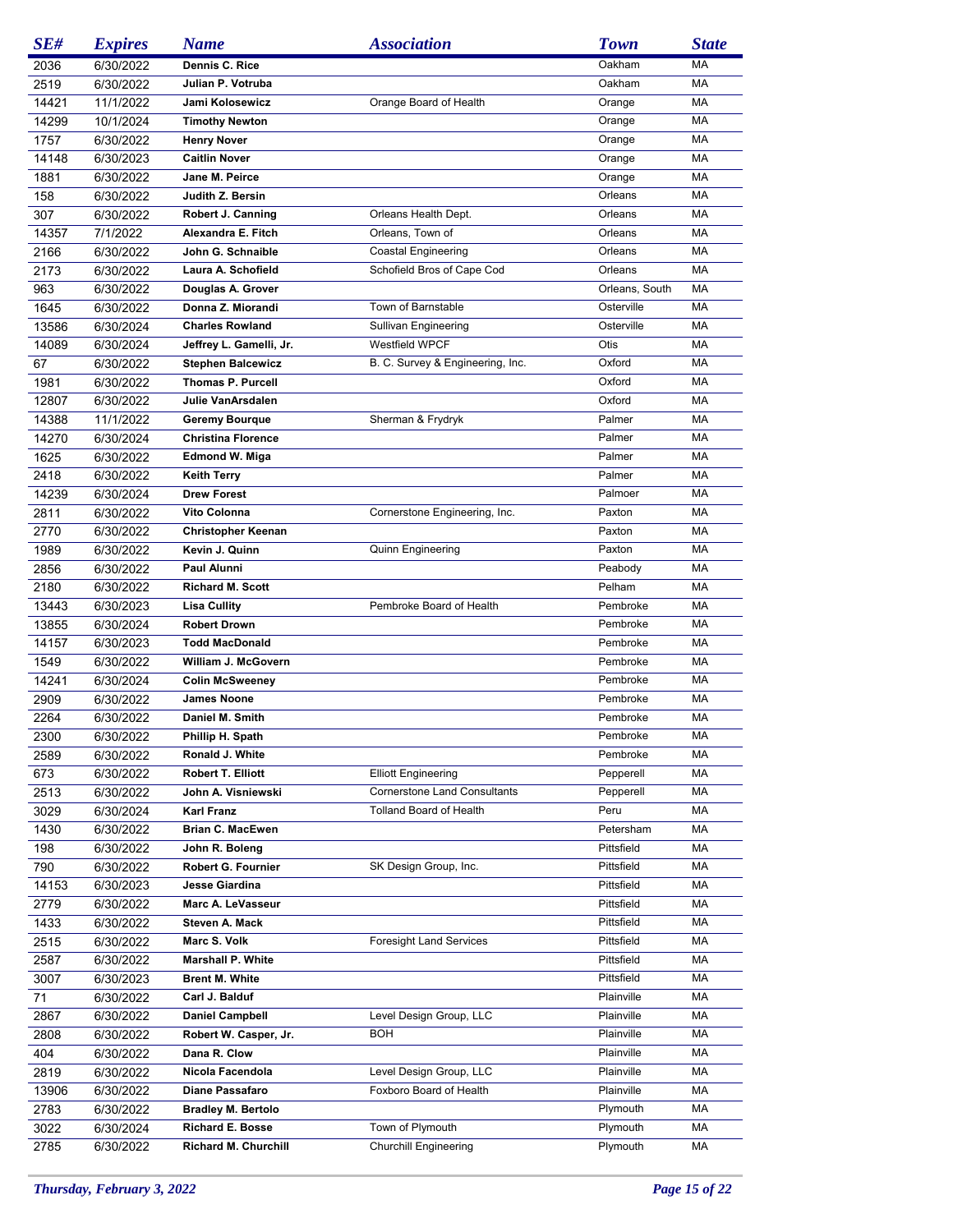| SE#   | <b>Expires</b> | <b>Name</b>                  | <i><b>Association</b></i>               | <b>Town</b> | <b>State</b> |
|-------|----------------|------------------------------|-----------------------------------------|-------------|--------------|
| 14109 | 6/30/2023      | Amy Donovan Palmer           |                                         | Plymouth    | МA           |
| 2788  | 6/30/2022      | David G. Drain               |                                         | Plymouth    | MA           |
| 627   | 6/30/2022      | <b>Cathleen Drinan</b>       |                                         | Plymouth    | MA           |
| 13680 | 6/30/2022      | <b>Kevin Flaherty</b>        | Flaherty & Stefani, Inc.                | Plymouth    | MA           |
| 765   | 6/30/2022      | <b>Mark M. Flaherty</b>      | Flaherty & Stefani, Inc.                | Plymouth    | MA           |
| 917   | 6/30/2022      | Jeffrey E. Gould             |                                         | Plymouth    | МA           |
| 2828  | 6/30/2022      | Justin J. Lamoureux          |                                         | Plymouth    | MA           |
| 1912  | 6/30/2022      | <b>Edward L. Pesce</b>       | Pesce Engineering Assoc.                | Plymouth    | MA           |
| 2840  | 6/30/2022      | <b>Thomas Pozerski</b>       |                                         | Plymouth    | MA           |
| 2098  | 6/30/2022      | <b>Brett A. Rowe</b>         |                                         | Plymouth    | MA           |
| 14020 | 6/30/2022      | <b>Zackary Seabury</b>       |                                         | Plymouth    | МA           |
| 2208  | 6/30/2022      | William R. Shaw              | Associated Engineers of Plymouth        | Plymouth    | MA           |
| 14283 | 6/30/2024      | Robert R. Valery             |                                         | Plymouth    | MA           |
| 3009  | 6/30/2023      | Brian G. Yergatian           | <b>BSC Group</b>                        | Plymouth    | MA           |
| 2854  | 6/30/2022      | <b>Arthur Bloomquist</b>     |                                         | Plympton    | MA           |
| 1785  | 6/30/2022      | Jack D. O'Leary              |                                         | Plympton    | МA           |
| 13257 | 6/30/2022      | Joseph E. Webby III          | <b>Webby Engineering</b>                | Plympton    | MA           |
| 2638  | 6/30/2022      | Amos A. Wood, III            |                                         | Plympton    | MA           |
| 1017  | 6/30/2022      | Russell D. Hart              |                                         | Poccasset   | MA           |
| 3058  | 6/30/2022      | Douglas W. Andrysick         | Andrysick Land Surveying                | Princeton   | MA           |
| 2688  | 6/30/2022      | Lawrence C. Greene           |                                         | Princeton   | МA           |
| 1249  | 6/30/2022      | <b>Christopher Knuth</b>     |                                         | Princeton   | MA           |
| 3019  | 6/30/2022      | <b>Scott F. Peoples</b>      | Peoples Engineering, LLC                | Princeton   | MA           |
| 11647 | 6/30/2022      | Eric G. Stuart               |                                         | Princeton   | MA           |
| 273   | 6/30/2022      | James W. Burke               |                                         | Quincy      | МA           |
| 14227 | 6/30/2024      | <b>Kameron Campbell</b>      | DeCelle-Burke & Assoc.                  | Quincy      | МA           |
| 13156 | 6/30/2024      | <b>Daniel LaFrance</b>       | Fuss and O'Neill                        | Quincy      | MA           |
| 3020  | 6/30/2024      | <b>Natalie Pommersheim</b>   | <b>Environmental Partners</b>           | Quincy      | MA           |
| 390   | 6/30/2022      | Norman H. Clapp              |                                         | Randolph    | MA           |
| 14010 | 6/30/2022      | Derrick J. Hale              |                                         | Randolph    | МA           |
| 2578  | 6/30/2022      | <b>Edward A. Whatley</b>     |                                         | Randolph    | МA           |
| 13882 | 6/30/2022      | Michael P. DiBenedetto       |                                         | Raynham     | MA           |
| 13706 | 6/30/2022      | <b>Christopher S. Dohner</b> | Civil & Environmental Consultants, Inc. | Raynham     | MA           |
| 14111 | 6/30/2023      | Paul Ruszala                 |                                         | Raynham     | MA           |
| 14368 | 7/1/2022       | <b>Justin Williams</b>       | MBL Land Development & Permitting       | Raynham     | MA           |
| 154   | 6/30/2022      | Thad D. Berry                | ASB Design Group LLC                    | Reading     | МA           |
| 1429  | 6/30/2022      | Darren R. MacCaughey         |                                         | Reading     | MA           |
| 1536  | 6/30/2022      | <b>Gerard McDonald</b>       | H. L. Graham Associates                 | Reading     | МA           |
| 1869  | 6/30/2022      | <b>Michael Paulin</b>        |                                         | Reading     | МA           |
| 14253 | 11/1/2022      | Karl S. Drown                | Rehoboth Board of Health                | Rehoboth    | МA           |
| 1604  | 6/30/2022      | Manuel G. Mello              |                                         | Rehoboth    | МA           |
| 14150 | 6/30/2023      | <b>Rachel Smith</b>          |                                         | Rehoboth    | МA           |
| 2091  | 6/30/2022      | Pamela Ross-Kung             |                                         | Revere      | МA           |
| 1807  | 6/30/2022      | John Olander                 |                                         | Richmond    | МA           |
| 83    | 6/30/2022      | <b>Dale Barrows</b>          |                                         | Rochester   | МA           |
| 366   | 6/30/2022      | Richard J. Charon            | Charon Associates, Inc.                 | Rochester   | МA           |
| 2786  | 6/30/2022      | Philip L. Cordeiro           |                                         | Rochester   | МA           |
| 13854 | 6/30/2024      | Jeffrey M. Costa             | <b>GZA GeoEnvironmental</b>             | Rochester   | МA           |
| 782   | 6/30/2022      | Kevin W. Forgue              |                                         | Rochester   | МA           |
| 1190  | 6/30/2022      | Sandra A. Keese              |                                         | Rochester   | МA           |
| 1511  | 6/30/2022      | Paul G. Matos                |                                         | Rochester   | МA           |
| 12686 | 6/30/2022      | Alyssa Peck                  |                                         | Rochester   | МA           |
| 1732  | 6/30/2022      | <b>Stephen Nelson</b>        |                                         | Rockland    | МA           |
| 2399  | 6/30/2022      | Gregory J. Tansey            |                                         | Rockland    | МA           |
| 1003  | 6/30/2022      | <b>Wendy Hansbury</b>        | <b>Topsfield BOH</b>                    | Rockport    | МA           |
| 2579  | 6/30/2022      | Leslie Whelan                |                                         | Rockport    | МA           |
| 527   | 6/30/2022      | <b>Lisa Danek Burke</b>      | LDB Engineering                         | Rowe        | МA           |
| 2944  |                | Andrea L. Crete              |                                         | Royalston   | МA           |
| 551   | 6/30/2023      | John Deline, Jr.             | Deline Engineering                      | Royalston   | МA           |
|       | 6/30/2022      |                              |                                         |             |              |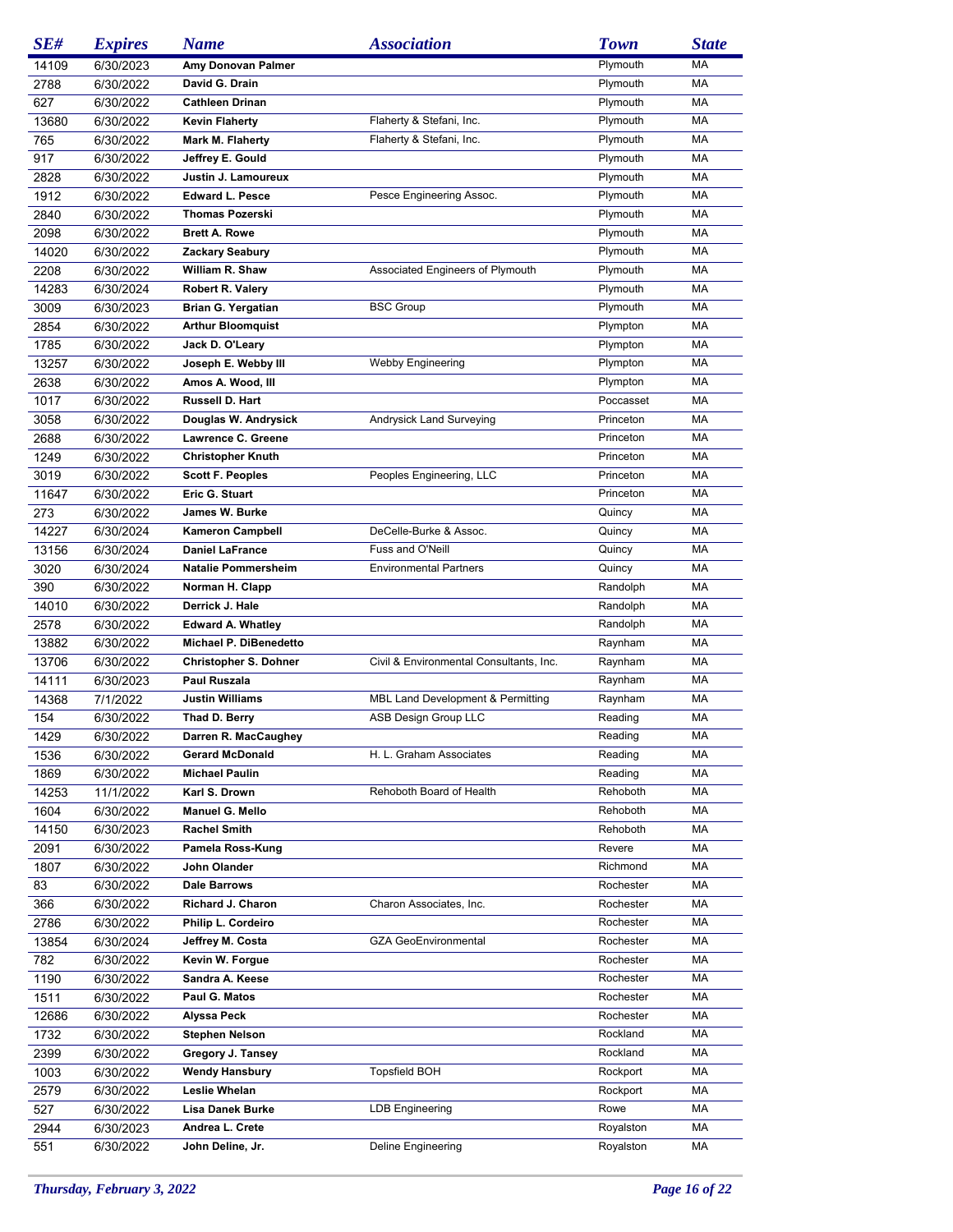| SE#   | <b>Expires</b> | <b>Name</b>                | <b>Association</b>                     | <b>Town</b>       | <b>State</b> |
|-------|----------------|----------------------------|----------------------------------------|-------------------|--------------|
| 1354  | 6/30/2022      | Philip D. Leger            |                                        | Royalston         | MA           |
| 2258  | 6/30/2022      | <b>Brian Slayton</b>       |                                        | Russell           | МA           |
| 13271 | 6/30/2022      | <b>Stephanie Bacon</b>     |                                        | Rutland           | MA           |
| 12682 | 6/30/2022      | Mark Elbag, Jr.            |                                        | Rutland           | МA           |
| 2849  | 6/30/2022      | John M. Madeiros           |                                        | Rutland           | МA           |
| 13790 | 6/30/2023      | Michael J. Votruba         |                                        | Rutland           | МA           |
| 2447  | 6/30/2022      | Robert C. Tinkham, Jr.     |                                        | S. Carver         | MA           |
| 270   | 6/30/2022      | Ronald F. Bukoski          | CGE Engineering, Inc.                  | Sagamore          | МA           |
| 13587 | 6/30/2024      | <b>Daniel E. Gonsalves</b> |                                        | Sagamore Beach    | МA           |
| 997   | 6/30/2022      | Shaun D. Handy             |                                        | Sagamore Beach MA |              |
| 13166 | 6/30/2024      | Jonathan E. Novak          |                                        | Sagamore Beach MA |              |
|       |                | William T. Burke III       |                                        |                   | МA           |
| 277   | 6/30/2022      |                            |                                        | Salem             |              |
| 423   | 6/30/2022      | <b>Allison C. Conboy</b>   |                                        | Salem             | МA           |
| 14569 | 10/1/2024      | <b>Tyler Glode</b>         |                                        | Salem             | МA           |
| 1304  | 6/30/2022      | Seth L. Lajoie             |                                        | Salem             | МA           |
| 12908 | 6/30/2023      | Gregory M. St. Louis       |                                        | Salem             | МA           |
| 213   | 6/30/2022      | Eric W. Botterman          |                                        | Salisbury         | МA           |
| 541   | 6/30/2022      | Rosemary A. Decie          |                                        | Salisbury         | МA           |
| 226   | 6/30/2022      | Donald F. Bracken          |                                        | Sandwich          | МA           |
| 772   | 6/30/2022      | Brian T. Flynn             |                                        | Sandwich          | МA           |
| 2762  | 6/30/2022      | <b>Heather Gallant</b>     |                                        | Sandwich          | МA           |
| 14415 | 11/1/2022      | Eliza Hoffman              | Horsley & Witten                       | Sandwich          | МA           |
| 1928  | 6/30/2022      | Samuel J. Jensen           | Office of Town Engineer                | Sandwich          | МA           |
| 14127 | 6/30/2023      | <b>Matthew Lehman</b>      | Horsley & Witten                       | Sandwich          | МA           |
| 1557  | 6/30/2022      | John F. McGrath, Jr.       | J. F. McGrath & Assoc.                 | Sandwich          | МA           |
| 2106  | 6/30/2022      | Steven W. Rumba            |                                        | Sandwich          | МA           |
| 2359  | 6/30/2022      | <b>Edward A. Stone</b>     | EAS Survey, Inc.                       | Sandwich          | МA           |
| 2517  | 6/30/2022      | Amy Von Hone               | Yarmouth Health Dept                   | Sandwich          | МA           |
| 13939 | 6/30/2022      | <b>Michael Capachietti</b> |                                        | Saugus            | МA           |
| 14251 | 6/30/2024      | <b>Daniel Harris</b>       |                                        | Savoy             | МA           |
| 133   | 6/30/2022      | Peter G. Benkart           |                                        | Scituate          | МA           |
| 410   | 6/30/2022      | Ralph H. Cole              |                                        | Scituate          | МA           |
| 14162 | 6/30/2023      | <b>James Garfield</b>      |                                        | Scituate          | МA           |
| 14392 | 11/1/2022      | Paul G. Gunn               |                                        | Scituate          | МA           |
| 12903 |                |                            | Morse Engineering<br>Morse Engineering | Scituate          | MA           |
|       | 6/30/2023      | Jeffrey M. Hassett         |                                        |                   | MA           |
| 1224  | 6/30/2022      | Kelly Killeen              |                                        | Scituate          |              |
| 2906  | 6/30/2022      | Gregory J. Morse           |                                        | Scituate          | MA           |
| 14411 | 11/1/2022      | <b>Brian Darling</b>       | Seekonk Board of Health                | Seekonk           | МA           |
| 708   | 6/30/2022      | Michael S. Faria           | Insite Engineering Services, LLC       | Seekonk           | МA           |
| 12877 | 6/30/2022      | George W. Kellum           | GT Excavating Corp.                    | Seekonk           | МA           |
| 13448 | 6/30/2023      | <b>Mark Mariano</b>        |                                        | Seekonk           | МA           |
| 14280 | 6/30/2024      | Calvin S. Joseph           |                                        | Sharon            | МA           |
| 795   | 6/30/2022      | Kristine M. Meaney         | Site Design Professionals              | Sharon            | МA           |
| 2342  | 6/30/2022      | <b>Anthony Stella</b>      |                                        | Sharon            | МA           |
| 13844 | 6/30/2022      | Jayne Smith                |                                        | Sheffield         | МA           |
| 14131 | 6/30/2023      | <b>Christopher M. Rose</b> |                                        | Shelburne         | МA           |
| 1402  | 6/30/2022      | <b>Brian Longval</b>       |                                        | Shelburne Falls   | МA           |
| 2993  | 6/30/2023      | <b>Daniel Lovett</b>       | Hill Engineers                         | Shelburne Falls   | МA           |
| 2792  | 6/30/2022      | <b>Steven Hallem</b>       |                                        | Shirley           | МA           |
| 117   | 6/30/2022      | Mark E. Beaudry            |                                        | Shrewsbury        | МA           |
| 1250  | 6/30/2022      | <b>Beth Ann Boles</b>      |                                        | Shrewsbury        | МA           |
| 13704 | 6/30/2022      | William J. Maloney, Jr.    |                                        | Shrewsbury        | МA           |
| 1672  | 6/30/2022      | <b>Robert G. Moore</b>     |                                        | Shrewsbury        | МA           |
| 12806 | 6/30/2022      | Michael D. Moroney         | MVA Engineering Co.                    | Shrewsbury        | МA           |
| 1819  | 6/30/2022      | John J. Ostrosky           |                                        | Shrewsbury        | МA           |
| 3017  | 6/30/2024      | George E. Smith            |                                        | Shrewsbury        | МA           |
| 2421  | 6/30/2022      | James L. Tetreault         |                                        | Shrewsbury        | МA           |
| 2865  | 6/30/2022      | <b>Steven Cadorette</b>    |                                        | Somerset          | МA           |
| 321   | 6/30/2022      | Marc D. Cardinal           |                                        | Somerset          | MA           |
|       |                |                            |                                        |                   |              |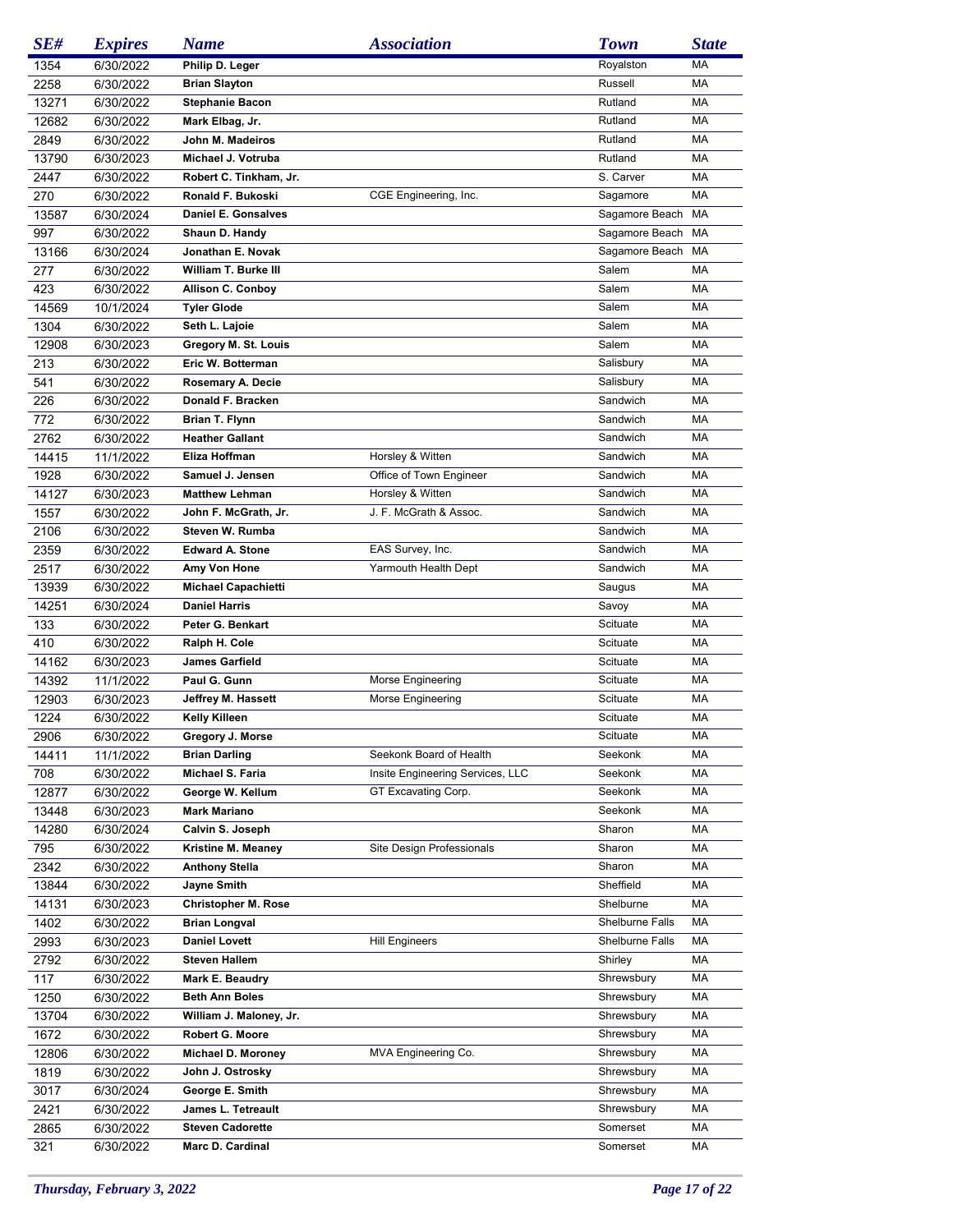| SE#         | <b>Expires</b>         | <b>Name</b>                              | <b>Association</b>                       | <b>Town</b>          | <b>State</b> |
|-------------|------------------------|------------------------------------------|------------------------------------------|----------------------|--------------|
| 2146        | 6/30/2022              | <b>Timothy M. Santos</b>                 | Holmes and McGrath, Inc.                 | Somerset             | МA           |
| 14158       | 6/30/2023              | <b>Emily Derrig</b>                      |                                          | Somerville           | MA           |
| 14039       | 6/30/2022              | <b>Brad Johnson</b>                      |                                          | Somerville           | MA           |
| 14237       | 6/30/2024              | <b>Paul Kirchner</b>                     |                                          | Somerville           | MA           |
| 13811       | 6/30/2022              | Daniel J. Meegan                         |                                          | Somerville           | MA           |
| 3027        | 6/30/2024              | Peter C. Fletcher                        |                                          | South Dartmouth      | MA           |
| 1005        | 6/30/2022              | Thomas W. Hardman                        |                                          | South Dartmouth      | MA           |
| 2980        | 6/30/2023              | <b>Richard Calisewski</b>                | Deerfield Board of Health                | South Deerfield      | MA           |
| 1289        | 6/30/2022              | Peter R. LaBarbera                       |                                          | South Deerfield      | MA           |
| 14107       | 6/30/2023              | <b>Annette Graczewski</b>                | Dennis Health Department                 | South Dennis         | MA           |
| 2883        | 6/30/2022              | <b>Hillary Greenberg</b>                 |                                          | South Dennis         | MA           |
| 1031        | 6/30/2022              | <b>Terence M. Hayes</b>                  |                                          | South Dennis         | MA           |
| 1109        | 6/30/2022              | <b>Nancy Ellis Ice</b>                   |                                          | South Dennis         | MA           |
| 2594        | 6/30/2022              | Robin W. Wilcox                          | Sweetser Engineering                     | South Dennis         | MA           |
| 13902       | 6/30/2022              | Hazem Dani                               |                                          | South Easton         | MA           |
| 1159        | 6/30/2022              | Jeanmarie Kent Joyce                     | Board of Health                          | South Easton         | MA           |
| 1940        | 6/30/2022              | <b>Bruce R. Pilling</b>                  | Pilling Engineering Group                | South Easton         | MA           |
| 2033        | 6/30/2022              | Frank T. Ribelin                         | Ribelin Land Surveyors, Inc.             | South Easton         | MA           |
| 13887       | 6/30/2022              | <b>Kelley Fike</b>                       |                                          | South Hadley         | MA           |
| 2108        | 6/30/2022              | Lawrence Rusiecki                        |                                          | South Hadley         | MA           |
| 1137        | 6/30/2022              | Daniel B. Johnson                        | Domestic Septic Design, Inc.             | South Hamilton       | MA           |
| 14128       | 6/30/2023              | <b>Carol Eastman</b>                     | Barnstable County Dept. of Health & Env. | South Orleans        | MA           |
| 13277       | 6/30/2022              | Andrew P. Grover                         | Ryder & Wilcox                           | South Orleans        | МA           |
| 1427        | 6/30/2022              | David A. Lyttle                          | Ryder & Wilcox, Inc.                     | South Orleans        | MA           |
| 1988        | 6/30/2022              | <b>David Quinn</b>                       | Ryder & Wilcox Inc.                      | South Orleans        | МA           |
| 2189        | 6/30/2022              | Stephanie J. Sequin                      | Ryder & Wilcox, Inc.                     | South Orleans        | MA           |
| 1303        | 6/30/2022              | David Lajoie                             | Felco, Inc.                              | South Wellfleet      | MA           |
| 2029        | 6/30/2022              | Stephen P. Reynolds                      |                                          | South Weymouth       | MA           |
| 13970       | 6/30/2022              | <b>Carrie Schoener</b>                   |                                          | South Yarmouth       | MA           |
| 14092       | 6/30/2023              | <b>Matthew Wrobel</b>                    |                                          | South Yarmouth       | MA           |
| 436         | 6/30/2022              | <b>Bruce A. Coombs</b>                   | President, Heritage Surveys              | Southampton          | МA           |
| 14378       | 7/1/2022               | <b>Nicole Fletcher</b>                   | Southampton - Board of Health            | Southampton          | MA           |
| 1079        | 6/30/2022              | Thomas J. Hogan                          |                                          | Southampton          | MA           |
| 1177        | 6/30/2022              | Charles J. Kaniecki                      |                                          | Southampton          | MA           |
| 13575       | 6/30/2024              | <b>Ron Laurin</b>                        | Southampton - Board of Health            | Southampton          | MA           |
| 2015        | 6/30/2022              | Mark P. Reed                             |                                          | Southampton          | MA           |
| 2183        | 6/30/2022              | <b>Barry Searle</b>                      |                                          | Southampton          | MA           |
| 14269       | 6/30/2024              | <b>Matthew M. Ashley</b>                 | <b>Bohler Engineering</b>                | Southboro            | МA           |
| 130         | 6/30/2022              | Peter S. Bemis                           |                                          | Southboro            | МA           |
| 2545        | 6/30/2022              | Desheng Wang                             | Creative Land and Water Engineering LLC  | Southboro            | МA           |
| 14129       | 6/30/2023              | <b>Zachary Bemis</b>                     |                                          | Southborough         | МA           |
| 12732       | 6/30/2022              | <b>Matthew Bombaci</b>                   | <b>Bohler Engineering</b>                | Southborough         | МA           |
| 2772        | 6/30/2022              | <b>Randy Miron</b>                       | Bohler Engineering, PC                   | Southborough         | МA           |
| 2677        | 6/30/2022              | Imad A. Zrein                            |                                          | Southborough         | МA           |
| 760         | 6/30/2022              | Thomas J. Fitzgerald                     |                                          | Southwick            | МA           |
| 2588        | 6/30/2022              | <b>Randall White</b>                     |                                          | Southwick            | МA           |
| 2940        | 6/30/2023              | <b>Corey Brodeur</b>                     |                                          | Spencer              | МA           |
| 1126        | 6/30/2022              | Lee D. Jarvis                            |                                          | Spencer              | МA           |
| 1919        | 6/30/2022              | <b>Michael R. Petrin</b>                 | VHB                                      | Springfield          | МA           |
| 14390       | 11/1/2022              | <b>Matthew Sokop</b>                     | MA DEP Western Reg. Office/Wastewater S  | Springfield          | МA           |
| 13832       | 6/30/2023              | <b>Tammy Spencer</b><br>John E. Boardman |                                          | Springfield          | МA           |
| 192<br>3026 | 6/30/2022              | David L. Favreau                         |                                          | Sterling<br>Sterling | МA<br>МA     |
| 800         | 6/30/2024<br>6/30/2022 | Shaun B. Francis                         |                                          | Sterling             | МA           |
| 13555       | 6/30/2022              | Gary C. Menin, Sr.                       |                                          | Sterling             | МA           |
| 2087        | 6/30/2022              | John R. Roseberry                        |                                          | Sterling             | МA           |
| 14145       | 6/30/2023              | <b>Eric Mistretta</b>                    | C&S Engineering                          | Stoneham             | МA           |
| 152         | 6/30/2022              | Steven L. Bernstein                      |                                          | Stoughton            | МA           |
| 338         | 6/30/2022              | Patrick H. Carrara, III                  |                                          | Stoughton            | МA           |
|             |                        |                                          |                                          |                      |              |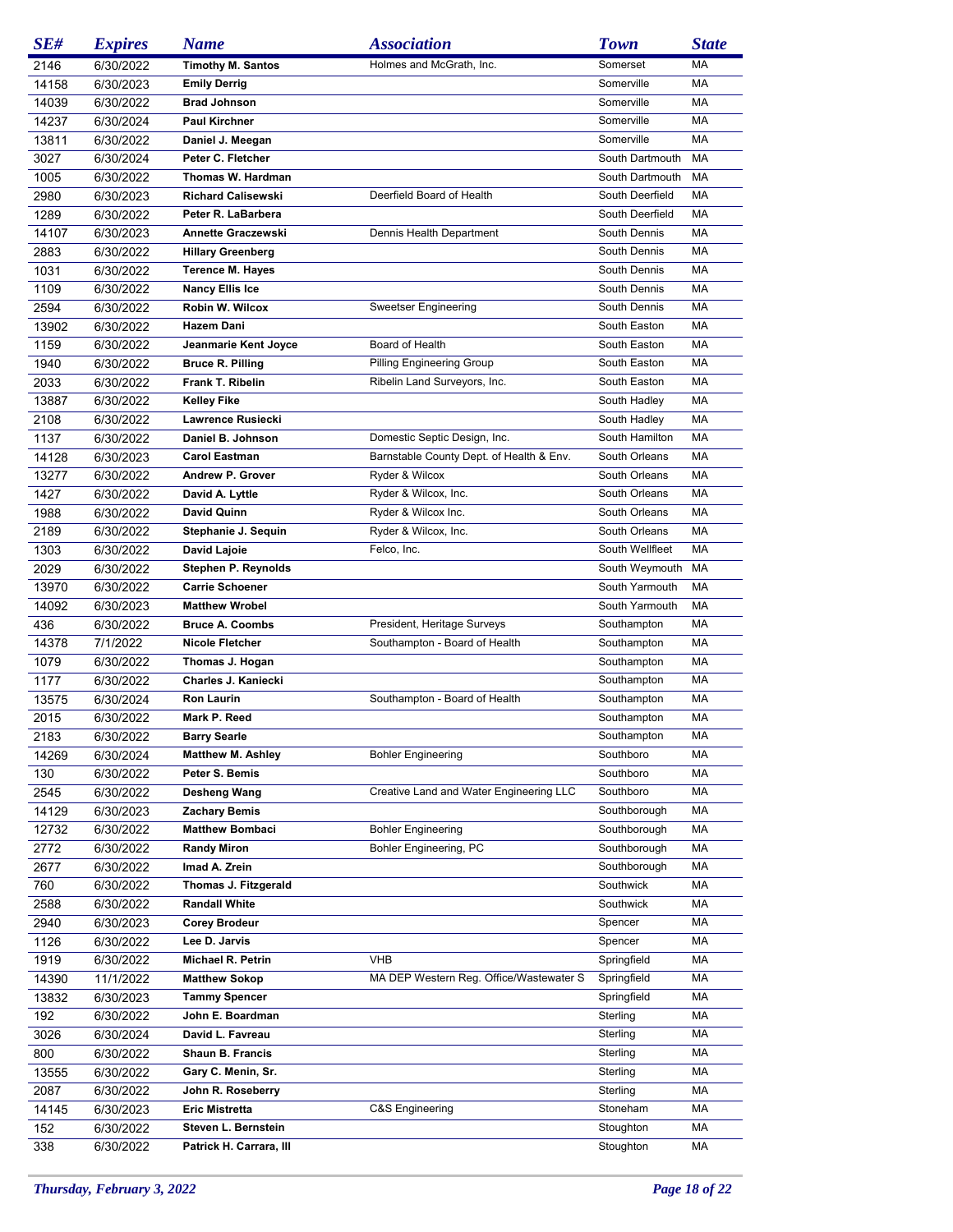| SE#   | <b>Expires</b> | <b>Name</b>                 | <b>Association</b>               | <b>Town</b>         | <b>State</b> |
|-------|----------------|-----------------------------|----------------------------------|---------------------|--------------|
| 14247 | 6/30/2024      | Kevin M. Davis              |                                  | Stoughton           | МA           |
| 2728  | 6/30/2022      | Joseph E. Henderson         |                                  | Stoughton           | MA           |
| 14266 | 5/1/2022       | Sean Leahy                  |                                  | Stoughton           | MA           |
| 2273  | 6/30/2022      | Paul W. Smith               | Cedarcrest Engineering Inc.      | Stoughton           | MA           |
| 1030  | 6/30/2022      | <b>Scott P. Hayes</b>       | Foresite Engineering Assoc.      | Stow                | MA           |
| 13485 | 6/30/2023      | <b>Theresa O'Riorden</b>    |                                  | Stow                | MA           |
| 707   | 6/30/2022      | <b>Mark Farrell</b>         | Green Hill Engineering           | Sturbridge          | MA           |
| 1121  | 6/30/2022      | <b>Leonard S. Jalbert</b>   | Jalbert Engineering, Inc.        | Sturbridge          | МA           |
| 578   | 6/30/2022      | Michael J. DiModica, III    | Michael J. DiModica              | Sudbury             | MA           |
| 14410 | 11/1/2022      | Nicholas P. Santangelo      |                                  | Sudbury             | MA           |
| 1286  | 6/30/2022      | Dan Kurpaska                | <b>DEP</b>                       | Sunderland          | MA           |
| 2681  | 6/30/2022      | <b>Michael Andrade</b>      | Graves Engineering, Inc.         | Sutton              | MA           |
| 13273 | 6/30/2022      | <b>Raouf Mankaryous</b>     | Alpha Omega Engineering          | Sutton              | MA           |
| 14200 | 6/30/2024      | <b>Michael Mendez</b>       |                                  | Sutton              | МA           |
| 13274 | 6/30/2022      | <b>Randa Tawadros</b>       | Alpha Omega Engineering          | Sutton              | МA           |
| 13613 | 6/30/2024      | <b>Robert M. Berube</b>     | Pro-Line Engineering Inc.        | Swansea             | МA           |
|       |                | James D. Hall               |                                  | Swansea             | MA           |
| 984   | 6/30/2022      |                             |                                  | Swansea             | MA           |
| 1367  | 6/30/2022      | Nicole L. Letendre          |                                  |                     |              |
| 13617 | 6/30/2024      | <b>Thomas M. Silvia</b>     |                                  | Swansea             | MA           |
| 13    | 6/30/2022      | Gilbert Alegi               |                                  | Taunton             | MA           |
| 12766 | 6/30/2022      | <b>Matthew Brennan</b>      |                                  | Taunton             | МA           |
| 2948  | 6/30/2023      | Kevin M. Duquette           | Taunton Board of Health          | Taunton             | МA           |
| 2721  | 6/30/2022      | Raymond L. Francisco        |                                  | Taunton             | МA           |
| 1331  | 6/30/2022      | Jason B. Lavoie             |                                  | Taunton             | MA           |
| 1332  | 6/30/2022      | Peter M. Lavoie             | Guerriere and Halnon             | Taunton             | MA           |
| 14275 | 6/30/2024      | <b>Spencer W. Lynds</b>     |                                  | Taunton             | MA           |
| 1658  | 6/30/2022      | <b>Scott A. Moles</b>       |                                  | Taunton             | МA           |
| 13881 | 6/30/2022      | <b>Thomas Morris</b>        |                                  | Taunton             | МA           |
| 1694  | 6/30/2022      | Antonio S. Moura            |                                  | Taunton             | МA           |
| 1862  | 6/30/2022      | <b>Michael Patneaude</b>    |                                  | Taunton             | MA           |
| 14055 | 6/30/2022      | <b>Adekunle Teniola</b>     | MA DEP                           | Taunton             | MA           |
| 2514  | 6/30/2022      | John L. Viveiros            |                                  | Taunton             | MA           |
| 14389 | 11/1/2022      | <b>Donald Wheaton</b>       | <b>Taunton Board of Health</b>   | Taunton             | MA           |
| 2984  | 6/30/2023      | <b>Ethan E. Davis</b>       | Dana F. Perkins, Inc.            | Tewksbury           | MA           |
| 14406 | 11/1/2022      | Joseph Graham               |                                  | Tewksbury           | МA           |
| 14344 | 5/1/2022       | Joseph Levasseur            |                                  | Tewksbury           | MA           |
| 13167 | 6/30/2024      | <b>Michael Paige</b>        | Griffin Engineering              | Tewksbury           | MA           |
| 490   | 6/30/2022      | Anthony O. Curd             |                                  | <b>Three Rivers</b> | МA           |
| 2107  | 6/30/2022      | M. Alyssa Rusiecki          | Site Design Associates           | <b>Three Rivers</b> | МA           |
| 114   | 6/30/2022      | <b>Paul Beaton</b>          |                                  | Topsfield           | МA           |
| 2458  | 6/30/2022      | Gerald J. Topping           |                                  | Topsfield           | МA           |
| 2952  | 6/30/2023      | <b>Christopher Genoter</b>  |                                  | Townsend            | МA           |
| 2826  | 6/30/2022      | Jesse Johnson               |                                  | Townsend            | МA           |
| 685   | 6/30/2022      | <b>Steven Eriksen</b>       | Norse Env. Services, Inc.        | Tyngsborough        | МA           |
| 537   | 6/30/2022      | <b>Michael Dean</b>         | Town of Milford                  | Upton               | МA           |
| 579   | 6/30/2022      | <b>Wendy Diotalevi</b>      |                                  | Upton               | МA           |
| 13721 | 6/30/2023      | <b>Michael Hassett</b>      |                                  | Upton               | МA           |
| 14008 | 6/30/2022      | Karina Quinn                |                                  | Upton               | МA           |
| 27    | 6/30/2022      | <b>Lance Anderson</b>       |                                  | Uxbridge            | МA           |
| 2857  | 6/30/2022      | <b>Margaret Bacon</b>       | Civil Site Engineering LLC       | Uxbridge            | МA           |
| 110   | 6/30/2022      | Eric J. Bazzett             |                                  | Uxbridge            | МA           |
| 278   |                | Patrick J. Burke            |                                  | Uxbridge            | МA           |
|       | 6/30/2022      |                             |                                  |                     |              |
| 13493 | 6/30/2023      | Jeffrey R. Murphy           | Beals & Thomas, Inc.             | Uxbridge            | МA           |
| 2715  | 6/30/2022      | Stephen J. O'Connell        |                                  | Uxbridge            | МA           |
| 18    | 6/30/2022      | <b>Christopher P. Alley</b> | Schofield, Barbini & Hoehn, Inc. | Vineyard Haven      | МA           |
| 50    | 6/30/2022      | William M. Austin           |                                  | Vineyard Haven      | МA           |
| 523   | 6/30/2022      | Francis L. Daly             |                                  | Vineyard Haven      | МA           |
| 612   | 6/30/2022      | Douglas O. Dowling          | Smith & Dowling                  | Vineyard Haven      | МA           |
| 14059 | 6/30/2023      | Omar Johnson                | West Tisbury Board of Health     | Vineyard Haven      | МA           |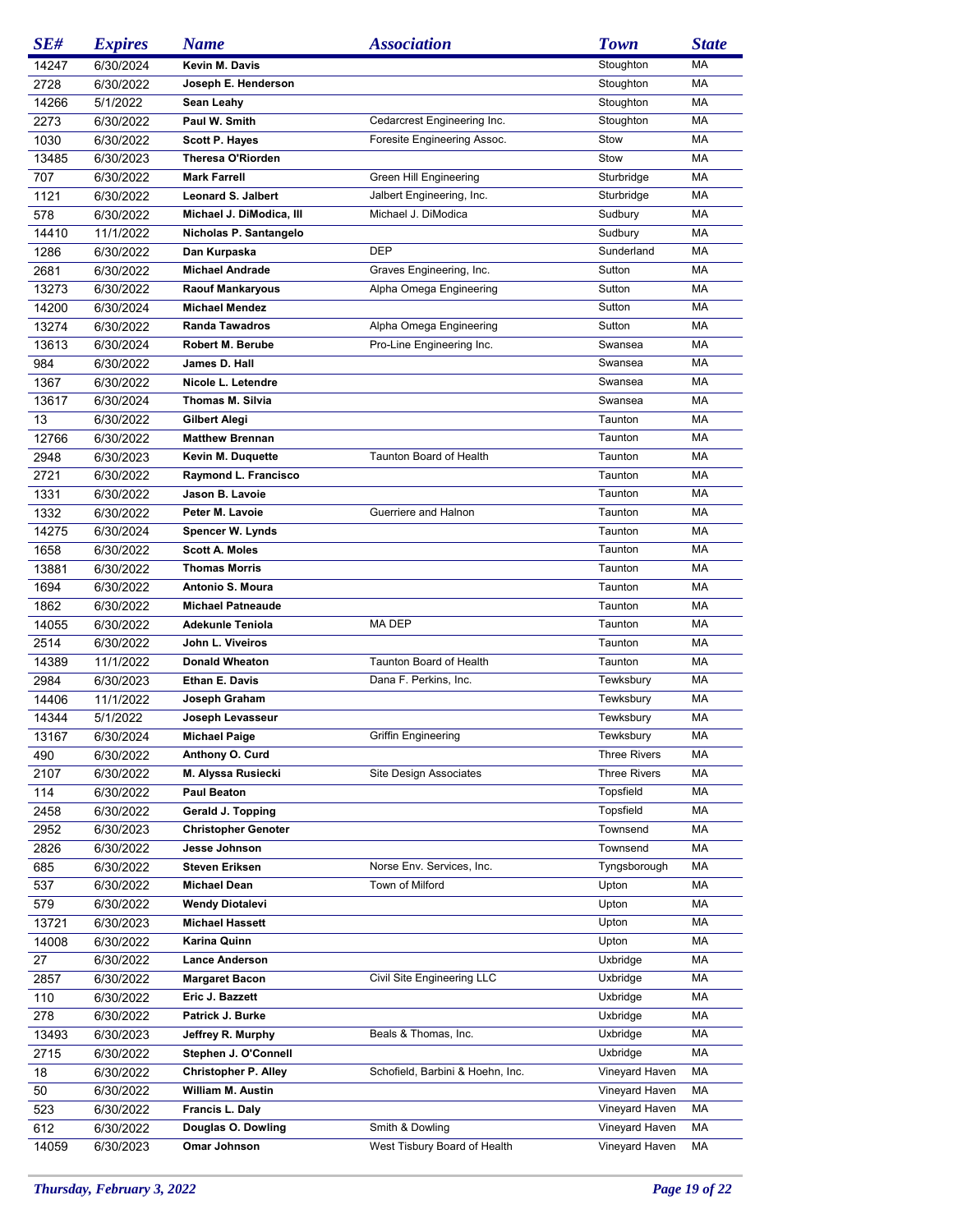| SE#   | <b>Expires</b> | <b>Name</b>                   | <b>Association</b>                      | <b>Town</b>          | <b>State</b> |
|-------|----------------|-------------------------------|-----------------------------------------|----------------------|--------------|
| 2290  | 6/30/2022      | George A. Sourati             | Sourati Engineering Group               | Vineyard Haven       | MA           |
| 2410  | 6/30/2022      | David E. Taylor               |                                         | Vineyard Haven       | MA           |
| 13239 | 6/30/2024      | <b>Maura Valley</b>           | <b>Tisbury Board of Health</b>          | Vineyard Haven       | MA           |
| 293   | 6/30/2022      | Ronald J. Cadillac            |                                         | W. Yarmouth          | MA           |
| 13504 | 6/30/2023      | <b>Kristin Esposito McRae</b> | Town of Lynnfield Board of Health       | Wakefield            | MA           |
| 2074  | 6/30/2022      | <b>Gordon Rogerson</b>        | Hayes Engineering, Inc.                 | Wakefield            | MA           |
| 2260  | 6/30/2022      | Mark A. Sleger                | Alan Engineering, LLC                   | Wakefield            | MA           |
| 362   | 6/30/2022      | Robin L. Chapell              | Town of Walpole                         | Walpole              | MA           |
| 14013 | 6/30/2022      | Christopher R. Johnson        |                                         | Walpole              | MA           |
| 13983 | 6/30/2022      | <b>Russell E. Jones</b>       |                                         | Walpole              | MA           |
| 2858  | 6/30/2022      | <b>Susan Pace</b>             |                                         | Walpole              | MA           |
| 14056 |                |                               |                                         | Waltham              | MA           |
|       | 6/30/2022      | <b>Gregory Devine</b>         |                                         | Waltham              | MA           |
| 620   | 6/30/2022      | <b>William Doyle</b>          |                                         |                      |              |
| 1189  | 6/30/2022      | <b>Wayne Keefner</b>          |                                         | Waltham              | MA           |
| 2999  | 6/30/2023      | Andrew M. Pojasek             |                                         | Waltham              | MA           |
| 3015  | 6/30/2023      | Joseph R. Porter              | VTP Associates, Inc.                    | Waltham              | MA           |
| 13495 | 6/30/2023      | Scott G. Shay                 | Haley & Aldrich, Inc.                   | Waltham              | MA           |
| 2767  | 6/30/2022      | David W. Stanton              |                                         | Waquoit              | MA           |
| 319   | 6/30/2022      | <b>Thomas G. Carbone</b>      |                                         | Ward Hill            | MA           |
| 1358  | 6/30/2022      | <b>Robert H. LeMaitre</b>     |                                         | Ware                 | MA           |
| 14338 | 5/1/2022       | <b>Finn McCool</b>            | Quabbin Health District                 | Ware                 | MA           |
| 14007 | 6/30/2022      | <b>Damien Dmitruk</b>         | Coneco Environmental Corp               | Wareham              | MA           |
| 941   | 6/30/2022      | James F. Greene               |                                         | Wareham              | MA           |
| 14012 | 6/30/2022      | <b>Christopher McEntee</b>    |                                         | Wareham              | MA           |
| 2703  | 6/30/2022      | Thomas C. Roux                |                                         | Wareham              | MA           |
| 14282 | 6/30/2024      | Kayla Smith                   | Town of Bourne                          | Wareham              | MA           |
| 13843 | 6/30/2022      | <b>Daniel Syriala</b>         |                                         | Wareham              | MA           |
| 14567 | 10/1/2024      | Kenneth Lacey Jr              |                                         | Warren               | MA           |
| 13468 | 6/30/2023      | <b>Rita McConville</b>        |                                         | Warwick              | MA           |
| 13781 | 6/30/2023      | Jeff Black                    | <b>VHB</b>                              | Watertown            | MA           |
| 2322  | 6/30/2022      | Kenneth S. Staffier           |                                         | Watertown            | MA           |
| 165   | 6/30/2022      | Bryan J. Besso                |                                         | Wayland              | MA           |
| 2745  | 6/30/2022      | Julia Junghanns               |                                         | Wayland              | MA           |
| 2172  | 6/30/2022      | <b>David Schofield</b>        | Schofield Engineering Group             | Wayland              | MA           |
| 141   | 6/30/2022      | <b>Michael Berberian</b>      |                                         | Webster              | MA           |
| 402   | 6/30/2022      | <b>William M. Clougherty</b>  |                                         | Webster              | MA           |
| 3005  | 6/30/2023      | Elizabeth E. Swedberg         |                                         | Wendell Depot        | MA           |
| 12884 | 6/30/2022      | Alan F. Brown                 |                                         | Wenham               | МA           |
| 14025 | 6/30/2022      | Milton R. Hamilton Jr.        |                                         | Wenham               | МA           |
|       |                | <b>David Potter</b>           |                                         | Wesport              | МA           |
| 2913  | 6/30/2022      |                               |                                         |                      | МA           |
| 2389  | 6/30/2022      | Stanley Szczurko, Jr.         |                                         | West Boylston        |              |
| 2510  | 6/30/2022      | Vincent P. Vignaly            |                                         | <b>West Boylston</b> | МA           |
| 2712  | 6/30/2022      | Gregory A. Bunavicz           |                                         | West Bridgewater MA  |              |
| 12505 | 6/30/2022      | Arthur S. Cabral              |                                         | West Bridgewater MA  |              |
| 13496 | 6/30/2023      | <b>Eric Dias</b>              | Strong Point Engineering Solutions LLC  | West Bridgewater MA  |              |
| 13940 | 6/30/2022      | <b>Stephanie Hoban</b>        | Strong Point Engineering Solutions, LLC | West Bridgewater MA  |              |
| 13791 | 6/30/2023      | Michael C. Nolan              |                                         | West Bridgewater MA  |              |
| 2278  | 6/30/2022      | Thomas P. Snell               |                                         | West Bridgewater MA  |              |
| 891   | 6/30/2022      | Richard D. Gobi               | Gobi Land Engineering                   | West Brookfield      | МA           |
| 2560  | 6/30/2022      | <b>Brian Waz</b>              | Minuteman Engineering                   | West Brookfield      | МA           |
| 1661  | 6/30/2022      | Donald W. Moncevicz           |                                         | <b>West Dennis</b>   | МA           |
| 1313  | 6/30/2022      | John Cauley                   |                                         | West Falmouth        | МA           |
| 370   | 6/30/2022      | <b>Rose Mary Chaulk</b>       |                                         | West Groton          | МA           |
| 2552  | 6/30/2022      | Mathew A. Waterman            | Landtech Consultants, Inc.              | West Groton          | МA           |
| 933   | 6/30/2022      | Robert M. Grasso              | Engineering Land Services, LLC          | <b>West Newbury</b>  | МA           |
| 13270 | 6/30/2022      | Frank lebba                   |                                         | West Newton          | МA           |
| 1499  | 6/30/2022      | <b>Ethan Mascoop</b>          |                                         | West Roxbury         | МA           |
| 3030  | 6/30/2024      | Jeanne Galloway               | Town of West Springfield                | West Springfield     | МA           |
| 14337 | 10/1/2024      | <b>Lauren Kennedy</b>         | West Springfield Health Dept            | West Springfield     | МA           |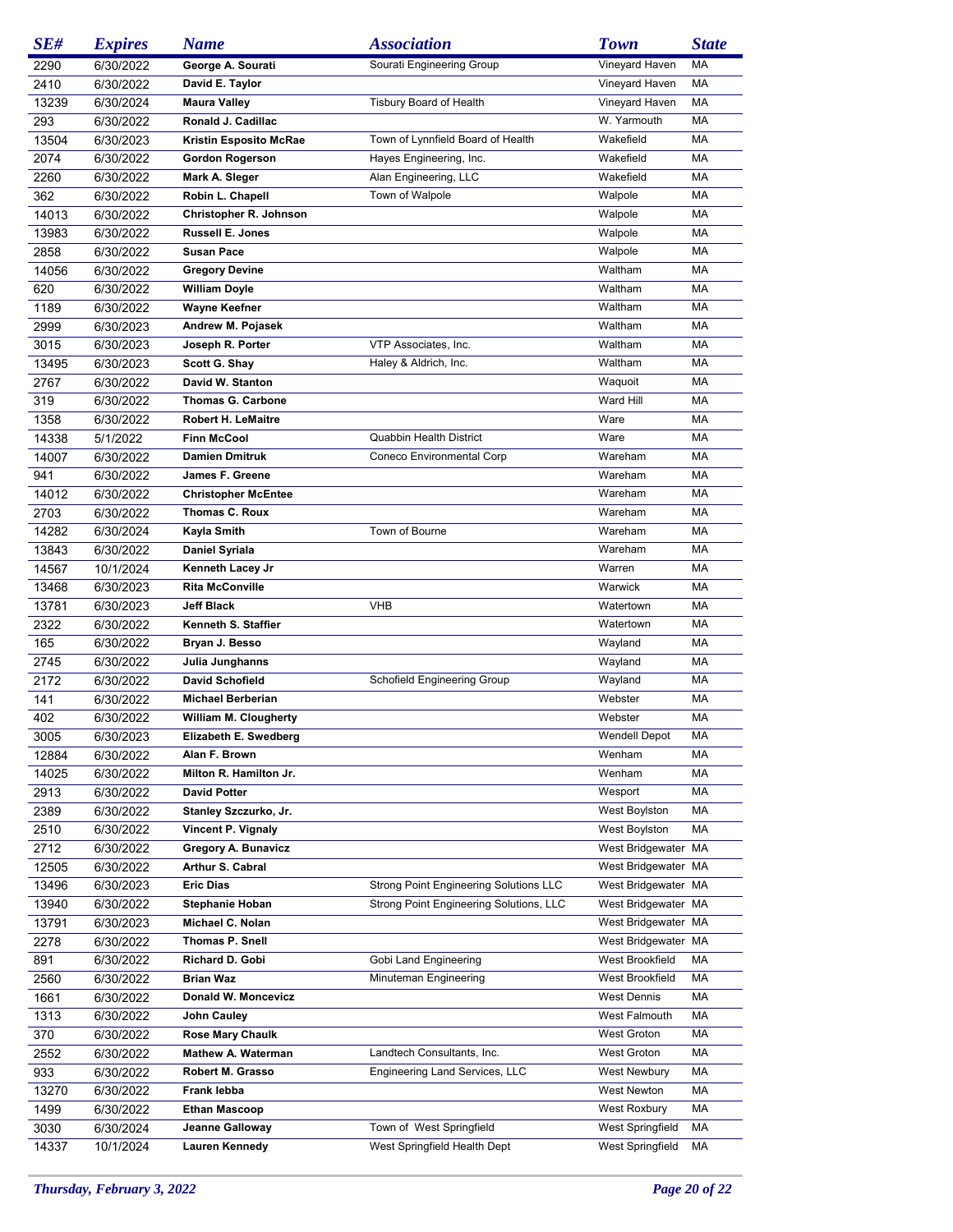| SE#   | <b>Expires</b> | <b>Name</b>                      | <b>Association</b>                  | <b>Town</b>          | <b>State</b> |
|-------|----------------|----------------------------------|-------------------------------------|----------------------|--------------|
| 3006  | 6/30/2023      | Christopher J. Vreeland          |                                     | West Stockbridge MA  |              |
| 1036  | 6/30/2022      | Kent A. Healy                    |                                     | <b>West Tisbury</b>  | MA           |
| 1967  | 6/30/2022      | John J. Powers                   |                                     | <b>West Tisbury</b>  | МA           |
| 2766  | 6/30/2022      | Reid G. Silva                    |                                     | <b>West Tisbury</b>  | МA           |
| 574   | 6/30/2022      | <b>Stanley R. Dillis</b>         |                                     | <b>West Townsend</b> | МA           |
| 1618  | 6/30/2022      | Darren J. Michaelis              |                                     | West Wareham         | MA           |
| 1726  | 6/30/2022      | <b>Mohamed S. Nabulsi</b>        |                                     | West Wareham         | MA           |
| 14072 | 6/30/2023      | Nicholas Aguiar                  | Yarmouth DPW - Engineering Division | West Yarmouth        | МA           |
| 13589 | 6/30/2024      | Kieran J. Healy                  |                                     | West Yarmouth        | MA           |
| 224   | 6/30/2022      | <b>David Boyer</b>               |                                     | Westborough          | МA           |
| 635   | 6/30/2022      | Robert J. Duff                   | Town of Westborough DPW             | Westborough          | МA           |
| 13691 | 6/30/2022      | <b>Phung Nguyen</b>              | Town of Westborough                 | Westborough          | МA           |
| 1847  | 6/30/2022      | <b>Timothy D. Paris</b>          |                                     | Westborough          | МA           |
| 193   | 6/30/2022      | David M. Bodendorf               | Town of Wilbraham                   | Westfield            | МA           |
| 14034 | 6/30/2022      | <b>Stephen Cipriani</b>          | Westfield Health Department         | Westfield            | МA           |
| 783   | 6/30/2022      | Eric J. Forish                   | Town of Granville                   | Westfield            | МA           |
| 14033 | 6/30/2022      | <b>Thomas Hibert</b>             | Westfield Health Department         | Westfield            | МA           |
| 14394 | 11/1/2022      | <b>Ryan Nelson</b>               | R. Levesque Assoc                   | Westfield            | МA           |
| 14402 | 11/1/2022      | <b>Elias Dimitris Nikolaidis</b> | Sage Engineering & Contracting Inc. | Westfield            | МA           |
| 13700 | 6/30/2022      | <b>Luke Showalter</b>            | Sage Engineering & Contracting Inc. | Westfield            | МA           |
| 1487  | 6/30/2022      | Joanne Belanger                  | Andover Health Dept                 | Westford             | МA           |
| 253   | 6/30/2022      | William J. Brookings             |                                     | Westford             | МA           |
| 761   | 6/30/2022      | Kirk C. Fitzpatrick              | <b>Civil Solutions</b>              | Westford             | МA           |
| 796   | 6/30/2022      | Robert J. Frado                  | <b>Technical Consulting Group</b>   | Westford             | МA           |
| 999   | 6/30/2022      | Jeffrey L. Hannaford             | Norse Design Services Inc.          | Westford             | МA           |
| 1045  | 6/30/2022      | <b>Matthew Heil</b>              | Sanborn, Head & Assoc., Inc.        | Westford             | МA           |
| 12718 | 6/30/2022      | <b>Patrick Malone</b>            | Sanborn, Head & Associates          | Westford             | МA           |
| 13281 | 6/30/2022      | <b>Luke Norton</b>               | Sanborn, Head & Associates          | Westford             | МA           |
| 2057  | 6/30/2022      | Kevin J. Ritchie                 | <b>Civil Solutions</b>              | Westford             | МA           |
| 14395 | 11/1/2022      | <b>Matthew Stangle</b>           | LandTech Consultants, Inc.          | Westford             | МA           |
| 13591 | 6/30/2024      | <b>Paul Starratt</b>             |                                     | Westford             | МA           |
| 3064  | 6/30/2024      | <b>Bryan Balicki</b>             |                                     | Westhampton          | МA           |
| 1454  | 6/30/2022      | <b>Timothy E. Maginnis</b>       |                                     | Westhampton          | МA           |
| 2565  | 6/30/2022      | Ralph E. Wegener                 | Overland Design                     | Westminister         | МA           |
| 1422  | 6/30/2022      | Lois K. Luniewicz                |                                     | Westminster          | МA           |
| 1692  | 6/30/2022      | Christopher C. Mossman           |                                     | Westminster          | МA           |
| 14125 | 6/30/2023      | James D. Aguiar, Jr.             | Town of Dighton                     | Westport             | MA           |
| 289   | 6/30/2022      | <b>David Cabral</b>              |                                     | Westport             | МA           |
| 383   | 6/30/2022      | John Ciccotelli                  |                                     | Westport             | МA           |
| 1051  | 6/30/2022      | Wendy W. Henderson               |                                     | Westport             | МA           |
| 1339  | 6/30/2022      | Sean Leach                       |                                     | Westport             | МA           |
| 2732  | 6/30/2022      | Richard M. Madsen                |                                     | Westport             | МA           |
| 2900  | 6/30/2022      | Glenn E. Mauk                    |                                     | Westport             | МA           |
| 1621  | 6/30/2022      | <b>Christopher Michaud</b>       |                                     | Westport             | МA           |
| 1738  | 6/30/2022      | Gregory S. Nicholas              |                                     | Westport             | МA           |
| 1964  | 6/30/2022      | Leonard F. Potter                | WestPort Environmental Design       | Westport             | МA           |
| 2242  | 6/30/2022      | Kevin J. Silva                   | S&K Engineering, LLC                | Westport             | МA           |
| 14028 | 6/30/2022      | <b>Shane Sousa</b>               | Southcoast Engineering              | Westport             | МA           |
| 3060  | 6/30/2022      | James J. Walsh                   |                                     | Westport             | МA           |
| 14558 | 10/1/2024      | Jared Orsini                     | Westwood DPW                        | Westwood             | МA           |
| 12667 | 6/30/2022      | <b>Scott Arnold</b>              |                                     | Weymouth             | МA           |
| 13710 | 6/30/2022      | Sandra J. Gabriel                |                                     | Weymouth             | МA           |
| 1006  | 6/30/2022      | Shawn P. Hardy                   | Hardy Design Group                  | Weymouth             | МA           |
| 13875 | 6/30/2024      | Jennifer Keefe                   |                                     | Weymouth             | МA           |
| 14376 | 7/1/2022       | <b>Avishek Pramanik</b>          |                                     | Weymouth             | МA           |
| 357   | 6/30/2022      | <b>Andrew Chagnon</b>            |                                     | Whitinsville         | МA           |
| 487   | 6/30/2022      | William J. Cundiff               |                                     | Whitinsville         | МA           |
| 1106  | 6/30/2022      | Paul B. Hutnak                   |                                     | Whitinsville         | МA           |
| 14276 | 6/30/2024      | Aaron J. Reardon                 | Prime Engineering, Inc.             | Whitinsville         | МA           |
|       |                |                                  |                                     |                      |              |